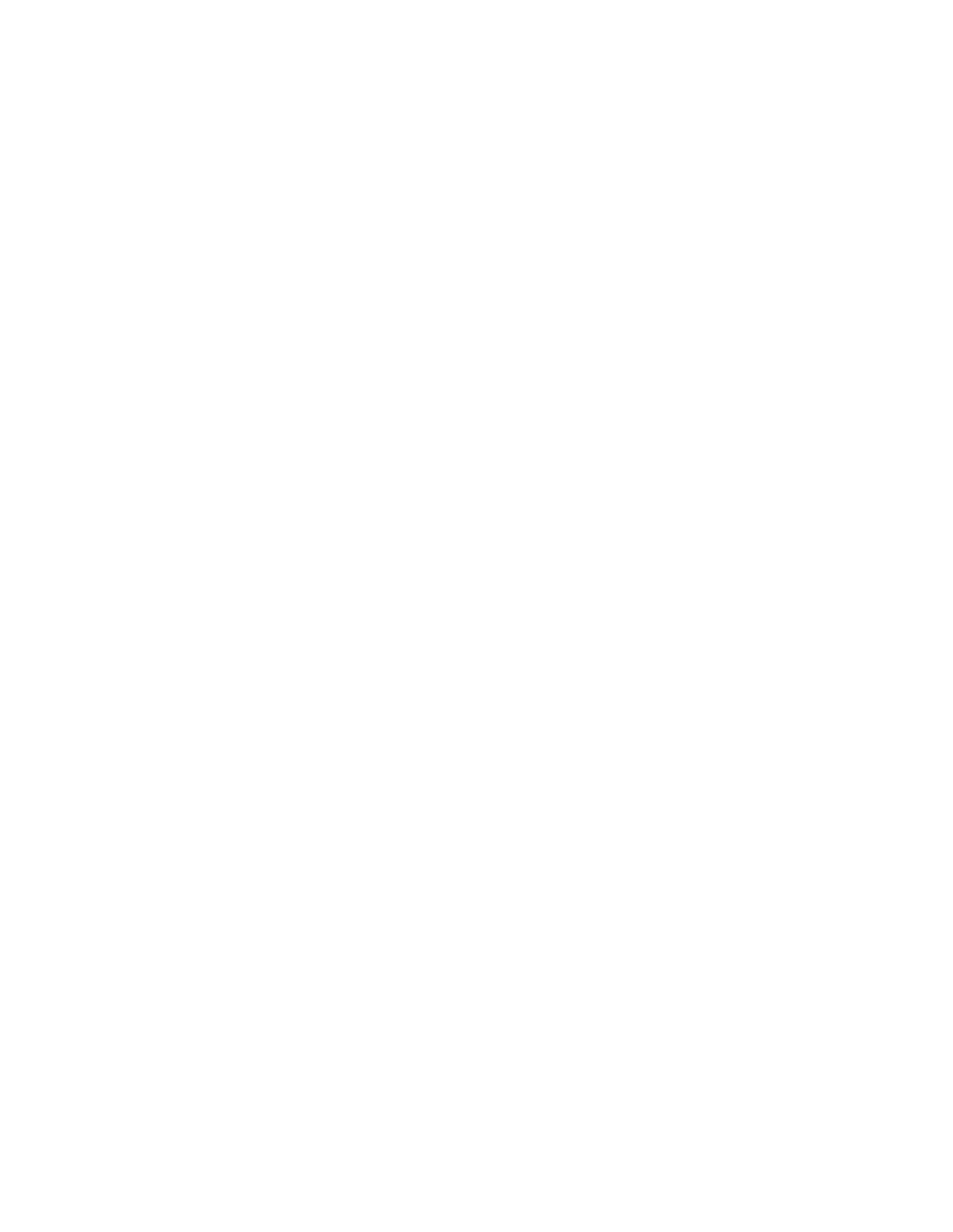In 1980, a scientist from the University of Utah, Mario Capecchi, applied for a grant at the National Institutes of Health (NIH). The application contained three projects. The NIH peer-reviewers liked the first two projects, which were building on Capecchi's past research efforts, but they were unanimously negative in their appraisal of the third project, in which he proposed to develop gene targeting in mammalian cells. They deemed the probability that the newly introduced DNA would ever find its matching sequence within the host genome vanishingly small, and the experiments not worthy of pursuit. The NIH funded the grant despite this misgiving, but strongly recommended that Capecchi drop the third project. In his retelling of the story, the scientist writes that despite this unambiguous advice, he chose to put almost all his efforts into the third project: "It was a big gamble. Had I failed to obtain strong supporting data within the designated time frame, our NIH funding would have come to an abrupt end and we would not be talking about gene targeting today" (Capecchi 2008). Fortunately, within four years, Capecchi and his team obtained strong evidence for the feasibility of gene targeting in mammalian cells, and in 1984 the grant was renewed enthusiastically. Dispelling any doubt that he had misinterpreted the feedback from reviewers in 1980, the critique for the 1984 competitive renewal started, "We are glad that you didn't follow our advice." The story does not stop there. In September 2007, Capecchi shared the Nobel prize for developing the techniques to make knockout mice with Oliver Smithies and Martin Evans. Such mice have allowed scientists to learn the roles of thousands of mammalian genes and provided laboratory models of human afflictions in which to test potential therapies.

Across all of the social sciences, researchers often model the creative process as the cumulative, interactive recombination of existing bits of knowledge in novel ways (Weitzman 1998; Burt 2004; Simonton 2004). But the combinatoric metaphor does not speak directly to the important trade-off illustrated by the anecdote above. Some discoveries are incremental in nature, and reflect the fine-tuning of previously available technologies, or the exploitation of established scientific trajectories. Others are more radical and require the exploration of new, untested approaches. Both forms of innovation are valuable, but we still have a poor understanding of what drives radical innovation. One view is that radical innovation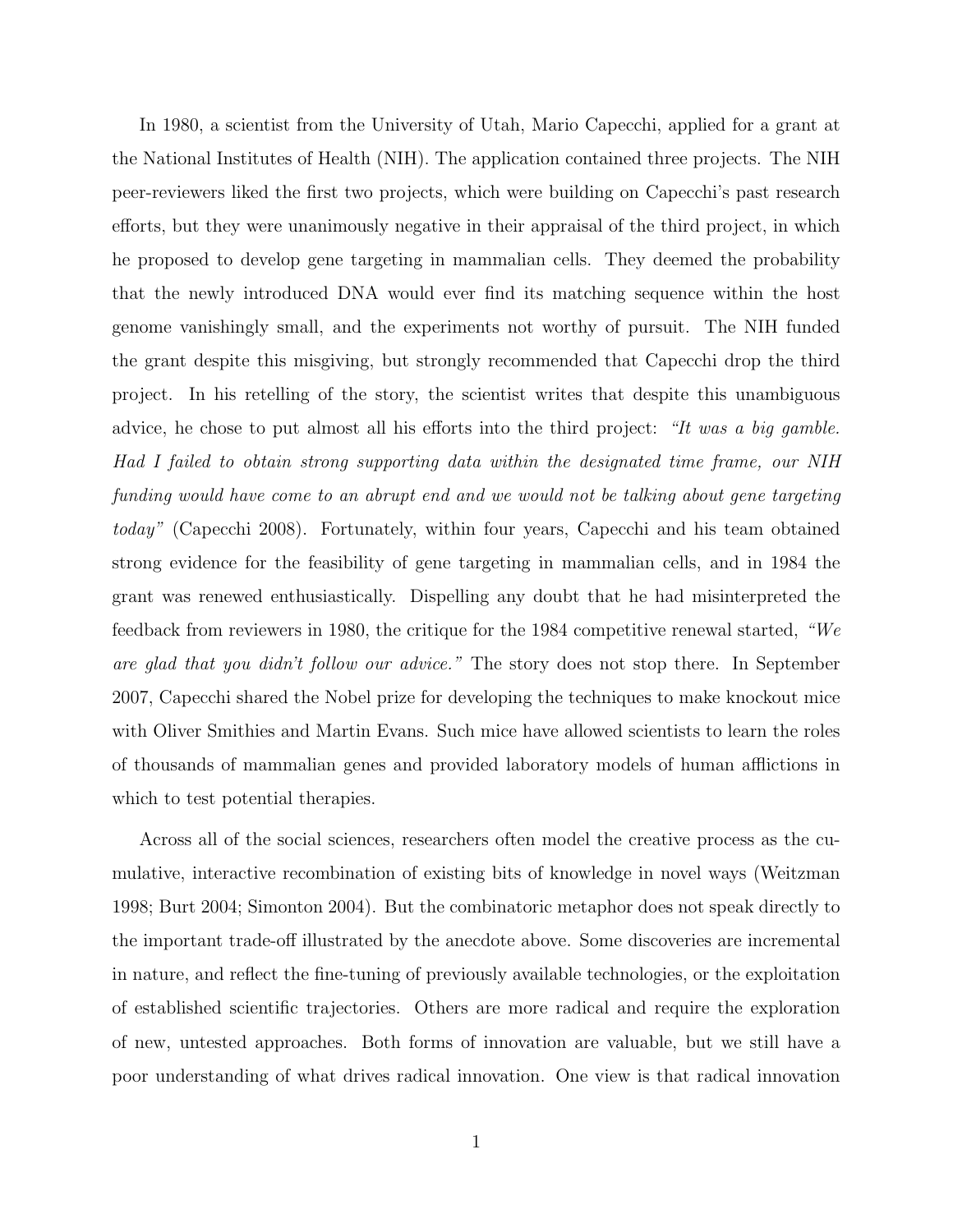happens by accident. From Archimedes' *eureka* moment to Newton's otherworldly contemplation interrupted by the fall of an apple, luck (and sometimes talent) play an essential role in lay theories of breakthrough innovation. Of course, if luck and talent exhaust the list of ingredients necessary to produce breakthroughs, then there is little for economists to contribute.

In the anecdote reported above, the scientist was undeterred by his peers' advice to "play it safe," and eventually saw his bold ideas prevail. If incentives play an important role in the production of novel ideas, this heroic story might be atypical. In this article, we provide empirical evidence that nuanced features of incentive schemes embodied in the design of research contracts exert a profound influence on the subsequent development of breakthrough ideas. The challenge is to find a setting in which (1) radical innovation is a key concern; (2) agents are at risk of receiving different incentive schemes; and (3) it is possible to measure innovative output and to distinguish between incremental and radical ideas. We argue that the academic life sciences in the United States provides an excellent testing ground.

Specifically, we study the careers of researchers who can be funded through two very distinct mechanisms: investigator-initiated R01 grants from the NIH, or support from the Howard Hughes Medical Institute (HHMI) through its investigator program. HHMI, a nonprofit medical research organization, plays a powerful role in advancing biomedical research and science education in the United States. The Institute commits almost \$700 million a year — a larger amount than the NSF biological sciences program, for example. HHMI's stated goal is to "push the boundaries of knowledge" in some of the most important areas of biological research. To do so, the HHMI program has adopted practices that according to Manso (2010) should provide strong incentives for breakthrough scientific discoveries: the award cycles are long (five years, and typically renewed at least once); the review process provides detailed, high-quality feedback to the researcher; and the program selects "people, not projects," which allows (and in fact encourages) the quick reallocation of resources to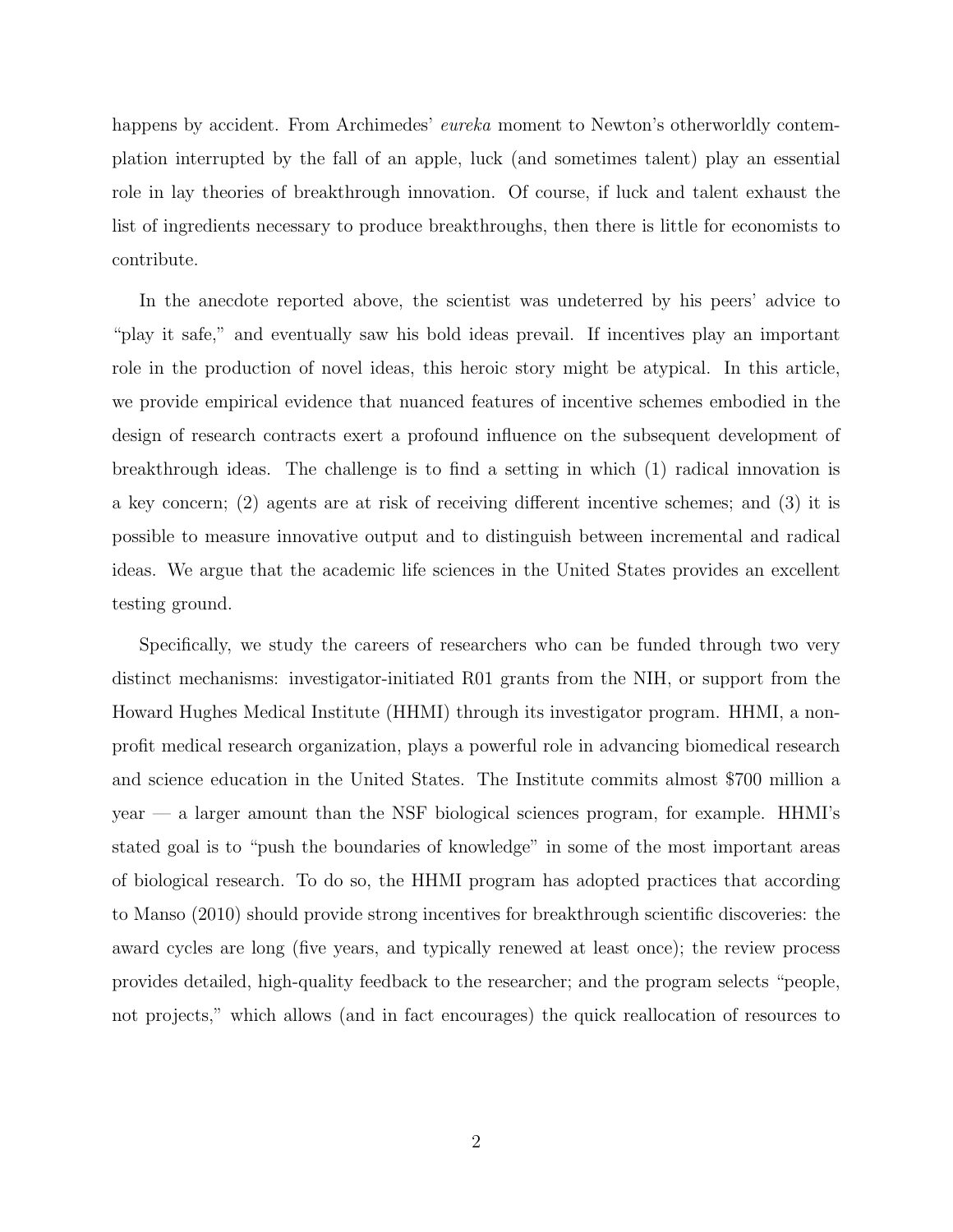new approaches when the initial ones are not fruitful.<sup>1</sup> This stands in sharp contrast with the incentives faced by life scientists funded by the NIH. The typical R01 grant cycle lasts only three years, and renewal is not very forgiving of failure. Feedback on performance is limited in its depth. Importantly, the NIH funds projects with clearly defined deliverables, not individual scientists, which could increase the costs of experimentation.

The contrast between the HHMI and NIH grant mechanisms naturally leads to the question of whether HHMI-style incentives result in a higher rate of production of particularly valuable ideas. Three significant hurdles must be overcome to answer this question.

First, we need to identify a group of NIH-funded scientists that are appropriate controls for the researchers selected into the HHMI program. Given the high degree of accomplishment exhibited by HHMI investigators at the time of their appointment, a random sample of scientists of the same age, working in the same fields, would not be appropriate. In the absence of a plausible source of exogenous variation for HHMI appointment, we estimate the treatment effect of the program by contrasting HHMI-funded scientists' output with that of a group of NIH-funded scientists who focus their research on the same subfields of the life sciences as HHMI investigators, and received prestigious early career prizes. Furthermore, using an in-depth understanding of the HHMI appointment process, we cull from this control group scientists who look similar to the HHMI investigators on the observable factors that we know to be relevant for selection into the HHMI program.

Second, we must be able to distinguish particularly creative contributions from incremental advances. While we investigate the effect of the program on the raw number of original research articles published, the bulk of our analysis focuses on the number of publications that fall into different quantiles of the vintage-specific, article-level distribution of citations (see Figure 1): top quartile, top five percentiles, and top percentile. We also use these scientists' own citation impact in the pre-appointment period to ask whether they often outperform their most heavily-cited article, and conversely, whether they often publish articles who garner less citations than their least cited article. Another prong in our attempt to mea-

<sup>1</sup>Though not part of Manso's (2010) initial analysis, we extend his model in the Appendix to show that providing the researcher greater latitude in her search activities encourages exploration.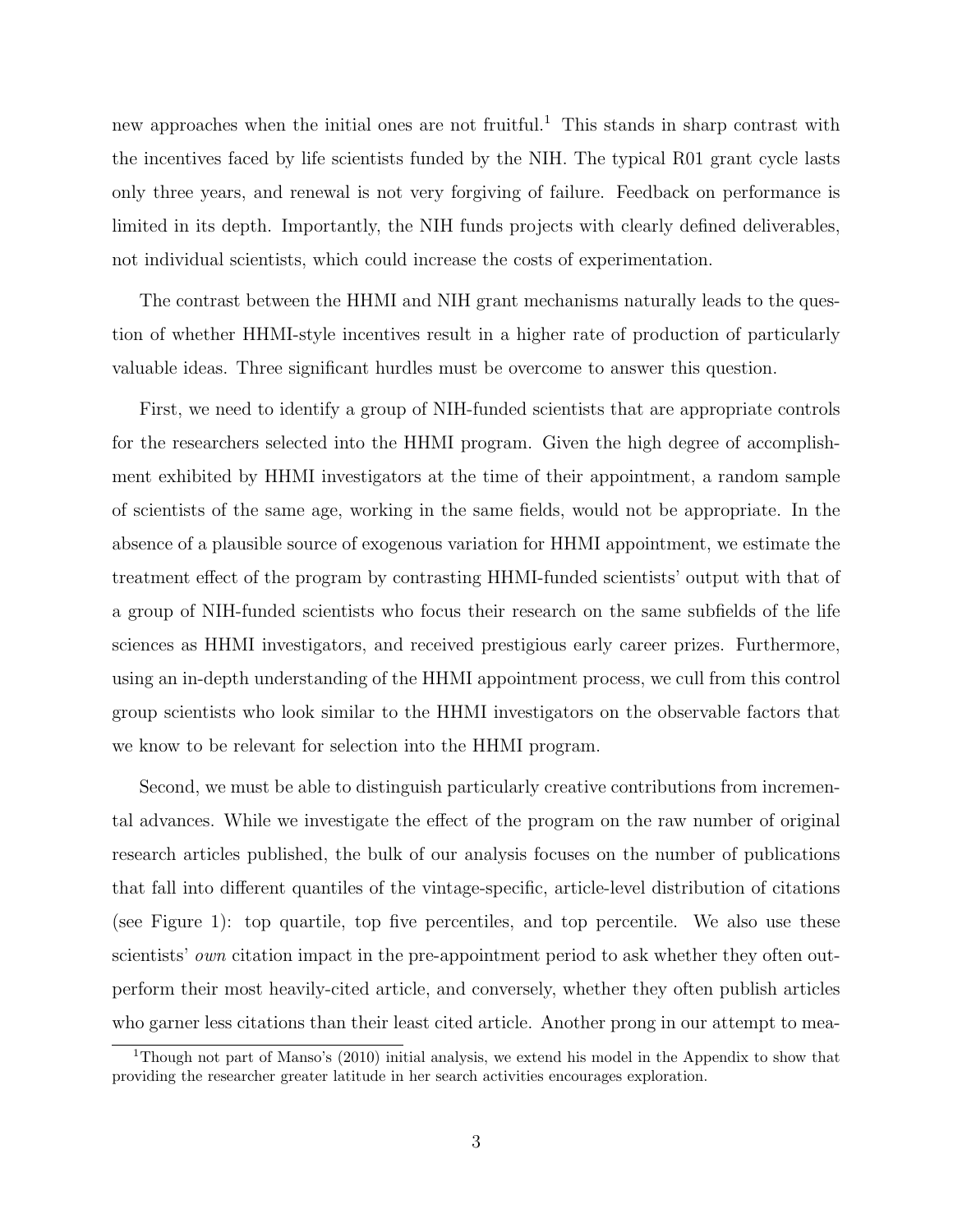sure creativity is to measure explorative behavior directly. Specifically, we examine whether the research agenda of HHMI investigators changes after their appointment; we measure the novelty (both relative to the universe of published research and to the scientists themselves) of the keywords tagging their publications; and we also assess whether the impact of their research broadens, as inferred by the range of journals that cite it.

Third, we need to ascertain whether it is the incentive features of the program that explain its effects, or some alternative mechanism, such as increased resources, ascription dynamics (whereby HHMI investigators get cited more due to their enhanced status), peer effects, or the sorting of talented trainees into HHMI-supported labs. We tackle these issues (to the extent possible) in the discussion.

Our results provide support for the hypothesis that appropriately designed incentives stimulate exploration. In particular, we find that the effect of selection into the HHMI program increases as we examine higher quantiles of the distribution of citations. Relative to Early Career Prize Winners (ECPWs), our preferred econometric estimates imply that the program increases overall publication output by 39%; the magnitude jumps to 96% when focusing on the number of publications in the top percentile of the citation distribution. Success is also more frequent among HHMI investigators when assessed with respect to scientists' own citation impact prior to appointment, rather than relative to a universal citation benchmark. Symmetrically, we also uncover robust evidence that HHMI-supported scientists "flop" more often than ECPWs: they publish 35% more articles that fail to clear the (vintage-adjusted) citation bar of their least well cited pre-appointment work. This provides suggestive evidence that HHMI investigators are not simply rising stars annointed by the program. Rather, they appear to place more risky scientific bets after their appointment, as theory would suggest.

We bolster the case for the exploration hypothesis by focusing on various attributes of these scientists' research agenda. We show that the work of HHMI investigators is characterized by more novel keywords than controls. These keywords are also more likely to change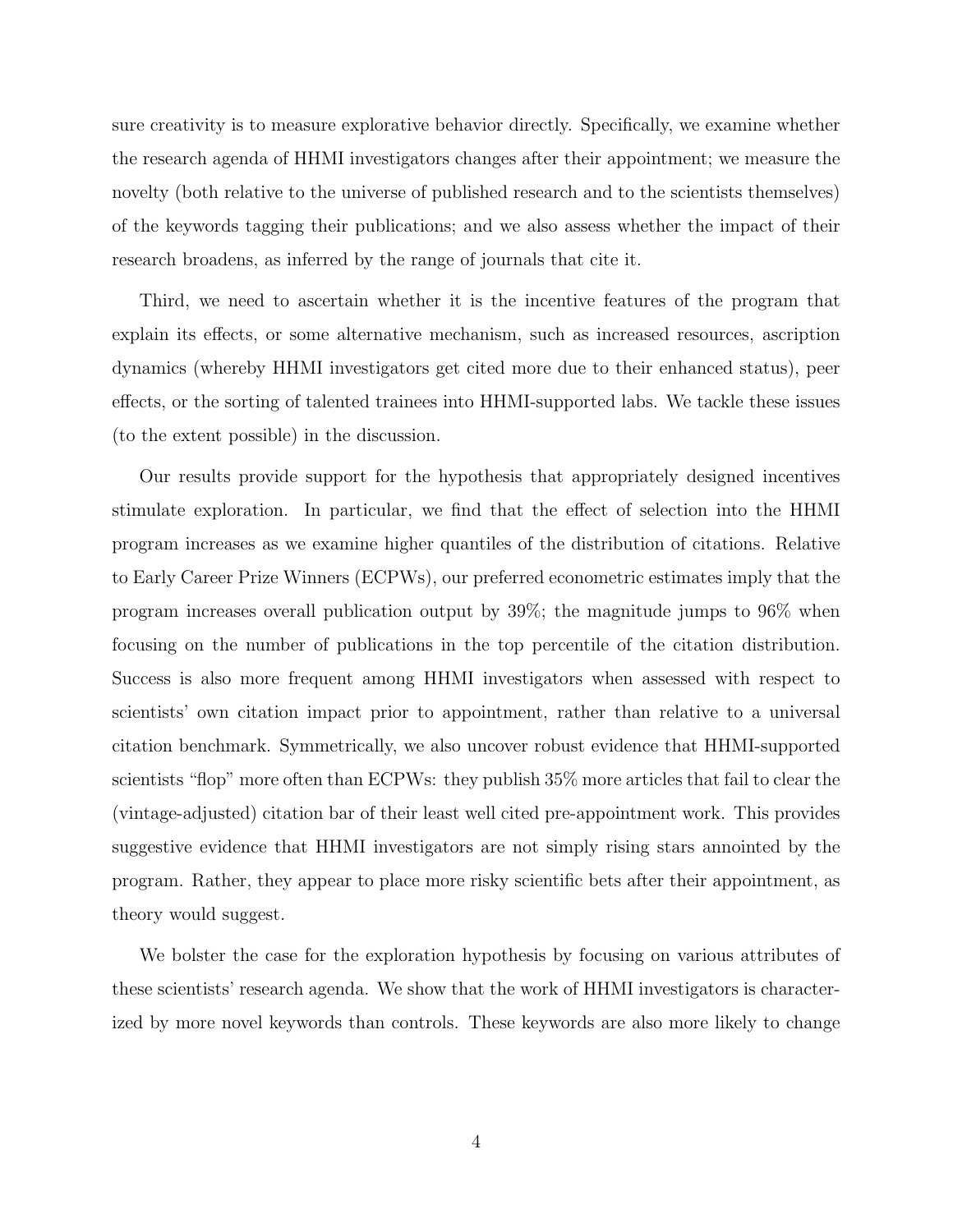after their HHMI appointment. Moreover, their research is cited by a more diverse set of journals, both relative to controls and to the pre-appointment period.

The rest of the article proceeds as follows. In the next section, we present the theoretical motivation for our hypothesis. Section 2 describes the construction of the sample and presents descriptive statistics. Section 3 lays out our econometric methodology. Section 4 reports and discusses the results of the analysis. Section 5 concludes.

#### 1 Theoretical Background

The bulk of the literature on incentives for innovation has focused on the problems inherent to the measurement and contractability of output that plagues most innovative activities. For example, Holmström (1989) observes that most innovation projects are risky, unpredictable, long-term, labor-intensive, and idiosyncratic. In such settings, performance measures are likely to be extremely noisy, and contracting particularly challenging. This leads him to see virtue in the adoption of low-powered incentives when creativity is what is required of the agent, for salary is less likely to distort the agent's attention away from the less-easily measurable tasks that compete for her attention. This view stands in sharp contrast with the standard prescription to adopt piece rates whenever agent's individual contributions are easy to measure, such as in the case of the windshield installers studied by Lazear (2000). A substantial body of experimental and field research in psychology reaches a similar conclusion, but for different reasons: the worry is that pay-for-performance might encourage the repetition of what has worked in the past, at the expense of the exploration of untested approaches (Amabile 1996).

In a recent article, Manso (2010) explicitly models the innovation process as the result of learning through experimentation. In this setting, the trade-off between the exploitation of well-known approaches and the exploration of new untested approaches first emphasized by March (1991) arises naturally. The main insight of his contribution is that the optimal incentive scheme to motivate exploration exhibits substantial tolerance for early failure and rewards for long-term success. Tolerance for early failure allows the agent to explore in the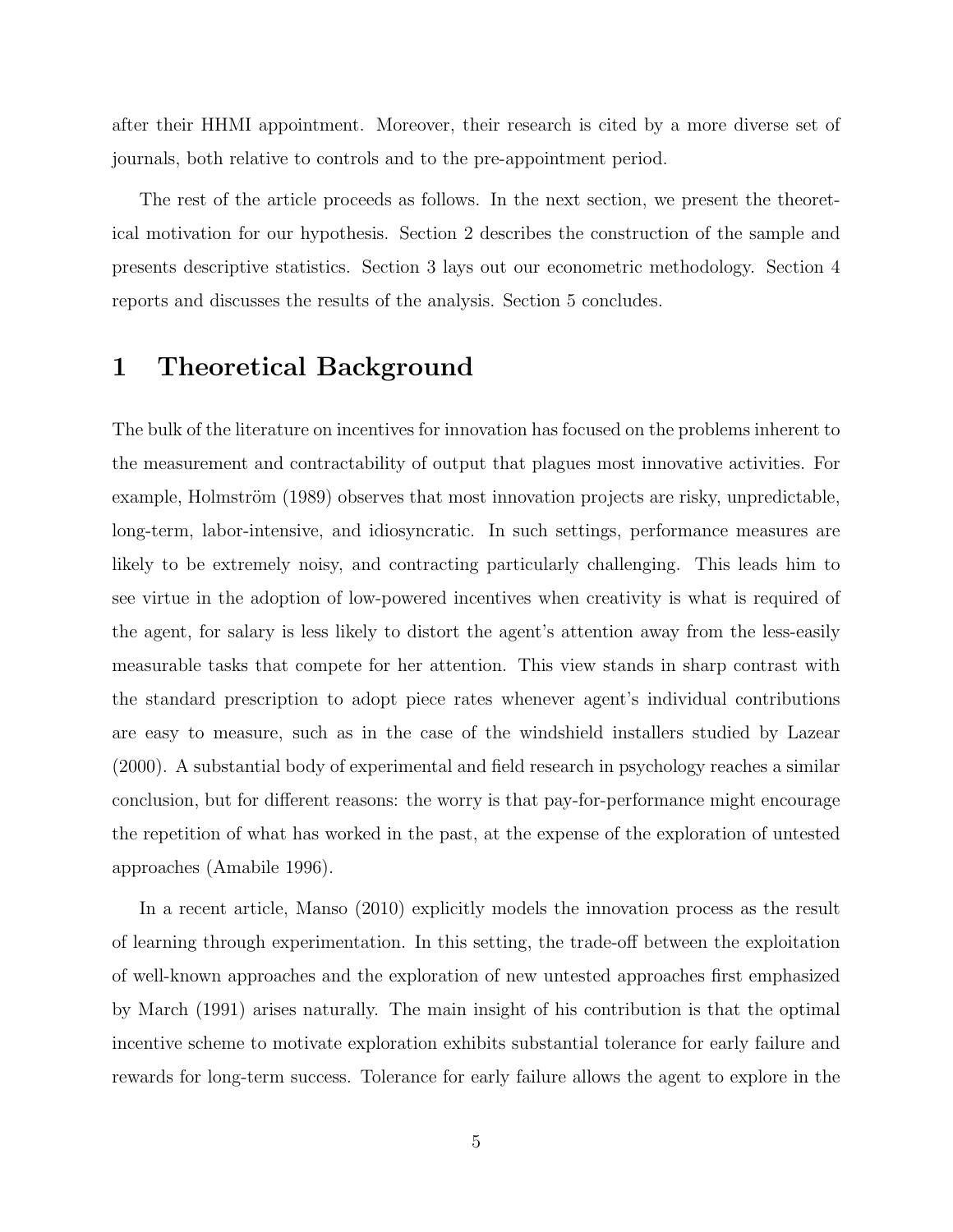early stages of the contractual relationship without incurring the usual negative consequences of lower pay or termination. At the same time, reward for long-term success prevents the agent from shirking early on and induces the agent to explore new ideas that will allow him to perform well in the long-run. The principal can more effectively motivate exploration if he can commit not to terminate an agent after poor short-term performance, even if it is ex-post efficient for the principal to do so. Another important ingredient of Manso's model is timely feedback on performance. Providing information to the agent about how well he is doing allows the agent to explore more efficiently, reducing the costs of experimentation. An agent who does not get feedback on performance may waste more time on unfruitful ideas.

Empirical evidence on the effects of long-term incentives is scant. Most relevant to the findings presented below is Lerner and Wulf's (2007) study of corporate R&D lab heads. They show that higher levels of deferred compensation are associated with the production of more heavily cited patents, while short-term incentives bear no relationship to firm innovative performance. In a similar vein, Tian and Wang (2010) show that start-up firms backed by more failure-tolerant venture capitalists are more innovative ex-post. The present article presents the first systematic attempt to isolate, in a field setting, the effect of the bundle of incentive practices identified by Manso (2010) on exploration and creativity at the individual level (see Ederer and Manso [2010] for experimental evidence with a similar flavor). We believe that the academic life sciences in the United States provide an appropriate setting, first and foremost because it provides naturally-occurring variation in incentives that closely matches the contrast between pay-for-performance and exploration-type schemes emphasized by Manso (2010).

Most academic life scientists must rely on grants from the National Institutes of Health (NIH), the largest public funder of biomedical research in the United States. With an annual budget of \$28.4 billion in 2007, support from the NIH dwarfs that available from other public or private funders, including the National Science Foundation (\$6 billion in 2007) or the American Cancer Society (\$147 million in 2007). The most common type of NIH grant for investigator-initiated projects is the R01 grant. In 2007, their average amount was \$225,000 in annual direct costs, and the awards last for a typical three to five years before coming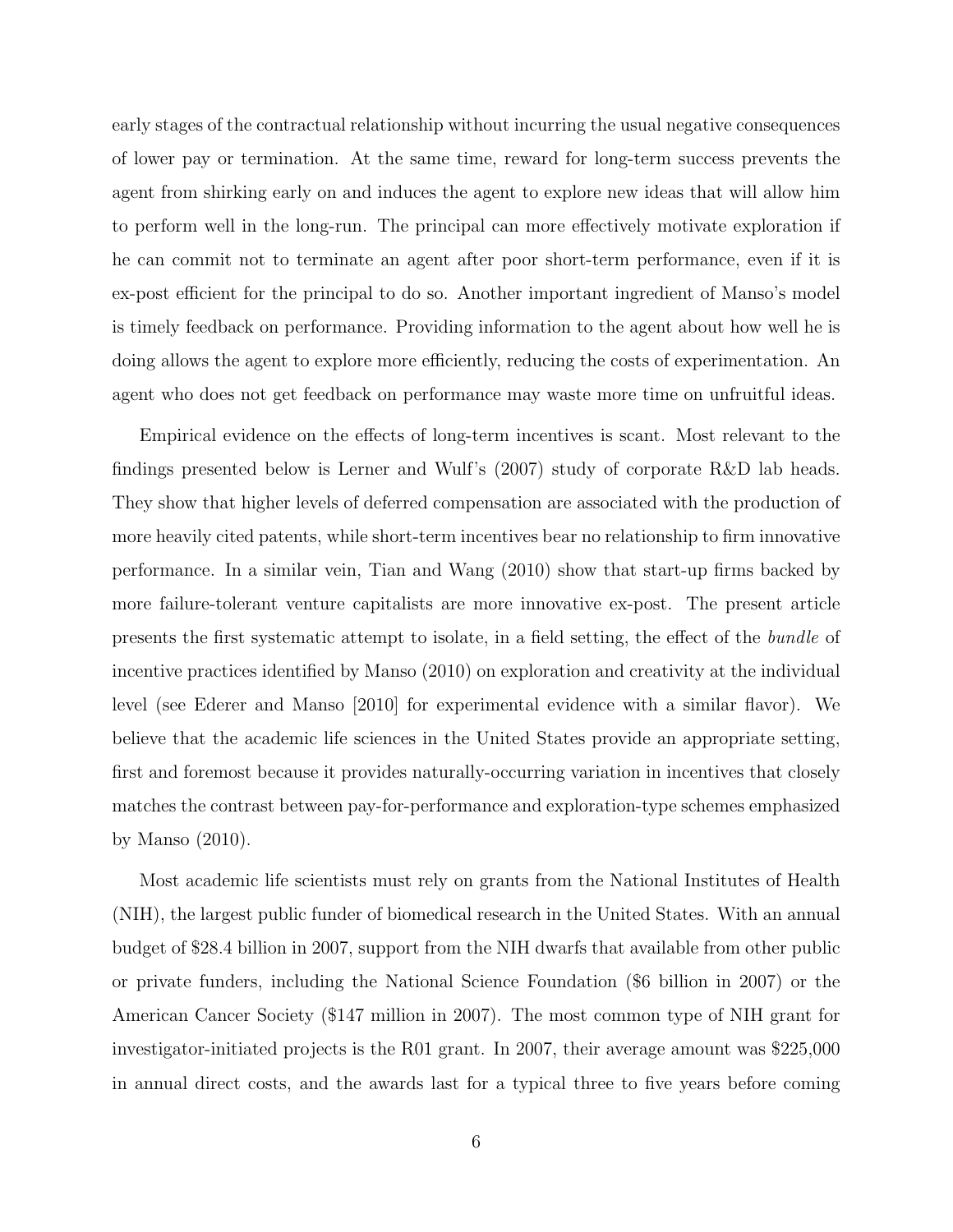up for renewal (see Figure 2). The NIH "study sections," or peer-review panels in charge of allocating awards, are notoriously risk-averse and often insist on a great deal of preliminary evidence before deciding to fund a project. This often leads researchers to resubmit their applications several times and to multiply the number of applications, taking time away from productive research activities. It is an often-heard complaint among academic biomedical researchers that study sections' prickliness encourages them to pursue relatively safe avenues that build directly on previous results, at the expense of truly exploratory research (Kaplan 2005; Kolata 2009; McKnight 2009).

An alternative funding mechanism is provided by the investigator program of the Howard Hughes Medical Institute (HHMI). This program "urges its researchers to take risks, to explore unproven avenues, to embrace the unknown – even if it means uncertainty or the chance of failure."<sup>2</sup> New appointments are based on nominations from research institutions; once selected, researchers continue to be based at their institutions, typically leading a research group of 10 to 25 students, postdoctoral associates and technicians. In its stated policies, HHMI departs in striking fashion from NIH's funding practices, in ways that should bring incentives in line with the type of schemes suggested by Manso (2010). HHMI Investigators are initially appointed for  $5 \text{ years},^3$  and in the case of termination, there is a two-year phasedown period during which the researcher continues to be funded, allowing her to search for other sources of funding without having to close down her lab.

Moreover, HHMI investigators appear to share the perception that their first appointment review is rather lax, with reviewers more interested in making sure that they have taken on new projects with uncertain payoffs, rather than insisting on achievements. Below, we validate this perception by showing that the second review is much more sensitive to performance than the first. The review process is also streamlined, lasting a mere six weeks. Investigators are asked to submit a packet containing their five most notable articles in the past five years, along with a short research proposal for the next five years. In contrast, NIH

<sup>2</sup>See http://www.hhmi.org/research/investigators/

<sup>&</sup>lt;sup>3</sup>Appointment lengths have varied over the history of the program, more detailed information will be provided in the data section.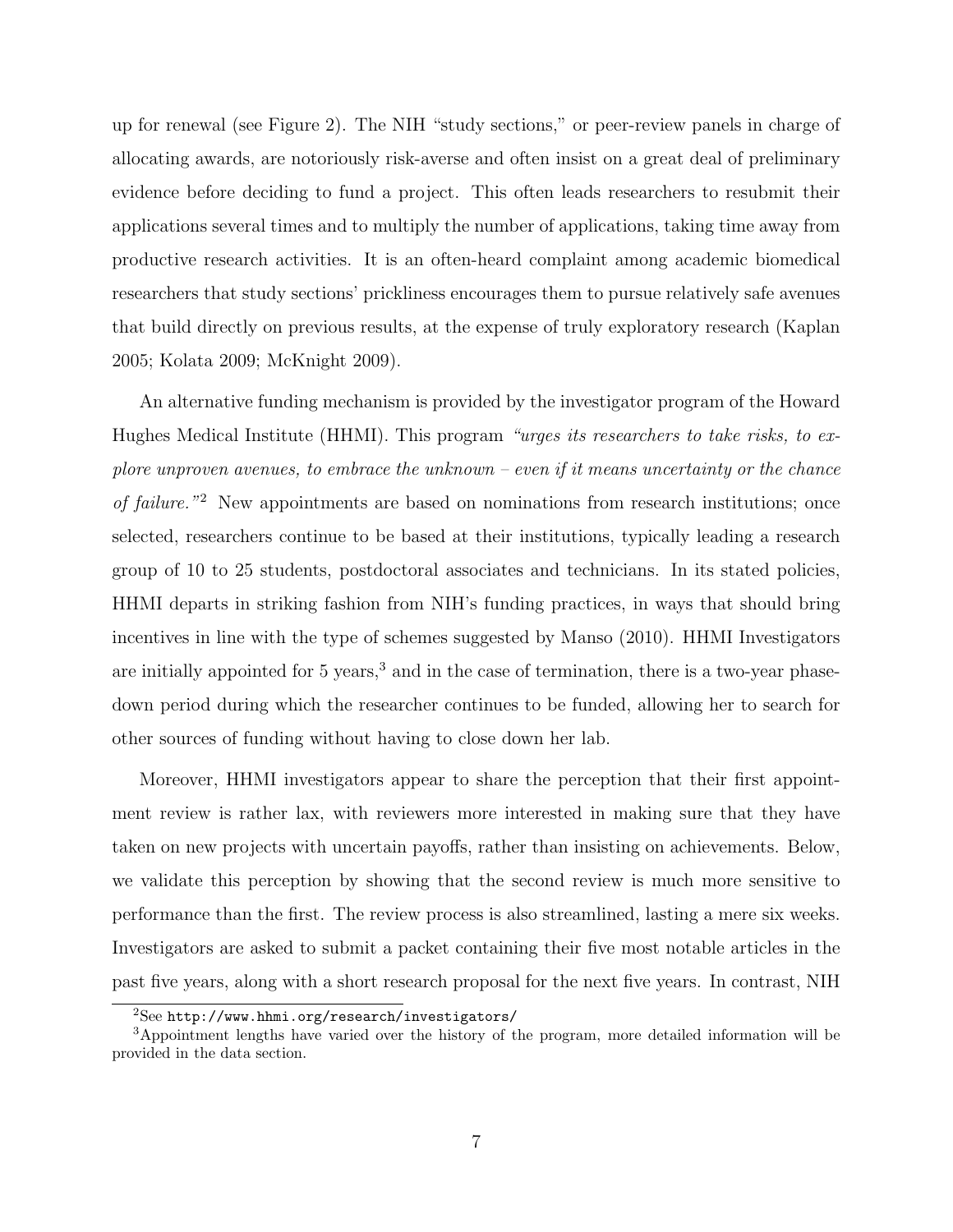grants take at a minimum three months to be reviewed, and success typically depends upon a rather exhaustive list of accomplishments by the primary research team members.

Since HHMI researchers publish 29 articles on average in the five years that follow their initial appointment (the median is 25), constraining their renewal packet to contain only five articles ensures that only what they see as their most meaningful achievements matters for the renewal decision. The review process culminates in an oral defense in front of an elite panel especially convened for the occasion. The reviewers must not be HHMI researchers, and are of very high caliber (e.g., members of the National Academies). The richness of the feedback is yet another point of departure between HHMI and NIH practices. Besides the intensity and quality of the advice generated by the review process, HHMI-funded scientists participate in annual science meetings during which they can interact with other HHMI investigators. This gives them access to a deep level of critique, encouragement, ideas, and potential collaborations. While NIH-funded researchers receive a critique of their grant applications, these vary widely in quality and depth. Furthermore, the federal agency does not provide any meaningful feedback between review cycles.

Finally, an important distinction between the two sources of funding is the unit of selection. The NIH funds specific projects. Applicants need to map out experiments far into the future, and have limited flexibility to change course between funding cycles. Together with study sections' insistence on preliminary results, this has led many NIH grantees to submit research that is already quite developed. In contrast, HHMI insists on funding "people, not projects." This allows HHMI researchers to quickly reallocate effort and resources away from avenues that do not bear fruit. The economics literature (e.g., Aghion, Dewatripont, and Stein 2008) views unfettered control over one's research agenda as the key distinguishing feature of innovative activities performed in academia (relative to the private sector). Variation in the unit of selection reminds us that the degree of effective control experienced by academic researchers often depends on the arcane details of funding mechanisms. Though not part of Manso's (2010) initial analysis, we extend his model in the Appendix to show that providing the researcher greater latitude in her search activities encourages exploration. Table 1 summarizes the main differences between the two sources of funding.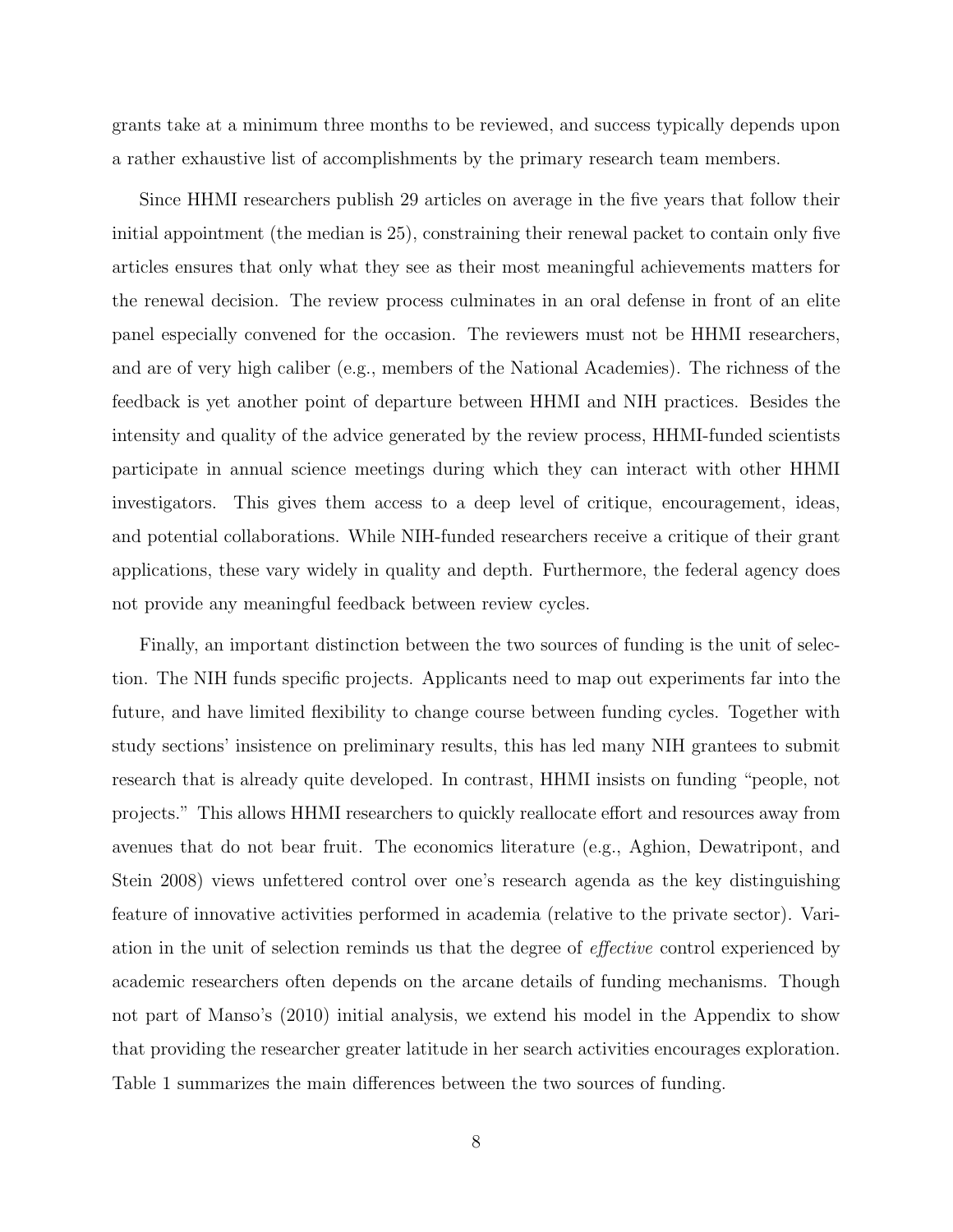## 2 Data and Sample Characteristics

This section provides a detailed description of the process through which the data used in the econometric analysis were assembled. In order, we describe (1) the Howard Hughes Medical Investigator sample; (2) the set of control investigators against which the HHMI scientists will be compared; and (3) our metrics of scientific creativity. We also present relevant descriptive statistics.

#### HHMI Sample

We begin with a basic description of the criteria necessary for nomination and appointment as an HHMI investigator. To be eligible, a scientist must be tenured or on the tenure-track at a major research university, academic medical center, or research institute. The subfields of the life sciences of interest to HHMI investigators are quite broad, but have tended to concentrate on cell and molecular biology, neurobiology, immunology, and biochemistry. Career-stage considerations have varied over time although HHMI typically has not appointed scientists until they have had enough independent experience so that their work can be distinguished from that of their postdoctoral or graduate school adviser.

Upon receipt of nominations from participating institutions, HHMI empanels a jury that reviews these nominations in two sequential steps. In a first step, the number of nominees is whittled down to a manageable number, mostly based on observable characteristics. For example, NIH-funded investigators have an advantage because the panel of judges interprets receipt of federal grants as a signal of management ability. The jury also looks for evidence that the nominee has stepped out of the shadow cast by his/her mentors: an independent research agenda, and a "big hit," i.e., a high-impact publication in which the mentor's name does not appear on the coauthorship list. In a second step, each remaining nominee's credentials and future plans are given an in-depth qualitative look.<sup>4</sup> Finally, until recently,

<sup>4</sup>While an input into this process is a letter grade, the review does not provide a continuous score that could be used in a regression discontinuity-type framework. Moreover, the cutoff that separates successful from unsuccessful nominees is endogenous in the sense that it depends on the overall quality of the applicant pool.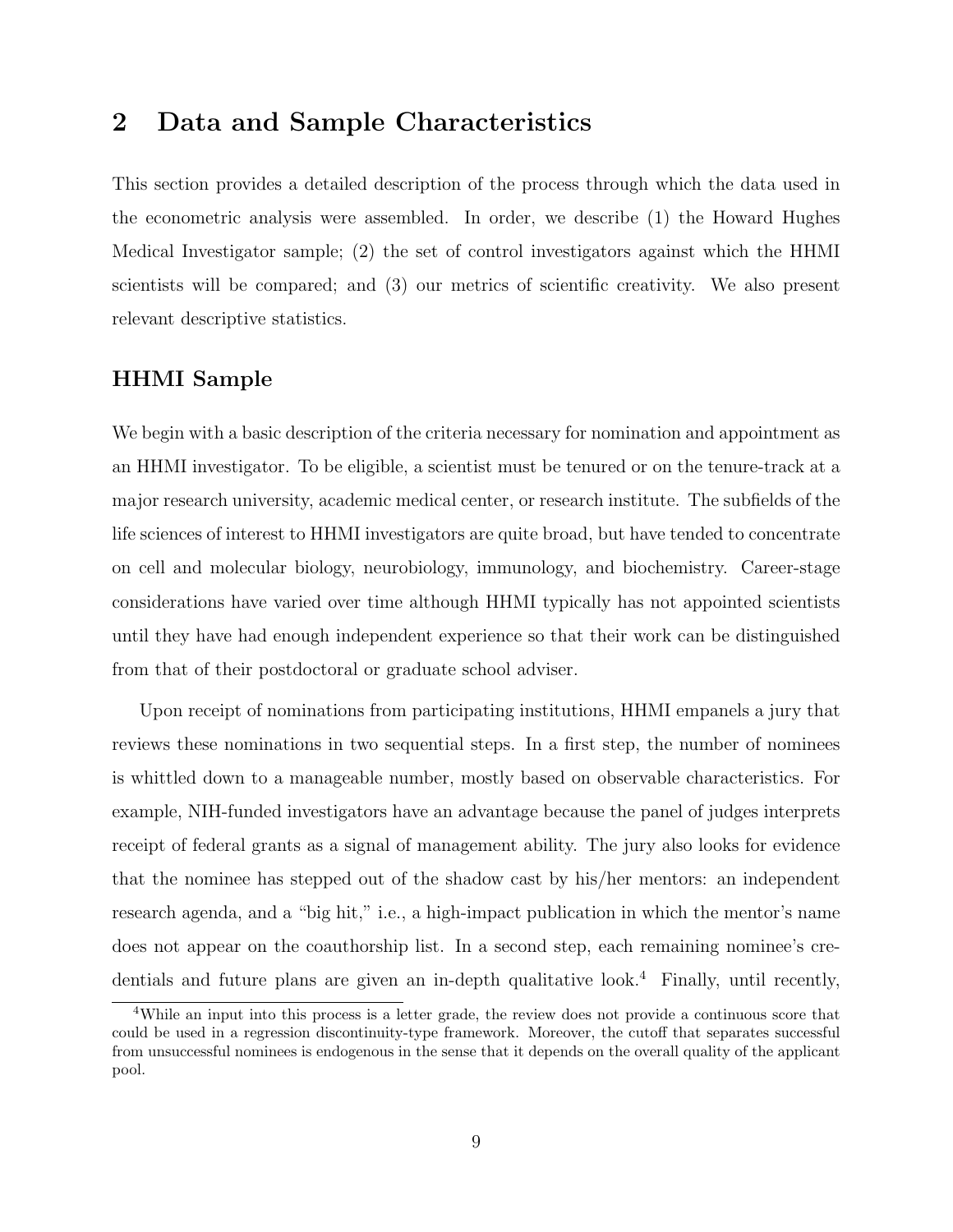appointment contracts varied in their initial length. Assistant Investigators (Assistant Professors in their home institution) were appointed for three years; Associate Investigators, for five years; and Investigators, for seven years.<sup>5</sup>

Our analysis focuses on HHMI investigators appointed in 1993, 1994, and 1995. We exclude the three researchers that withdrew from the program voluntarily, leaving us with a sample of 73 scientists.<sup>6</sup>

#### Control Sample: Early Career Prize Winners

In the absence of information on the runners-up of the HHMI competitions, we must rely on observable characteristics to create viable control groups. The main challenge is that HHMI investigators are extremely accomplished at the time of their appointment. Controls should not only be well-matched with HHMI investigators in terms of fields, age, gender, and host institutions; their accomplishments should also be comparable at baseline. Our control group is drawn from early career prize winners in the life sciences.

The Pew, Searle, Beckman, Packard, and Rita Allen Scholarships are early-career prizes that target scientists in the same life science subfields and similar research institutions as HHMI. Every year, these charitable trusts provide seed funding to around 60 life scientists in the first two years of their independent careers. These scholarships are among the most prestigious accolades that young researchers can receive as they are building a laboratory, but they differ from HHMI investigatorships in one essential respect: they are structured as one-time grants (e.g., \$60,000 a year over 4 years for the Pew Scholarship; \$80,000 a year for 3 years for the Searle Scholarship, etc.). These amounts are relatively small, roughly corresponding to 35% of a typical NIH R01 grant. As a result, these scholars must still attract

<sup>&</sup>lt;sup>5</sup>In our sample, these categories respectively account 15%, 70%, and 15% of the total number of scientists in the treatment group. Of course, such variation raises the specter that appointment length might be endogenous. In fact, the length of the initial term is purely a function of the scientist's academic rank in his/her home institution.

<sup>6</sup>One accepted a top administrative position in his/her university (HHMI rules prevent investigators to hold major administrative posts), one moved to an institution that has no relationship with HHMI. Yet another wished to move to a different institution during his/her first appointment. To prevent the eruption of bidding wars over HHMI investigators, the Institute forces such investigators to resign their appointment.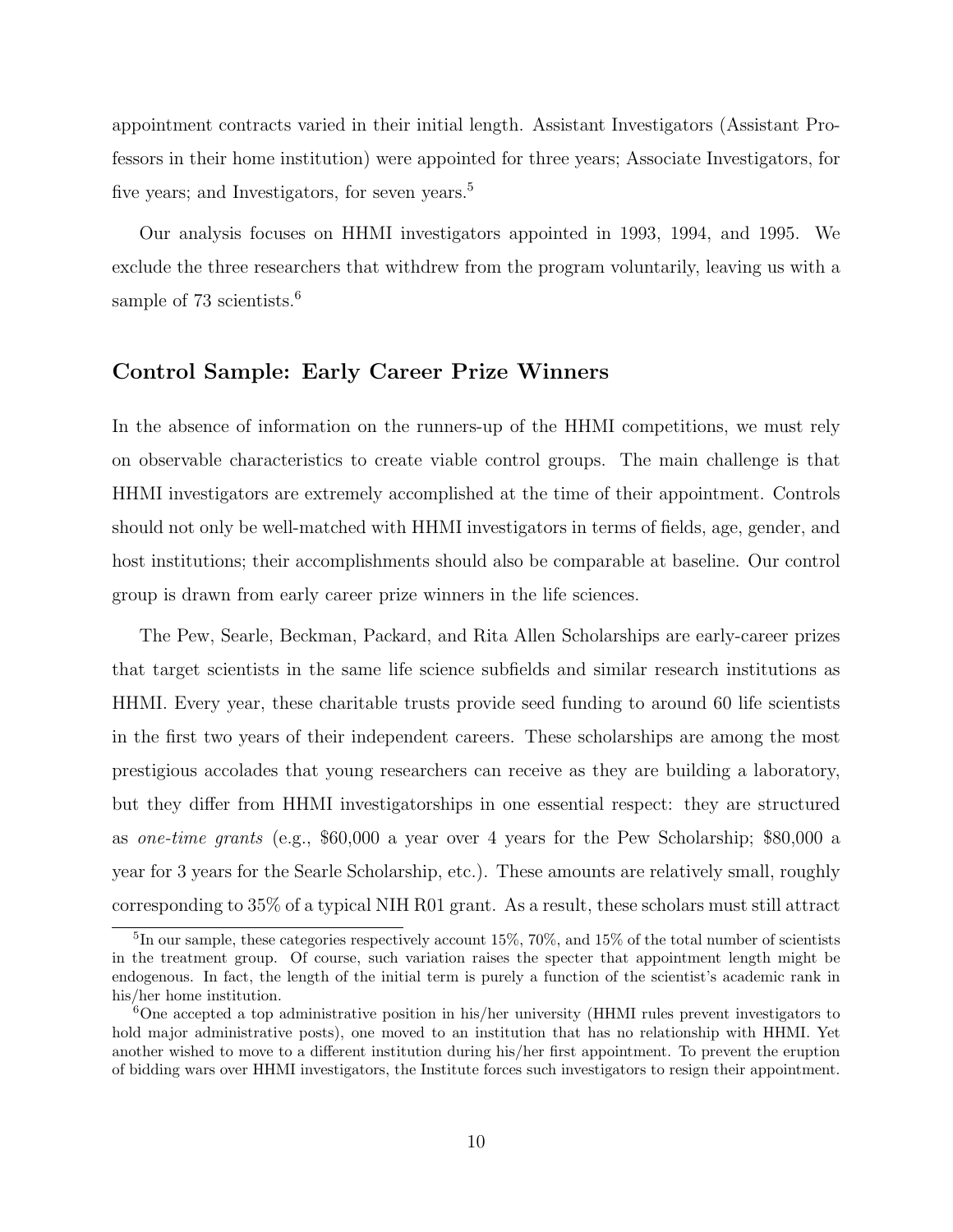grants from other funding sources (especially NIH) if they intend to further their independent research career. After a screen to eliminate investigators whose age place them outside the age range of the treatment group, and a second screen to exclude researchers working in idiosyncratic fields, we are left with 393 scientists awarded one of these scholarships.

Before presenting descriptive statistics, it is useful to discuss broad features of the control group that will influence the interpretation of the treatment effect. The process that results in the selection of HHMIs and controls is very similar. In both cases, an elite jury of senior scientists is given the mission to identify individuals with an impressive track record as well as exceptional promise; in particular, they are not asked to evaluate the merits of an individual project. The main difference between these programs is that ECPWs are selected at the very start of their independent career, when it is difficult to distinguish their output from that of their postdoctoral mentor. In contrast, the modal HHMI investigator stands at the cusp of the tenure decision when s/he is appointed. As a result, there is more variability in the expected performance of ECPW scholars than is the case among HHMI investigators, but as we will show, it is possible to cull from this group a subsample of scientists whose characteristics match well those of HHMI scientists at baseline.

#### Measuring Scientific Creativity

Creativity is a loaded term. The wikipedia entry informs us that more than 60 different definitions can be found in the psychological literature, none of which is particularly authoritative. Furthermore, there exists no agreed-upon measurement metrics or techniques to measure creative outputs.

The perspective adopted in this article is very pragmatic, and guided by the constraints put on us by the availability of data. Amabile (1996) suggests that while innovation "begins with creative ideas...creativity by individuals and teams is a starting point for innovation; the first is a necessary but not sufficient condition for the second." While we certainly agree with this view at a conceptual level, the measurement of scientific productivity — an already wellestablished discipline — makes it hard to recognize this nuance. A crucial development in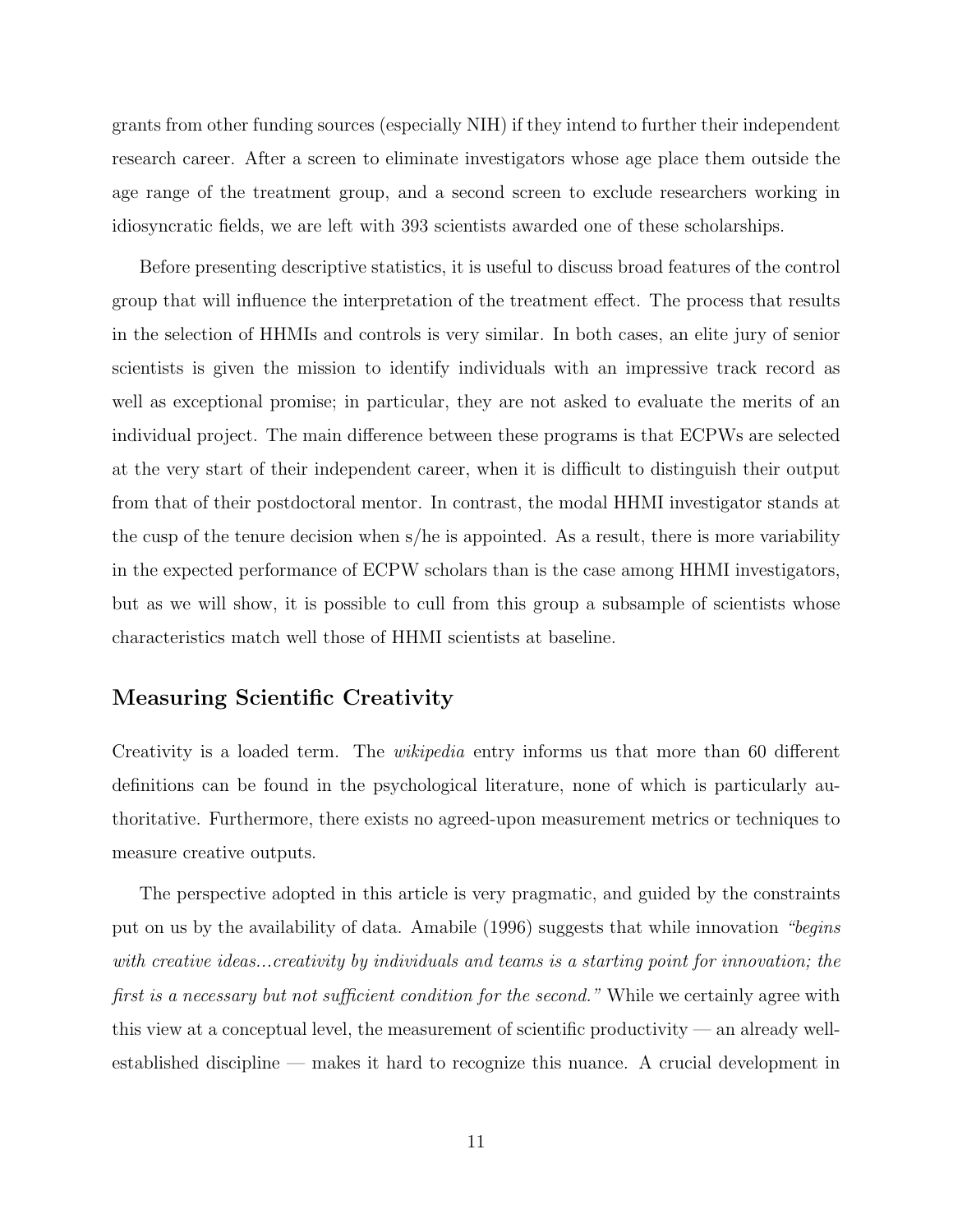the bibliometric literature has been the use of citation information to adjust raw publication counts for quality. Such an approach is not entirely satisfying here, as both "humdrum" and "breakthrough" research generate publications and citations. Moreover, some types of publications, like review articles, tend to generate a number of citations not commensurate with their degree of originality. It has long been noted that the distributions of publications and citations at the individual level is extremely skewed, and typically follows a power law (Lotka 1926). The distribution of citations at the article level exhibits even more skewness. In this article, we make use of the wide variation in impact across the publications of a given scientist to compute measures of creative output. Specifically, we sum the number of distinct contributions that fall into the higher quantiles (top quartile, top five percentiles, or top percentile) of the article-level distribution of citations, for an individual scientist in a given time period.

One practical hurdle is truncation: older articles have had more time to be cited, and hence are more likely to reach the tail of the citation distribution. To overcome this issue, we compute a different empirical cumulative distribution function in each year.<sup>7</sup> For example, in the life sciences broadly defined, an article published in 1980 would require at least 98 citations to fall into the top five percentiles of the distribution; an article published in 1990, 94 citations; and an article published in 2000, only 57 citations (this is illustrated in Figure 1). With these empirical distributions in hand, it becomes meaningful to count the number of articles that fall, for example, in the top percentile over a scientist's career. Counting the number of contributions that fall "in the tail" is predicated on the idea that exploration is more likely to result in high-impact publications, relative to exploitation.<sup>8</sup> We also assess impact relative to each scientist's own pre-appointment citation performance. Because there is not enough data to estimate individual, vintage-specific citation distributions, we use the entire corpus of work published up until the year of appointment (1993, 1994, or 1995) to

<sup>7</sup>We thank Stefan Wuchty and Ben Jones from Northwestern University for performing these computations.

<sup>&</sup>lt;sup>8</sup>We exclude review articles, editorials, and letters from the set when computing these measures. We also eliminate articles with more than 20 authors.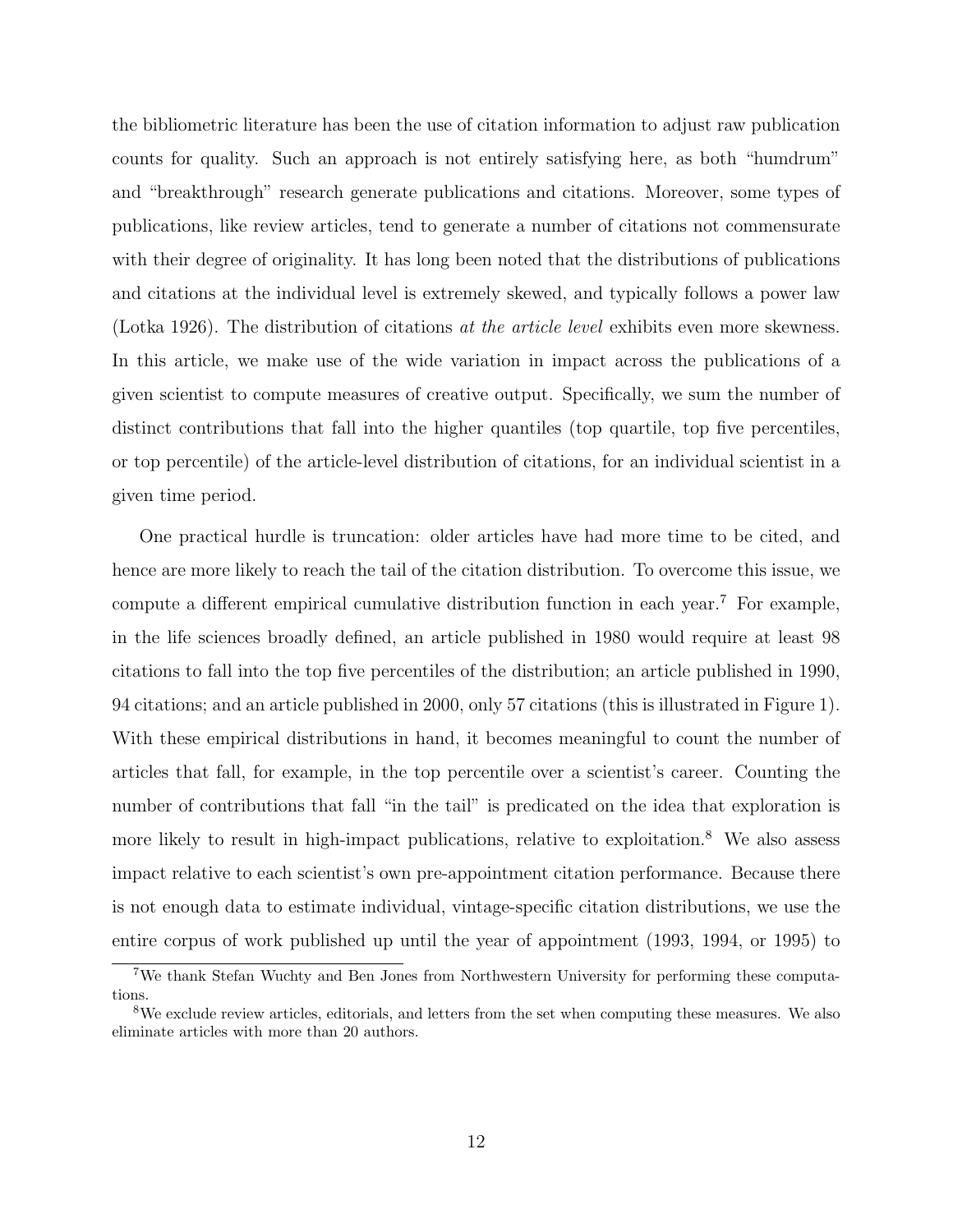compute the citation quantile corresponding to each scientist's most heavily-cited article. We then count the number of times a scientist exceeds this level after appointment.

We rely on two additional metrics of scientific excellence. We tabulate elections to the National Academy of Sciences. We also measure the number of students and fellows trained in a scientist's lab that go on to win a Pew, Searle, Beckman, Packard, or Rita Allen scholarship.<sup>9</sup>

HHMI appointments might also fatten the left-hand tail of the outcome distribution, since pushing the boundaries of one's field is a riskier endeavor than cruising along an already-established scientific trajectory. To test this prediction, we compute the number of contributions that fall in the bottom quartile of the vintage-specific, article-level distribution of citations (about three citations or less).<sup>10</sup> We also count the number of times each scientist underperforms, relative to the pre-appointment article corresponding to his/her lowest citation quantile. Since HHMI investigators remain eligible for NIH grants, we also examine how funding outcomes change following appointment, relative to ECPW controls. In particular, our data enables us to separate whether funding levels differ because of a change in application behavior, or because HHMIs' grant applications are scored differently by NIH's review panels in the post-appointment regime.

Finally, explorative behavior should have implications for the *direction* of research endeavors, independently of the success or failure of the associated projects. To investigate this issue, we construct a battery of measures designed to capture potential changes in the scientists' research trajectories. Most of these measures use MeSH keywords as an essential input.<sup>11</sup> First, we calculate the average age of MeSH keywords for the published research of every scientist in the sample, separately for each year of their independent career. A keyword is said to be born the first year it appears in any article indexed by PubMed. This measure

<sup>9</sup>We do not emphasize the results pertaining to these outcomes, because they seem particularly subject to alternative interpretations: NAS members are elected, and the large contingent of HHMI investigators among the incumbent membership might skew the results in favor of the treated scientists; similarly, it is plausible that better students match with HHMI PIs after their appointment.

<sup>&</sup>lt;sup>10</sup>Too few investigators exit science altogether to make exit a useful indicator of failure.

<sup>11</sup>MeSH is the National Library of Medicine's controlled vocabulary thesaurus; it consists of sets of terms naming descriptors in a hierarchical structure that permits searching at various levels of specificity. There are 24,767 descriptors in the 2008 MeSH.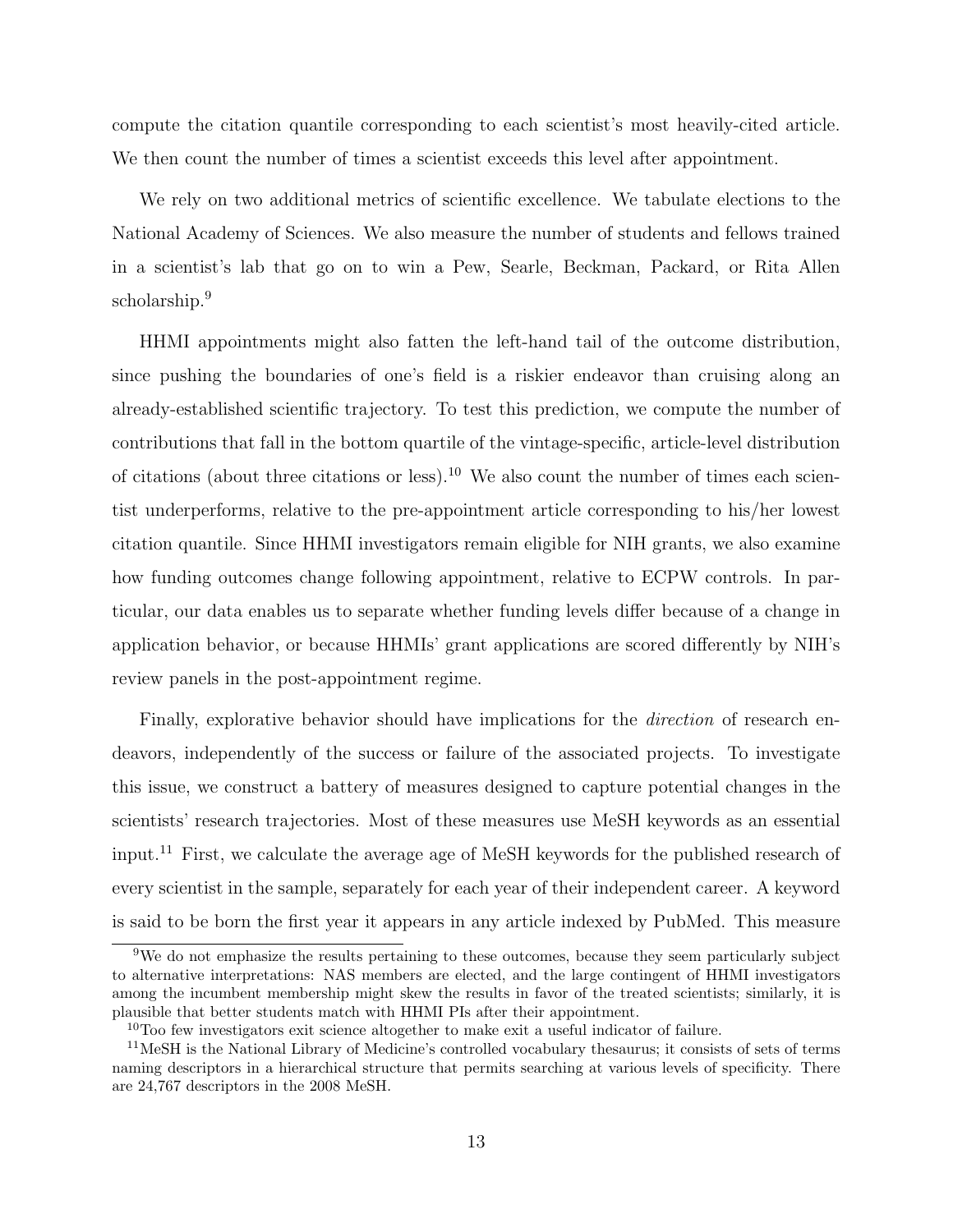captures the extent to which a scientist's research is novel relative to the world's research frontier. Equally important is to document the extent to which scientists place new scientific bets in the post-appointment period (1995-2006) relative to the pre appointment-period  $(1986-1994).$ <sup>12</sup> We do so by (a) computing the degree of overlap in MeSH keywords corresponding to articles published in both periods; computing the Herfindahl index of MeSH keywords in both periods (a proxy for variety in topic choice); and (c) computing one minus the Herfindahl index of citing journal diversity in both periods (a measure of impact breadth, rather than impact depth as with the citation quantiles). If HHMI investigators are induced to explore novel approaches following their appointment, we would expect this behavior to be reflected in these measures.

#### Descriptive Statistics

For each scientist, we gathered employment and basic demographic data from CVs, sometimes complemented by Who's Who profiles or faculty web pages. We record the following information: degrees (MD, PhD, or MD/PhD); year of graduation; mentors during graduate school or post-doctoral fellowship; gender; and department(s).

We obtain publication and citation data from PubMed and Thomson Scientific's Web of Science, respectively. Funding information stems from NIH's Compound Applicant Grant File (CGAF), and is available for the entire length of these scientists' career. In contrast, grant applications and their associated priority scores (the "grades" awarded to applications by NIH review panels) are available solely for years 2003 through 2008.

Finally, we categorize the type of laboratory run by each scientist into four broad types: macromolecular labs, cellular labs, organismal labs, and translational labs. For the first three types, the taxonomy is based on the level of analysis at which most of the research is performed in the lab. Some scientists work mostly at the molecular level (i.e., in test tubes). This type of research does not require living cells, and includes fields such as molecular biology, biochemistry, and structural biology. Others do most of their research at the

 $12$ For investigators appointed in 1993 (resp. 1995), the "after" period begins in 1994 (resp. 1996).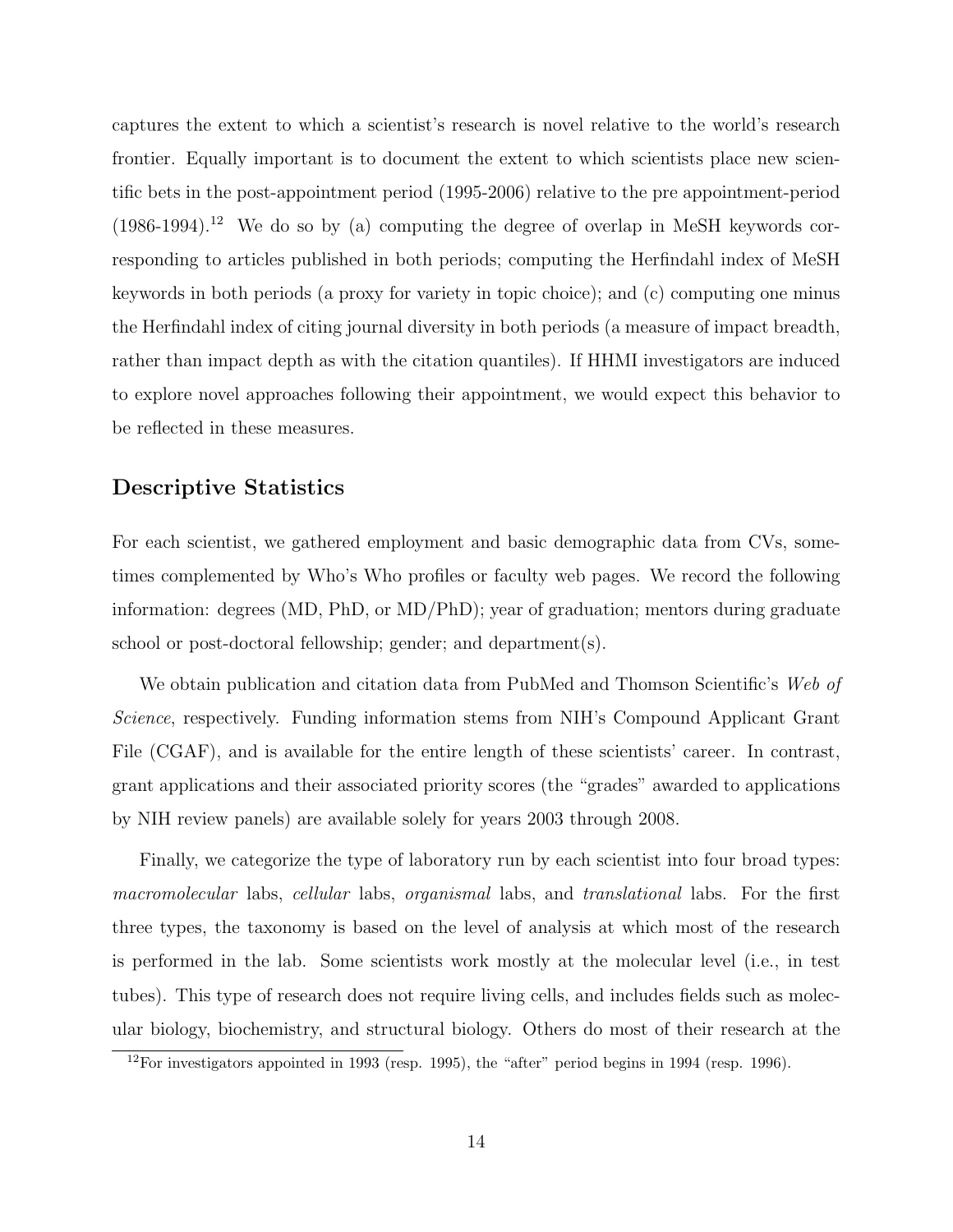cellular level (i.e., in petri dishes), and ask questions that require living cells. Prominent subfields include subcellular trafficking, cell morphology, cell motility, and some aspects of cell signaling. Yet others work with model organisms (mice, flies, monkeys, worms, etc.), asking questions that require, if not a whole organism, at least the interaction of multiple cells. The translational label is given to labs run by physician-scientists whose research have both a laboratory and a clinical component.

HHMI and control samples at baseline. Table 2 presents baseline descriptive statistics. Approximately 37% of the HHMI sample is female, versus 20% of the ECPW sample. They are of the same career age on average, but better funded than ECPW scholars at baseline (\$1.45 million vs. \$1.10 million on average). In terms of raw publication output, the pattern is very similar, with HHMI investigators leading ECPW scholars. The breadth of impact and diversity of topics studied by these scientists appears similar for both groups of scientists. ECPWs and HHMIs appear to be drawn from a similar set of academic employers in a dimension relevant for HHMI appointment: the number of slots allocated to their institution at the nomination stage.

Of course, these averages tell only part of the story. Figure 3A plots the distribution of baseline publications in the Top 5% of the citation distribution. Note that we are only including here publications for which the scientist is the senior author, i.e., where s/he appears in last position on the authorship list. The distribution for ECPW scholars appears significantly more skewed than that for HHMI investigators. Similarly, Figure 3B plots the distribution of NIH funding at baseline for treatment and control scientists; the shapes of these distributions are very similar.

In summary, characteristics that determine selection into the HHMI program are not especially well-balanced at baseline between treatment and control scientists. However, the region of common support is wide, indicating that it should be possible to create "synthetic" control scientists that will be good matches for HHMI investigators on these important dimensions.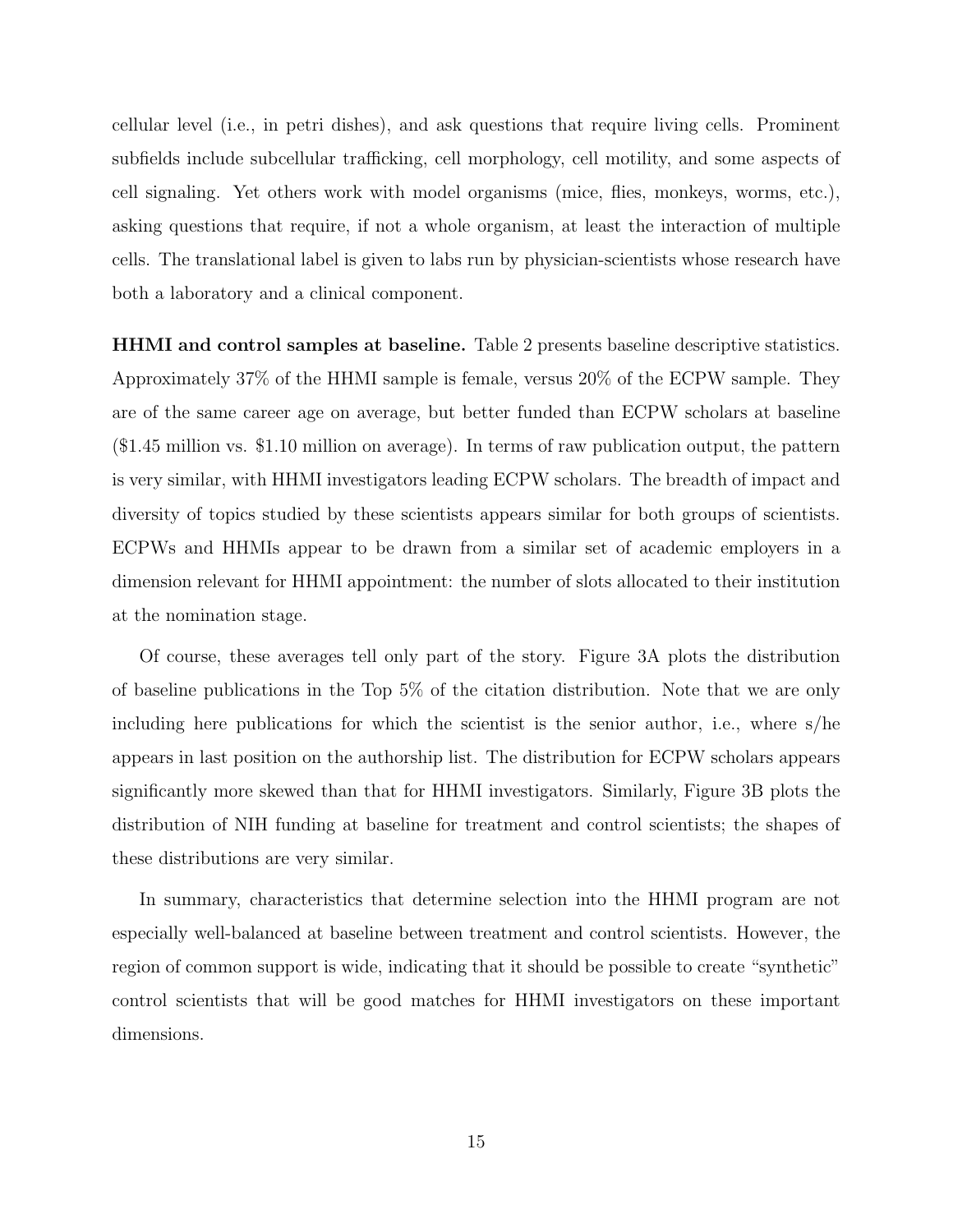Career achievement. While the differences between treatment and control samples are relatively modest at baseline, their magnitude increases when we examine achievements over the entire career. In Table 3 we see that HHMI scientists publish many more articles than ECPW scientists, with this output of higher quality, regardless of the quantile threshold one chooses to focus on. Of course, these accomplishments should be viewed in light of HHMIs' funding advantage: while they have garnered less resources from NIH by the end of the sample period than ECPW scholars, they also benefit from HHMI's relatively lavish research budgets. In fact, HHMI scientists apply less for R01 grants than controls who have no alternative sources of funding: 3.2 vs. 5.1 applications on average between 2003 and 2008. On the other hand, conditional on applying, these same applications are judged more harshly by NIH study sections, since they are associated with higher priority scores.<sup>13</sup> Among our "direct" measures of explorative behavior, only the average level of normalized keyword overlap appears to be lower for HHMIs, compared with ECPW controls in these univariate comparisons.

When we focus on discrete career accolades, we observe an even greater contrast between HHMI and control scientists. Approximately a third of the HHMI investigators are elected members of the National Academy of Sciences, versus 4.1% for the control sample. Our 73 HHMI investigators collectively train 83 future early career prize winners (an average of 1.13 per scientist), whereas the control investigators are mentors to 90 such "young superstars" (an average of 0.23 per scientist).

#### 3 Econometric Considerations

In order to estimate the treatment effect of the HHMI investigator program, we must confront a basic identification problem: appointments are driven by expectations about the creative potential of scientists, and selected investigators might have experienced very similar outcomes had they not been appointed. As a result, traditional econometric techniques, which assume that assignment into the program is random, cannot recover causal effects.

<sup>&</sup>lt;sup>13</sup>Priority scores vary between 100 and 500, with lower scores indicating applications with a higher chance of funding.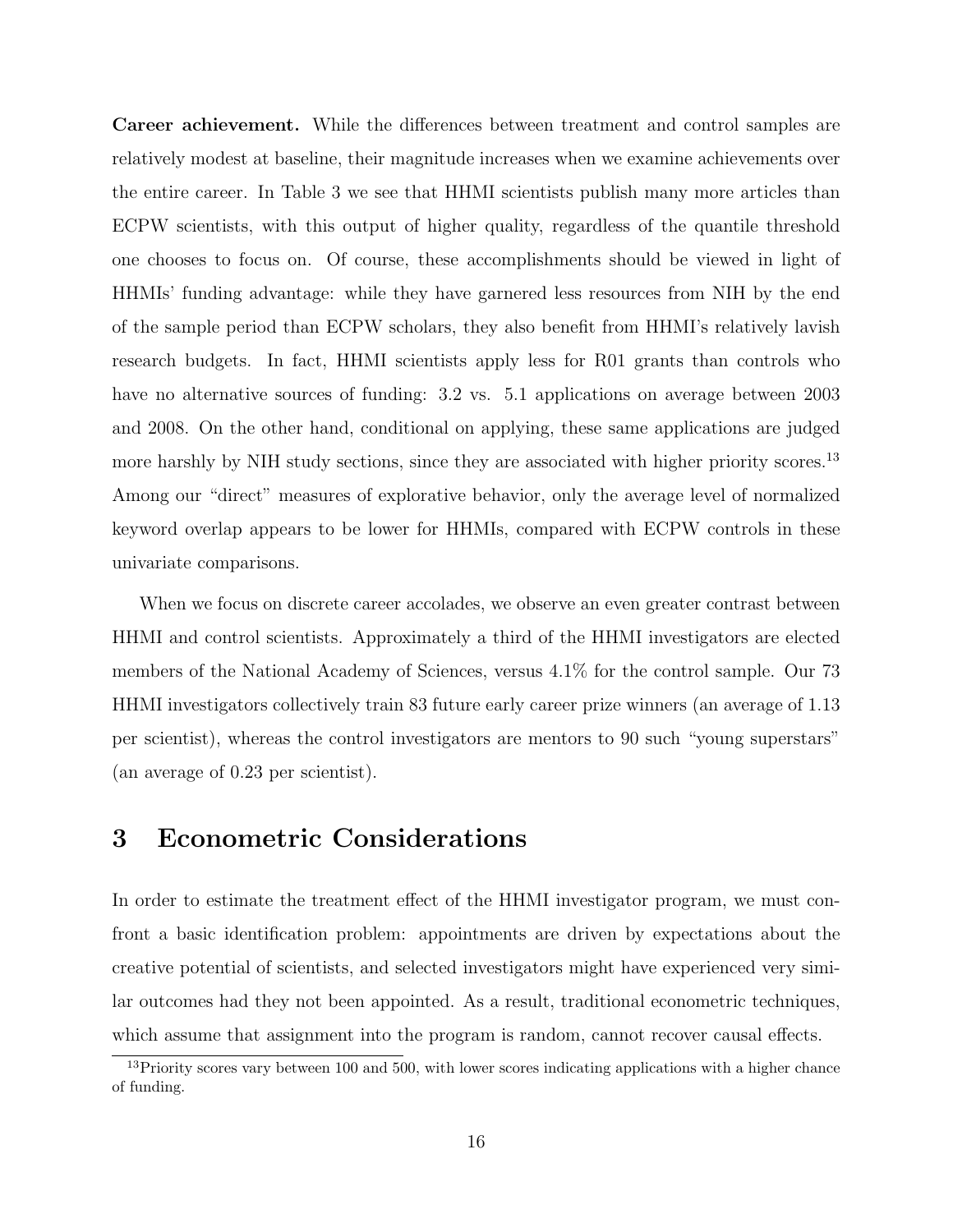Propensity-score weighting. As an attempt to overcome this challenge, we estimate the effects of the program using inverse probability of treatment weighted estimation (Robins and Rotnitzky 1995; Hirano and Imbens 2001; Busso, DiNardo, and McCrary 2008). Suppose we have a random sample of size N. For each individual  $i$  in this sample, let  $TREAT_i$  indicate whether s/he received treatment. Using the counterfactual outcome notation (e.g., Rubin 1974), let  $y_i^1$  be the value of the outcome y that would have been observed had i received treatment, and  $y_i^0$  the value of the outcome had i been assigned to the control arm of the experiment. In addition, we will assume that we observe a vector of covariates denoted by  $X = (W, Z)$ . The variables included in W are assumed to be strictly exogenous; in contrast, the vector Z includes pre-treatment variables such as lagged outcomes.

For each individual *i*, the treatment effect is  $y_i^1 - y_i^0$ . For the population as a whole, we are interested in two distinct estimands, the Average Treatment Effect (ATE) and the Average Treatment Effect on the Treated (ATT). Formally:

$$
\beta^{ATE} = E[y_i^1 - y_i^0]
$$

$$
\beta^{ATT} = E[y_i^1 - y_i^0 | TREAT_i = 1]
$$

While ATE elucidates what would be the average effect of treatment for an individual picked at random from the population, ATT measures the average effect for the subpopulation that is likely to receive treatment. The difficulty in identifying these coefficients is identical, however: for a given individual, we observe  $y^1$  or  $y^0$ , but never both.

Following Rosenbaum and Rubin (1983), we make the "selection on observables" or unconfoundedness assumption:

$$
TREAT \amalg (y^1; y^0; Z) | X
$$

where the  $\rm{II}$  sign denotes statistical independence. Let the propensity score, the conditional probability of treatment, be denoted by  $p(x) = Prob(T REAL_i = 1 | X_i = x)$ ; further, we assume that  $0 < p(x) < 1$ . These admittedly strong assumptions enable the identification of ATE and ATT; the two effects can be recovered by a two-step procedure relying on a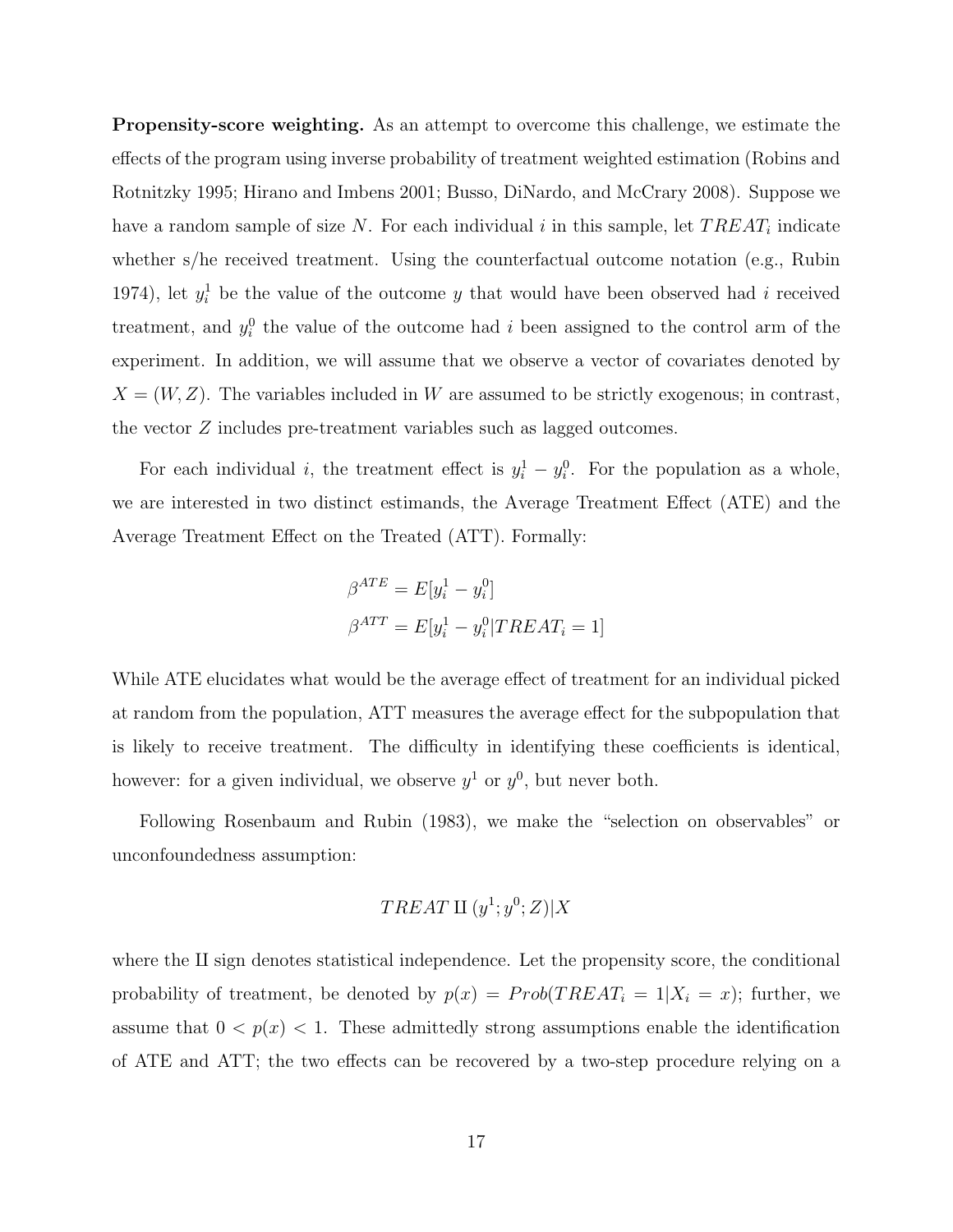first-step estimate of the propensity score  $\hat{p}(x)$ . In the second step, the outcome equation

$$
y_i = \beta_0 + \beta_1' W_i + \beta_2 T R E A T_i + \varepsilon_i \tag{1}
$$

is estimated by weighted least squares or weighted maximum likelihood (depending on the type of dependent variable), where the weights are simple functions of the estimated propensity score:

$$
w_i^{ATE} = \frac{TREAT_i}{\hat{p}(x_i)} + \frac{1 - TREAT_i}{1 - \hat{p}(x_i)}
$$

$$
w_i^{ATT} = TREAT_i + (1 - TREAT_i) \cdot \frac{\hat{p}(x_i)}{1 - \hat{p}(x_i)}
$$

In order to develop the intuition for this weighting strategy, we examine the formula corresponding to  $w^{ATE}$  a bit more closely. Each factor in the denominator is the probability that an individual received her own observed treatment, conditional on her past history of "prognosis factors" for treatment. Suppose that all relevant variables are observed and included in X. Then, weighting effectively creates a pseudo-population in which  $X$  no longer predicts selection into treatment and the causal association between treatment and outcome is the same as in the original population.<sup>14</sup>

Assessing unconfoundedness. Propensity-score weighting relies on the assumption that selection into treatment occurs solely on the basis of factors observed by the econometrician. This will appear to many readers as a strong assumption — one that is unlikely to be literally true. Despite the strength of the assumption, we consider it a useful starting point. Past research in the program evaluation literature has shown that techniques that assume selection on observables perform well (in the sense of replicating an experimental benchmark) when (1) researchers use a rich list of covariates to model the probability of treatment; (2) units are drawn from similar labor markets, and (3) outcomes are measured in the same way for both treatment and control groups (Dehejia and Waba 2002; Smith and Todd 2005). Conditions (2) and (3) are trivially satisfied here, but one might wonder about condition (1), namely the extent to which the analysis accounts for the relevant determinants of HHMI appointment.

<sup>14</sup>One might worry about statistical inference, since the weights used as inputs to estimate the outcome equation are themselves estimated. In contrast to two-step selection correction methods, the standard errors obtained in this case are conservative (Wooldridge, 2002).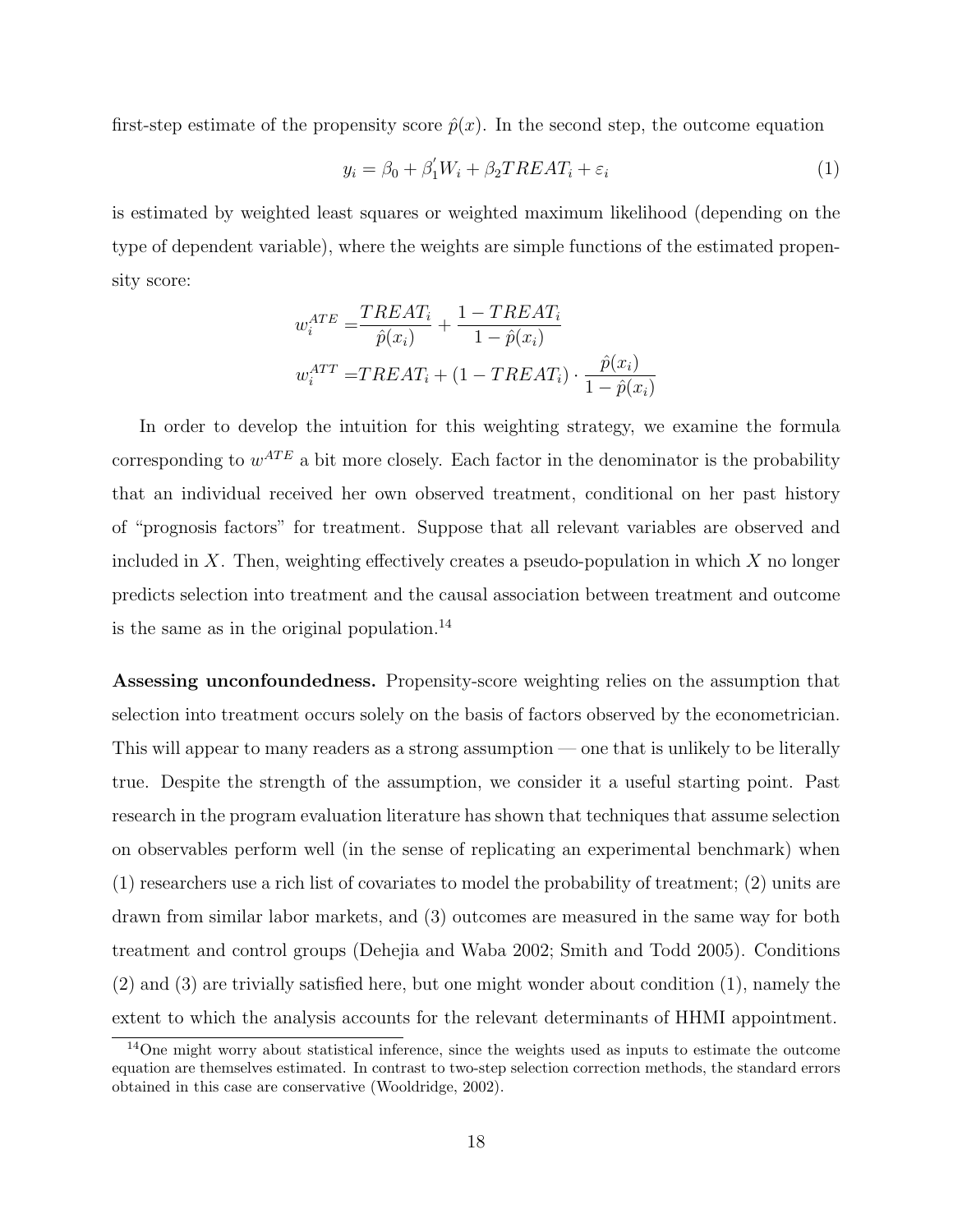Through interviews with HHMI senior administrators, we have sought to identify the criteria that increase the odds of appointments, conditional on being nominated. As described earlier, the Institute appears focused on making sure that its new investigators have stepped out of the shadow cast by their graduate school or postdoctoral mentors. They also want to ensure that these investigators have the leadership and managerial skills required to run a successful laboratory, and interpret receipt of NIH funding as a important signal of possessing these skills. In practice, we capture the "stepping out" criteria by counting the number of last-authored, high-impact contributions the scientist has made since the beginning of his/her independent career.<sup>15</sup> We proxy PI leadership skills with an measure of cumulative R01 NIH funding at baseline. Of course, our selection equation also includes important demographic characteristics, such as gender, laboratory type, degree, and career age.

Semi-Parametric Difference in Differences. An alternative methodology is to rely on within-scientist variation to identify the program's treatment effect. Scientist fixed effects purge estimates from any influence of unobserved heterogeneity that is constant over time. However, for difference-in-differences (DD) estimation to be valid, it must be the case that the average outcome for the treated and control groups would have followed parallel paths over time in the absence of treatment. This assumption is implausible if pretreatment characteristics that are thought to be associated with the dynamics of the outcome variable are unbalanced between treatment and control units. Below, we provide strong evidence that selection into the program is influenced by transitory shocks to scientific opportunities: HHMI scientists have higher output in the years immediately preceding their appointment.

In such a case, Abadie (2005) proposes a semiparametric difference-in-differences (SDD) estimator that combines the advantages of adjustment for observed heterogeneity with differencing. The idea is to apply propensity score reweighting not to the levels of outcome y as above, but to the differences in outcome between the post- and pre-treatment periods.

<sup>&</sup>lt;sup>15</sup>A robust social norm in the life sciences systematically assigns last authorship to the principal investigator, first authorship to the junior author who was responsible for the actual conduct of the investigation, and apportions the remaining credit to authors in the middle of the authorship list, generally as a decreasing function of the distance from the extremities of the list.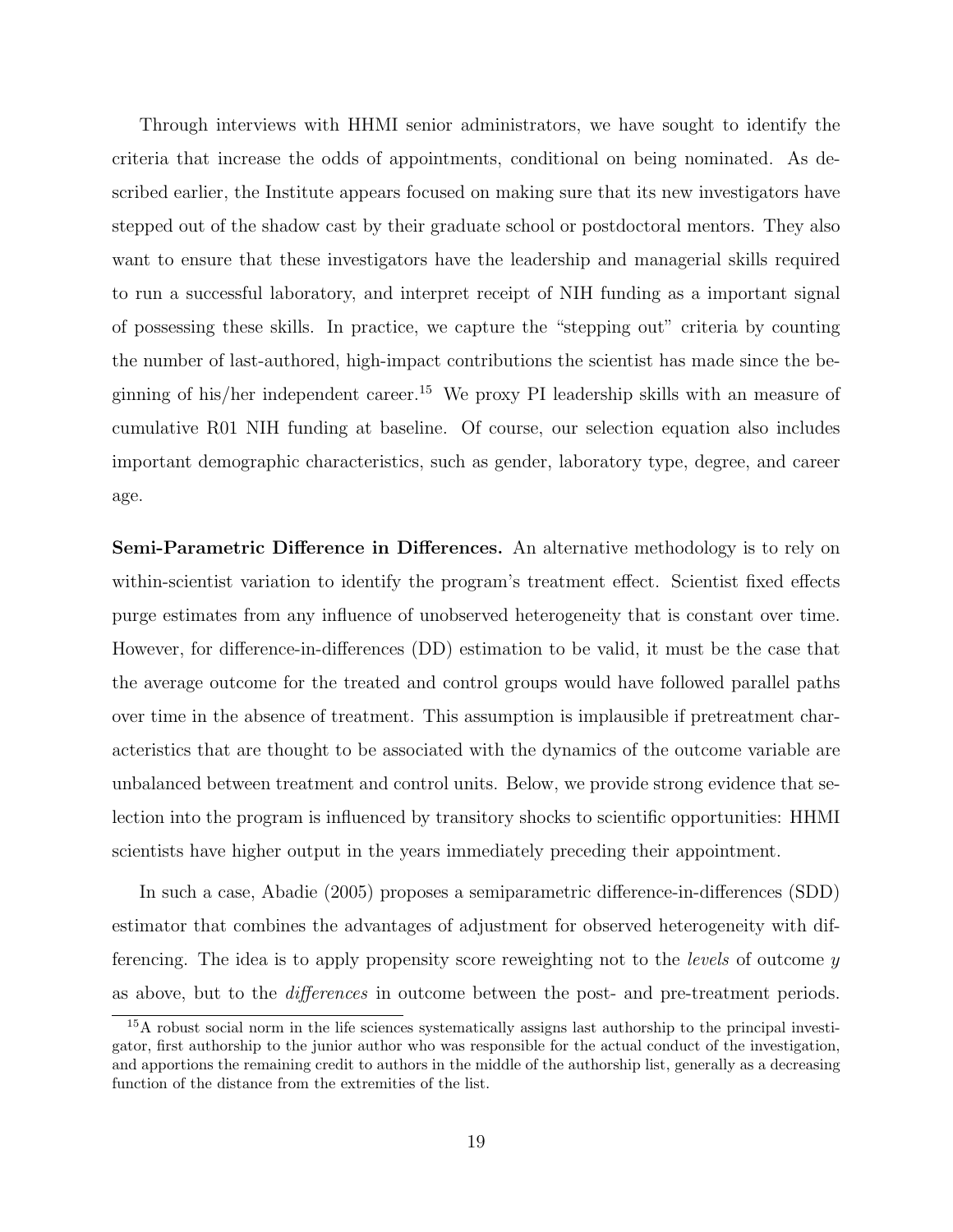Under some additional regularity conditions, the Average Treatment Effect on the Treated (ATT) is identified and can be recovered by weighting  $y^{post} - y^{pre}$  using:

$$
w_i^{SDD} = \frac{TREAT_i - \hat{p}(x_i)}{\pi \cdot (1 - \hat{p}(x_i))}
$$

where  $\pi$  denotes the unconditional odds of treatment  $Prob(PREAT_i = 1)$ . Intuitively, the weights create a pseudo-population of untreated scientists that follow similar dynamics to the treated group in the pre-treatment period. The SDD estimator then subtracts the change in outcomes for treated scientists with the change in outcome for this pseudo-population of control scientists. Inference is performed using a non-parametric pairwise bootstrap procedure with 500 replications.

The SDD estimates are still vulnerable to the critique that time-varying sources of unobserved heterogeneity could bias the effects, but they greatly narrow the scope of selection concerns. Because they rely on within-scientist variation, fixed personality differences that impact the creative potential of individual scientists (such as conscientiousness [Charlton 2009] or desire for intellectual challenge [Sauermann and Cohen 2008]) do not jeopardize a causal interpretation of the effect of HHMI appointment. Rather, one might worry that the appointment committee is able to recognize and select for "exploratory tendencies" before they manifest themselves in the researcher's published work. If this were the case, these latent explorers might have branched out in new directions even in the absence of their HHMI appointment. Though we cannot rule out this possibility, we take solace in the fact that ECPW scholars and HHMIs are very well-matched at baseline along the dimensions of topic novelty and citation breadth, dimensions that we argue are good proxies for exploration. Furthermore, ECPW scholars are selected through a very similar process at an earlier career stage; given that the same individuals, or at least the same type of individuals often serve on these panels, it is unlikely that the HHMI committee is more skilled at identifying those scientists that are "itching to branch out."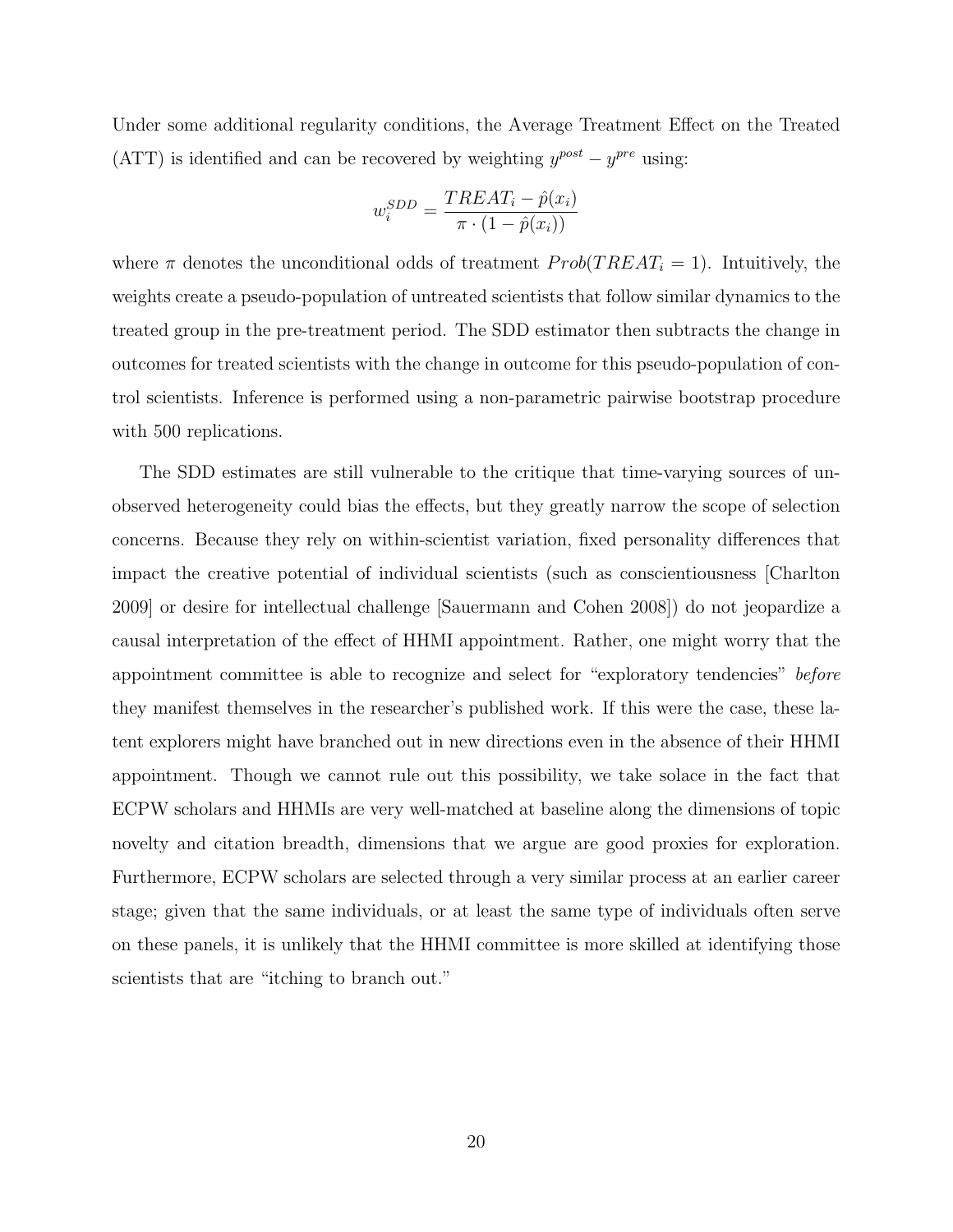## 4 Results

Our presentation of results is organized in three sets of tables. Table 4 pertains solely to HHMI investigators, and validates empirically some of the purported distinctive features of the program. Table 5 presents evidence on the determinants of HHMI appointment. Finally, Tables 6, 7, and 8 present estimates of the program's effects.

HHMI appointments: rhetoric and practice. We begin by validating our claims about the terms of the HHMI investigator award. The unconditional probability of termination at the end of the first appointment term is 15.5%, versus 28.33% at the end of the second appointment term (conditional on being renewed once). However, our contention that the first review is laxer than the second has implications for the *conditional* probability of first and second reappointment. Specifically, if the perception of the program's administrators and investigators is accurate, the probability of second reappointment should be more responsive to achievements during the preceding term than the probability of first reappointment. Table 4 provides evidence consistent with this hypothesis. It reports estimates from logit models of reappointment as explained by various indicators of achievement during the preceding term. We find a consistent pattern, regardless of the achievement variable on the right-hand side: higher achievement significantly increases the likelihood of renewal at the end of the second term, but not at the end of the first term. Moreover, the marginal effect for blockbuster articles produced in the previous period is twice as large as the marginal effect for total publication output. This is consistent with the idea that HHMI review panels care more about whether investigators "transform their fields" than they care about counting lines on their CVs.

From these results, we conclude that the HHMI program conforms both in its *stated* and actual practices with the features that Manso (2010) predicts should encourage exploration.

Determinants of HHMI appointment. We now turn to the observable determinants of selection into the HHMI program (Table 5). We present the results from logit specifications that include demographic characteristics as controls, as well as cumulative NIH funding at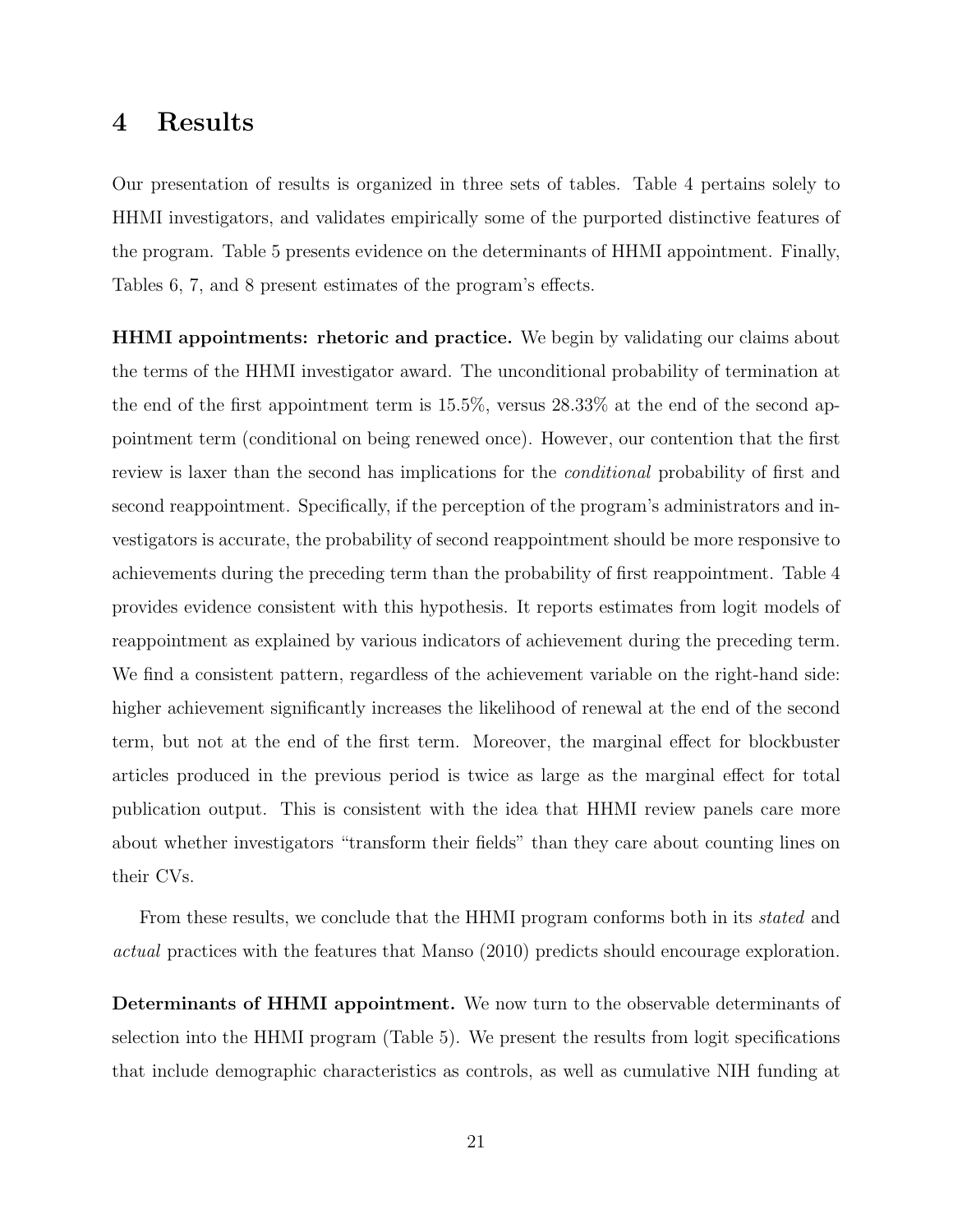baseline, and achievements as PI in the pre-appointment period. Among the demographic characteristics, the only consistent pattern is the higher appointment probability of female scientists. Consistent with the qualitative evidence on the selection process, we find that the number of "hit articles" at baseline is highly predictive of appointment. In contrast, the level of funding appears to play no role in the odds of selection. Using the most saturated model of selection (column 5), we find that the region of common support excludes 4 HHMI investigators whose superlative record of achievement prior to appointment makes them difficult to compare to any member of the control group. Conversely, 45 early career prize winners have a very low predicted probability of appointment, mostly because they do not produce an impactful article after they set up their lab. In all that follows, we have excluded from the estimation sample these 49 scientists. This ensures the validity of the common support assumption, which is necessary to identify the average treatment effect (ATE) or the average treatment on the treated (ATT) using inverse probability of treatment-weighted estimation. The final sample contains information on 417 scientists (69 HHMIs and 348 controls).

Effects of HHMI appointment on citation impact. The first four lines of Table 6 report the effect of the program on the rate of publication output falling in distinct citation quantile bins: all publications, publications in the top quartile, in the top five percentiles, and in the top percentile. For each outcome variable, we present five coefficients corresponding to different ways of assessing the program's effects. The first column reports naive crosssectional results, which ignore the selection process. The second and third columns weight the outcome equations by the inverse probability of treatment so as to recover the Average Treatment Effect (ATE), and the Average Treatment Effect on the Treated (ATT) under unconfoundedness. The fourth column reports simple conditional fixed effects estimates, a naive difference-in-differences (DD). Finally, the fifth column reports results corresponding to semi-parametric difference-in-differences (SDD) estimates as in Abadie (2005). Since the SDD estimator adjusts the treatment effect for selection on observables while purging the estimates of time-invariant unobserved heterogeneity, it is our preferred specification.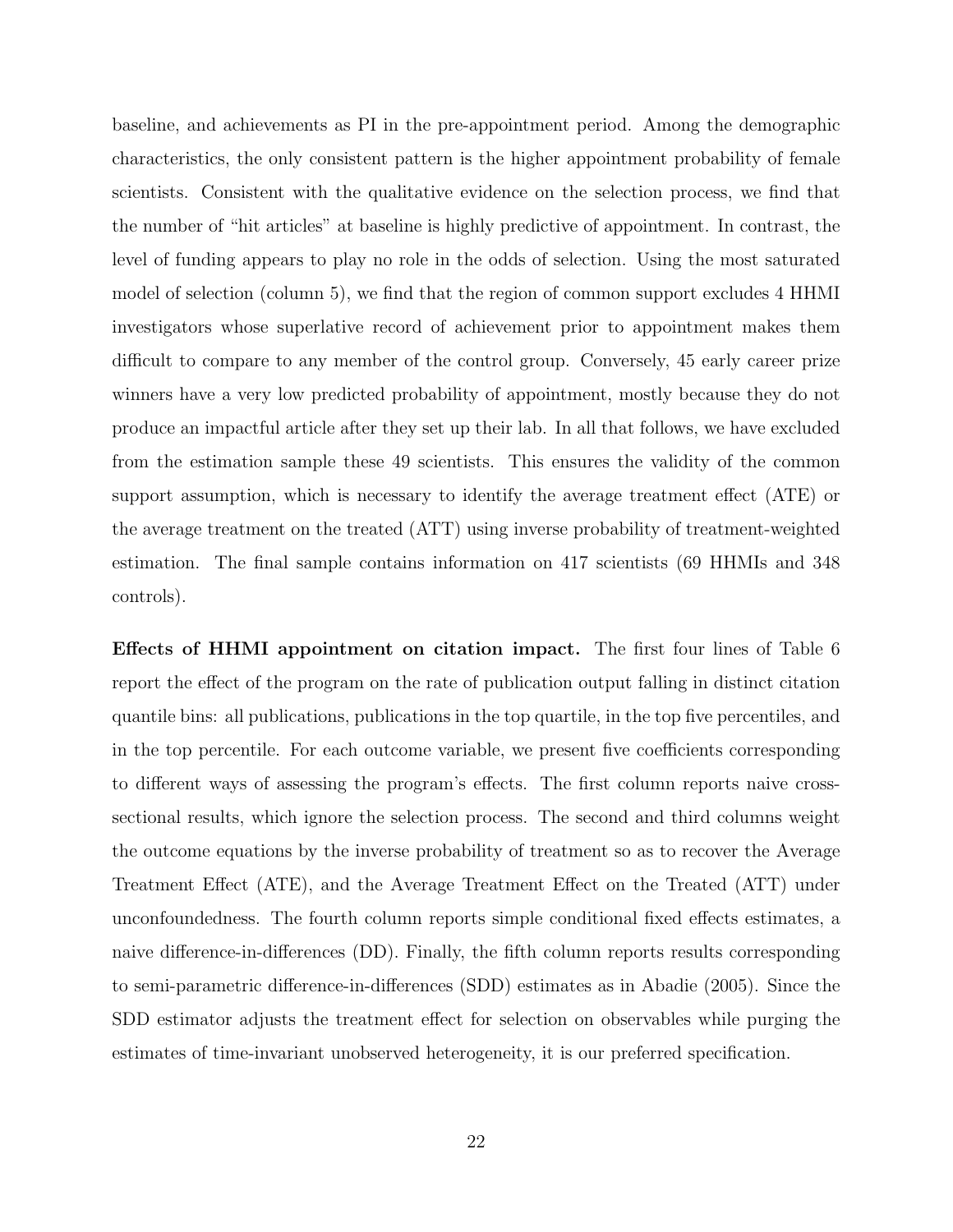Following a long-standing tradition in the study of scientific and technical change, the cross-sectional, ATE, ATT, and DD effects are estimated on the full panel using quasimaximum likelihood Poisson.<sup>16</sup> In contrast, the SDD effects stem from a two-step procedure detailed in Appendix III.

The naive cross-sectional estimate is always the largest in magnitude, and using propensityscore weighting reduces the magnitude of the effect by approximately a third. In contrast, the DD estimate is systematically lower than the SDD estimate, as is possible if HHMIs and controls are on different output trends even before appointment. The magnitudes of the effects are large. For instance, the SDD estimates imply that the HHMI program increases the rate at which appointed scientists produce publications by  $e^{.333} - 1 = 39\%$ ; the figure for articles in the Top  $5\%$  of the citation distribution is  $55\%$ ; and for articles in the Top  $1\%$ , a 97% increase. The observed pattern is that the program has a bigger effect on the upper tail of the distribution of accomplishments, regardless of the estimation method used.

Figure 4 display the time path of the average publication count (Panel A) and "Top 5%" outcome (Panel B), for HHMIs and ECPWs separately. While computing the averages, we weight each control scientist's outcome by his/her inverse probability of being selected into the program, while leaving the treated scientists' outcomes unchanged. Loosely, Figures 4A and 4B provide a graphical intuition for the SDD estimates: they correspond to the difference between the change in outcomes for the HHMIs and for a pseudo-population of control scientists matched on observables. A necessary condition for the plausibility of this exercise is that the treated and control groups display parallel output trends prior to the appointment event. This appears to be the case here.

Interestingly, for three years after appointment, the outcomes for treated and control scientists continue to track each other closely. Figure 4B even suggests that the control group (appropriately selected on observables) briefly outpaces the treatment group following the appointment, consistent with Manso's (2010) theory which predicts both slower and

<sup>&</sup>lt;sup>16</sup>Because the Poisson model is in the linear exponential family, the coefficient estimates remain consistent as long as the mean of the dependent variable is correctly specified (Wooldridge 1996; Santos Silva and Tenreyro 2006). Further, robust standard errors are consistent even if the underlying data generating process is not Poisson.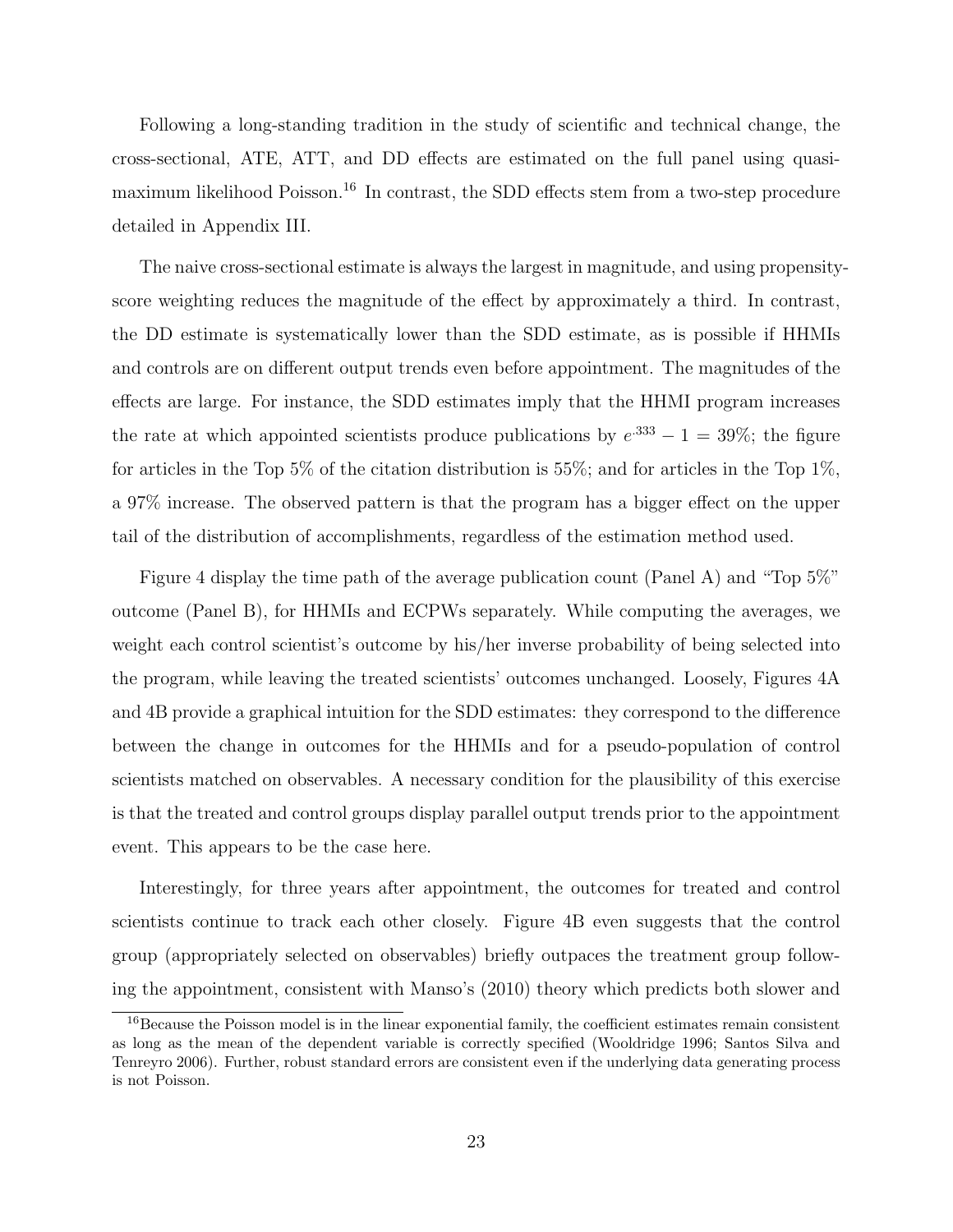more variable returns under an exploration incentive scheme. This difference is not statistically significant, however, which is perhaps unsurprising given our sample's relatively small size. HHMIs' output begins to diverge from that of ECPW's only four to five years after appointment, and this divergence is more marked in Panel B.

We have explored the hypothesis of a temporary, post-appointment slowdown qualitatively by asking eight current and former HHMI investigators about the "retooling" necessary to take advantage of the freedom afforded by HHMI. This idea resonated with these scientists, but it also seems clear that these lags are very heterogeneous across labs. Some of them mentioned waiting until their first renewal before branching out; others were clearly itching to begin new projects, for example by focusing on a new disease (autism vs. Huntington's), model organism (mice vs. yeast), or discipline (chemistry vs. cell biology). Still others describe a less deliberate exploration process whereby the logic of their traditional research projects opened up novel opportunities, which they could more easily take advantage of as HHMI investigators.

Effects of HHMI appointment on Failure. It seems intuitive that exploration would lead scientists to "strike out" more often. Measuring failure is difficult, since it might lead researchers to abort projects altogether. Here we ask whether HHMIs produce more articles of little import, relative to controls. To answer this question, we examine whether HHMI appointment increases the rate of publications that fall in the bottom quartile of citations. Relative to ECPW scholars, HHMIs indeed fail more often, regardless of estimation method; some of these estimates are large in magnitude, but they are also imprecisely estimated. The lack of statistical significance is not terribly surprising since relatively few of the articles produced by these elite scientists will fail to garner the three citations that correspond to the  $25<sup>th</sup>$  percentile of the citation distribution in most years.

An alternative approach is to use these scientists' own citation impact prior to appointment to assess their performance in the post-appointment regime, rather than a universal citation benchmark as above. The corresponding results are displayed in the last two lines of Table 6. The coefficient estimates pertain to the HHMI treatment effect in cross sectional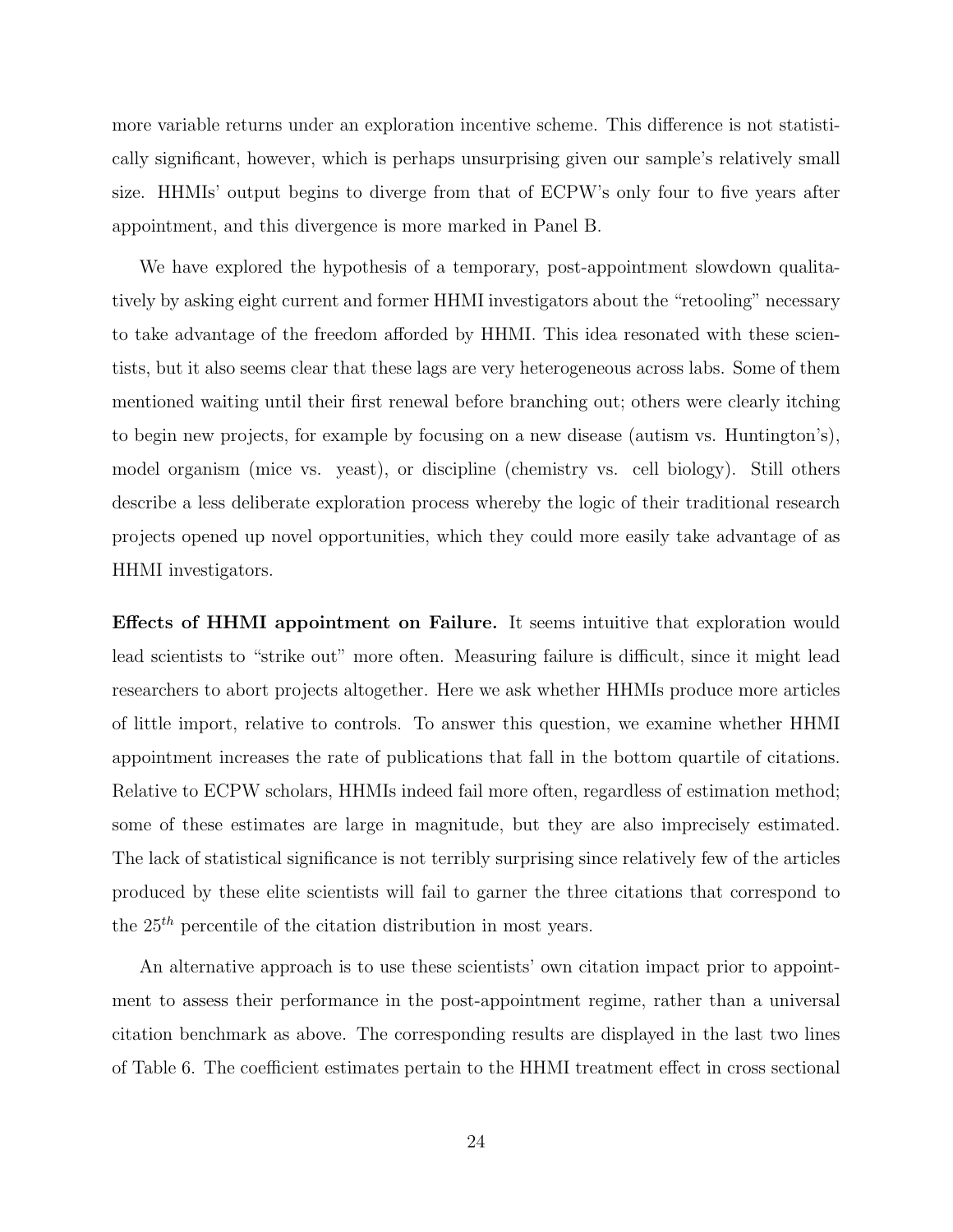comparisons where the rates of "hit" and "flop" publications are modeled using QML Poisson. To compute the number of hits, we count the number of times each scientist publishes an article whose citation quantile places it above the highest citation quantile of any article published prior to appointment. Symmetrically, the number of flops is computed by counting the number of times each scientist publishes an article whose citation quantile places it below the lowest citation quantile of any article published prior to appointment (further details are provided in Appendix IV). Since we use citation data for the entire pre-appointment period to compute individual citation benchmarks, there are no DD and SDD specification for these two outcomes.

We find robust statistical evidence that HHMI appointment increases the frequency of both hits and flops. We focus on the latter result since an increased rate of failure under an exploration incentive scheme is a strong prediction of the theory. It is also more challenging to reconcile with the view that HHMI simply picks extraordinarily talented scientists and then takes credit for their accomplishments. Of course, we cannot rule out a more nuanced selection story whereby the elite scientists who serve as judges in HHMI competitions are skilled at identifying scientists destined to push the scientific frontier outward.

Effects of HHMI appointment on NIH grant outcomes. In Table 7, we document a negative association between HHMI appointment and NIH funding, which holds both in the cross-sectional and the within-scientist dimension of the data. This effect corresponds in large part to a mechanical substitution of HHMI resources for traditional NIH funding: the number of R01 grant applications by HHMI investigators is, on average, only about 60% of the corresponding number for ECPW scholars. But application behavior does not on its own explain the decline in NIH funding; conditional on applying, applications from HHMI scientists receive higher priority scores (i.e., are judged more harshly by study sections). When combined with the results pertaining to citation impact, this evidence supports the view that the punctiliousness of the NIH peer-review process crowds out scientific exploration.<sup>17</sup>

 $17$ More prosaically, they might put less effort in preparing these proposals, since they benefit from the safety of Hughes funding.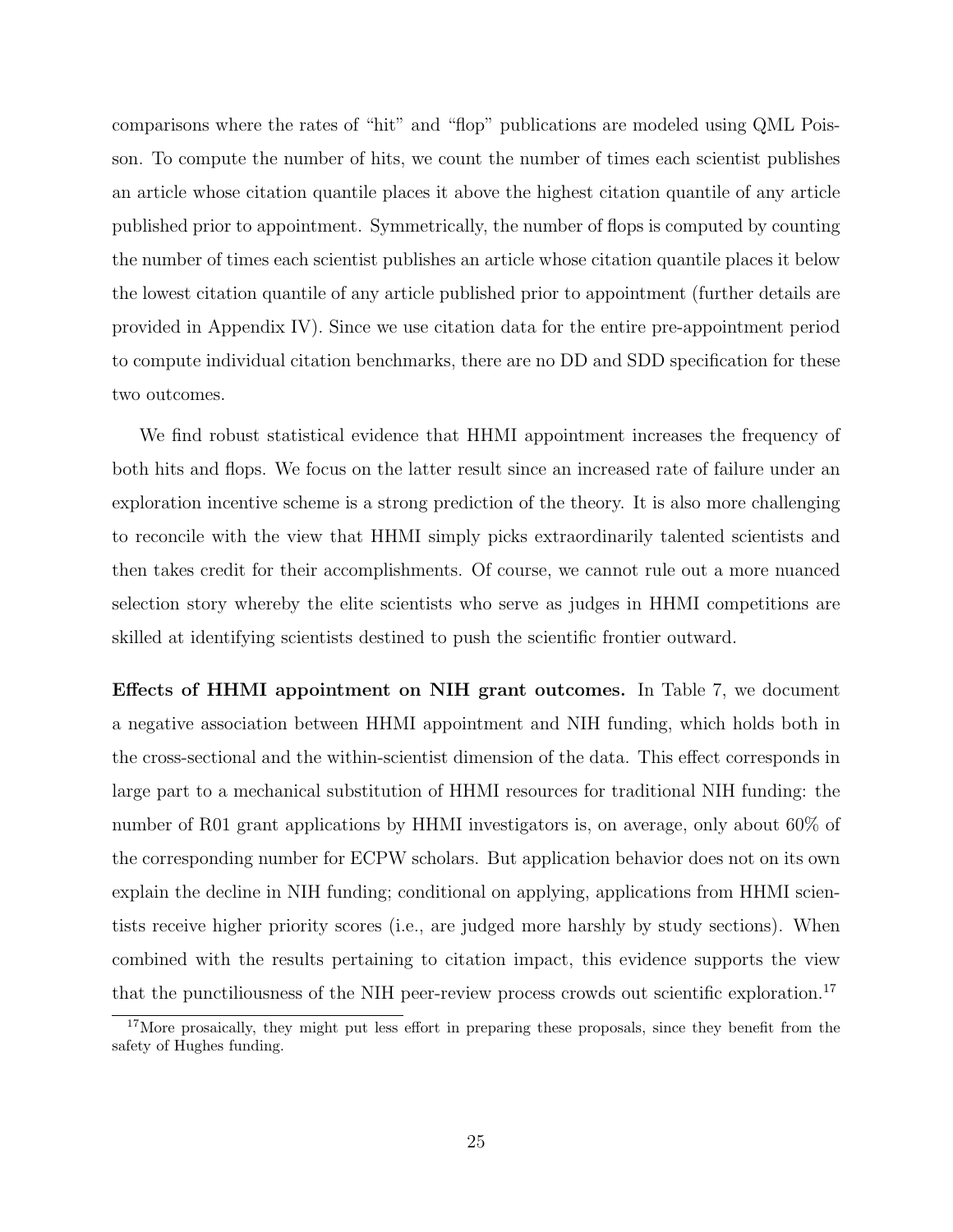Effects of HHMI appointment on the direction of research. So far, our presentation of results has conflated intensity of exploration with the rate at which tail outcomes are produced. But taken literally, the Manso (2010) model does not predict that "pay-for-future performance" incentives will result in better outcomes; it simply asserts that agents subject to those incentives will increase their rates of exploration, relative to agents who receive piece rates. This is the hypothesis we examine in Table 8. Choosing less traveled scientific avenues could also leave trails in the content of what scientists publish, and in particular affect the keywords that tag their publications. We first focus on whether HHMI investigators are prone to define the scientific frontier, by examining the vintage of the MeSH keywords in their output. In our analysis, a keyword is born the earliest year in which it appears in any publication indexed by PubMED. We then compute the average age of all keywords or all keyword pairs in each scientist's yearly output. Table 8 shows that HHMIs indeed tackle more novel topics; the coefficient estimates are negative regardless of estimation method.

Next, we ask whether evidence exists that HHMIs alter the direction of their scientific trajectory following their appointment. We first examine the program's effect on the number of unique publication keywords that overlap between the set of articles published in the "before period" (1986-1994) and the "after" period (1998-2006). This measure is then normalized by the number of unique keyword used in the after period. For each control group, we report both the results of a "naïve" specification, and the results of two specifications which incorporate inverse probability of treatment weights corresponding to ATE and ATT, respectively. Since the dependent variable is a proportion, we estimate these model using the quasi-maximum likelihood fractional logit estimator of Papke and Wooldridge (1996). Relative to ECPW scholars, HHMIs exhibit unambiguously lower overlap in keyword use. The effects are statistically significant, and imply that HHMI appointment is associated with about a 10% lower rate of overlap.

Our last test focuses on the *breadth* — rather than the  $depth$  — of impact for these scientists's publications. To do so, we examine the journals in which citing articles appear, and compute the Herfindahl of journal concentration  $H$ . We find that HHMI's exhibit higher levels of  $(1 - H)$  in the post-appointment period, i.e., their work is cited by more diverse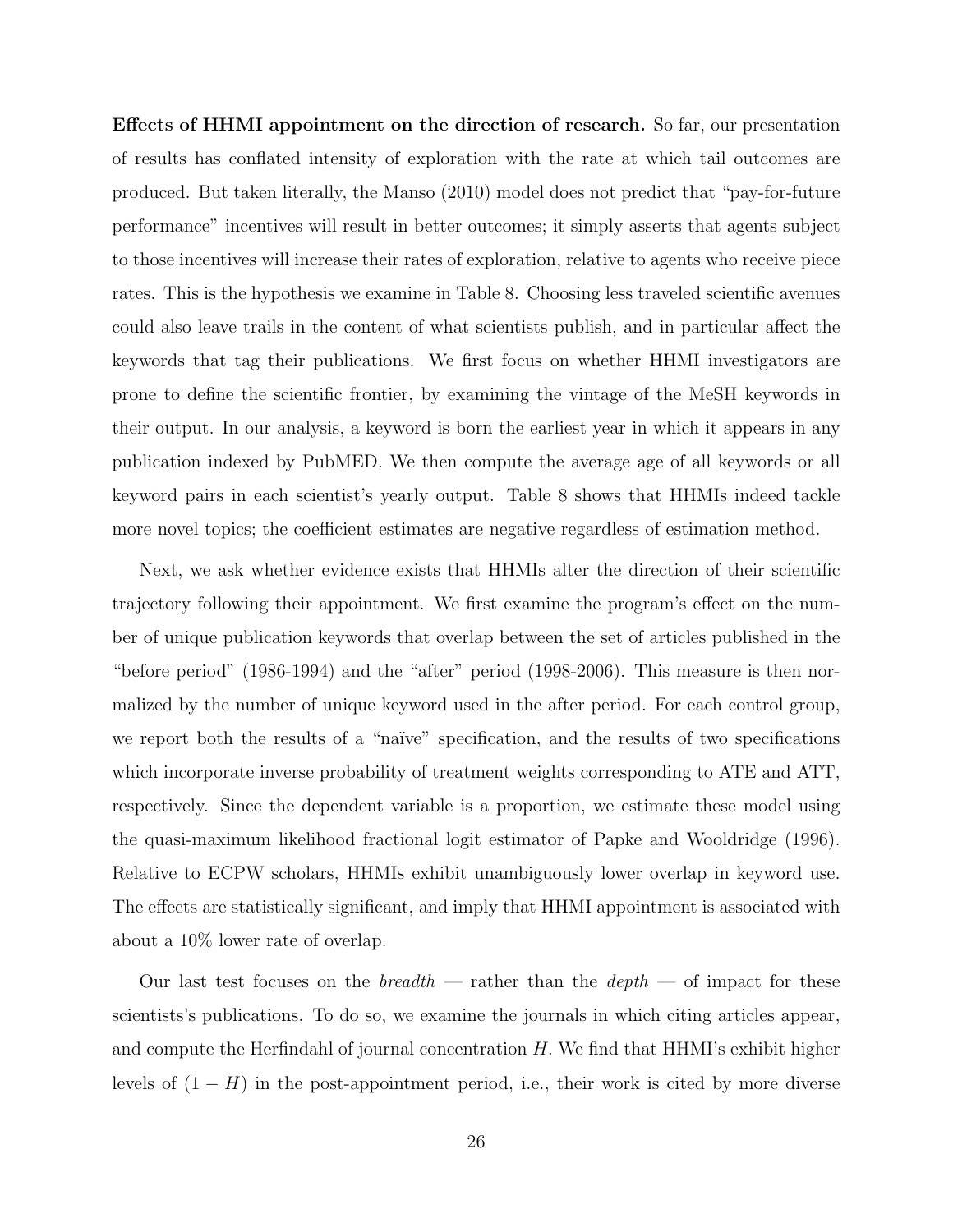set of journals than the articles published by ECPWs. Overall, the results in Table 8 are consistent with the idea that HHMIs broaden their research agenda in the post-appointment period, a necessary condition for exploration.

Incentives vs. alternative mechanisms. Even if our estimates of HHMI appointments' treatment effects can be given a causal interpretation, ascribing them to the program's incentive features requires an interpretive leap.

First, we are unable to ascertain the extent to which the program increases productivity, rather than output. It is hard to compare directly HHMI and NIH levels of funding, since the two programs are structured in a different fashion.<sup>18</sup> Yet, it appears likely that, per dollar of funding, HHMI investigators do not publish more articles than researchers funded by the NIH. Of course, if the supply of genuinely creative ideas is very inelastic, then publications per dollar of funding will not adequately measure researchers' productivity.<sup>19</sup> We also note that the results pertaining to the diversity of experimentation are less vulnerable to this critique, since they essentially hold output constant.

Second, the prestige conferred by HHMI appointment might have independent effects on scientists' achievements, either by increasing exposure to their research, or through a dynamic of ascription that has long been the focus of sociologists of science (Merton 1968). Azoulay, Stuart, and Wang (2010) provide estimates of the HHMI investigator program's "anointment effects" by examining whether appointment shifts the citation rate of articles written in the pre-appointment period; their evidence points to effects of very modest magnitude. As such, an interpretation of our results that emphasizes the status benefits of HHMI appointment appears unwarranted.

Third, collaboration between scientists in the treatment and control groups might threaten the validity of the comparisons drawn in the analysis. Fifty nine out of the seventy three

<sup>18</sup>For example, HHMI does not pay host institutions standard overhead rates, but does make a contribution towards rent and occupancy.

 $19$ In a recent article, Jacob and Lefgren (2007) estimate that the elasticity of citations with respect to NIH R01 grant funding is quite small in magnitude, and often insignificantly different from 0. Given their regression-discontinuity design, it would be hazardous to import their estimate for the analysis of the scientist population analyzed in the present study.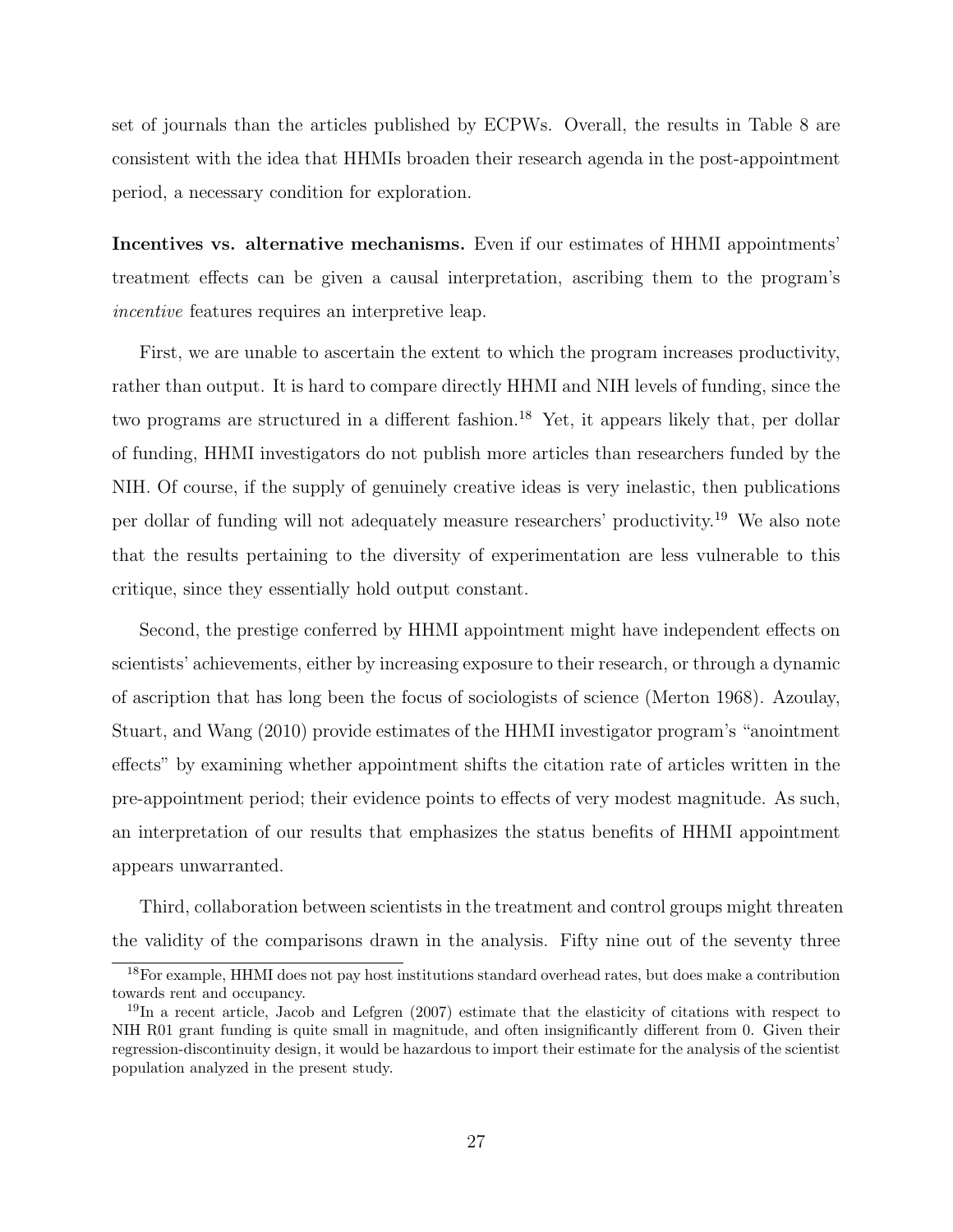HHMI investigators have at least one control collaborator; 10 have five or more. However, peer effects from coauthorship (e.g., Azoulay, Graff Zivin, and Wang 2010), which enhance the accomplishments of the control group, would tend to dampen the magnitudes of the effects estimated above.

A more subtle reinterpretation of our main results is that "explorer types" are more likely to seek HHMI appointment. A sorting process in this vein would imply that the freedom and long-term funding bundled with HHMI appointment have real effects, even if they do not really induce behavioral changes in the treated group. However, a peculiar feature of the HHMI appointment process is that candidates do not apply, but rather are nominated by their universities who are endowed by HHMI with a very limited number of nomination slots. This casts doubt on the sorting interpretation at the principal investigator level. It is altogether more likely (and also more feasible) for talented postdoctoral researchers and graduate students with idiosyncratic tastes for exploration to sort themselves into HHMIfunded labs. The fact that HHMI labs train a much higher number of young scientists who go on to win early career prizes is consistent with a sorting process at the level of trainees.

In summary, we argue the differences observed between HHMI investigators and controls are likely to be driven by the program's distinct incentive features, as opposed to other potential effects of HHMI appointment.

#### 5 Conclusion

In this article, we exploit key differences across funding streams within the academic life sciences to examine the impact of incentives embodied in research contracts on the rate of scientific exploration. We find that selection into the HHMI investigator program which rewards long-term success, encourages intellectual experimentation, and provides rich feedback to its appointees — leads to higher levels of breakthrough innovation, compared with NIH funding — which is characterized by short grant cycles, pre-defined deliverables, and unforgiving renewal policies. Moreover, the magnitudes of these effects are quite large.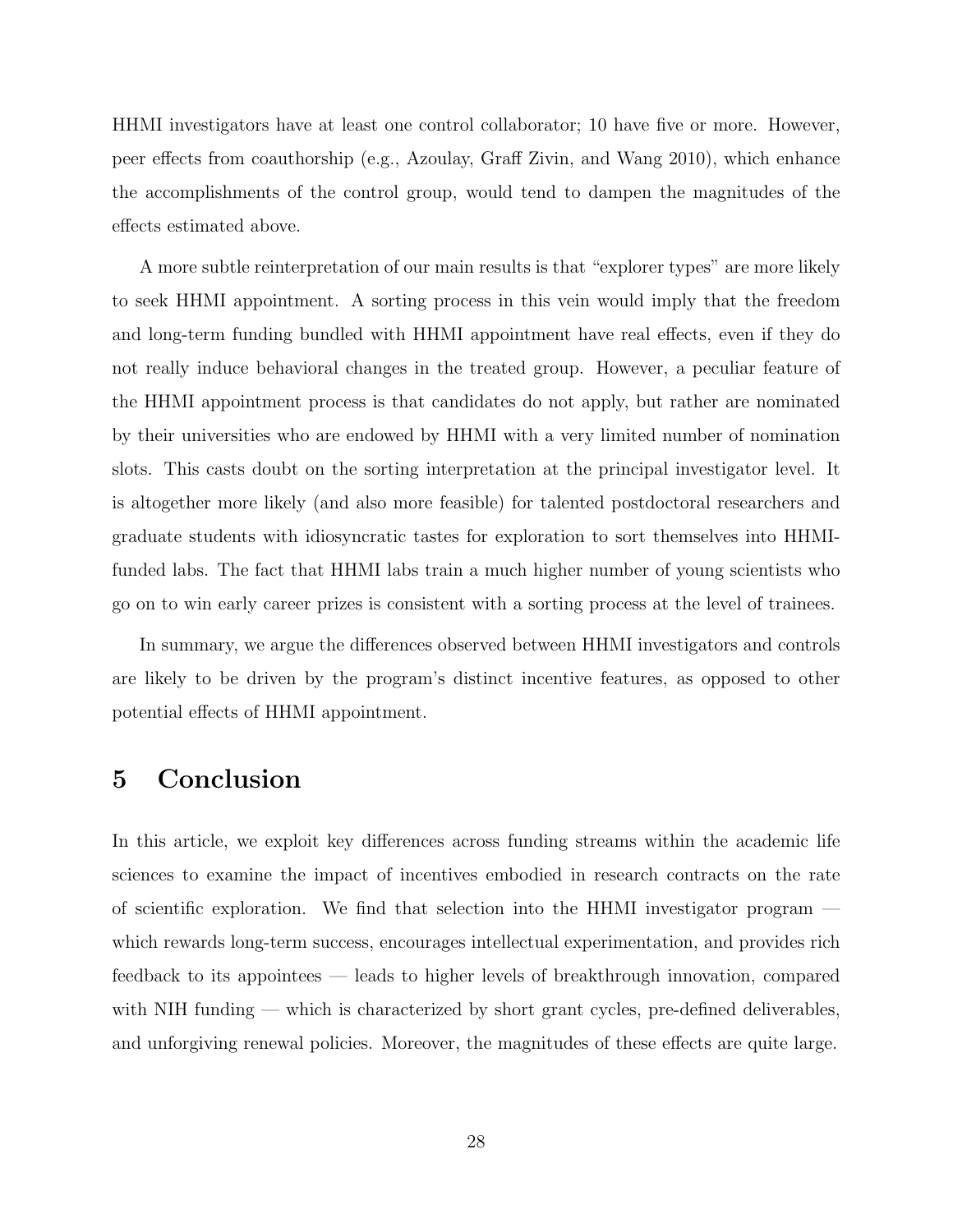Our findings are important for at least two reasons. First, they demonstrate the impact of nuanced features of research contracts for the rate and direction of scientific progress. Given the prominent role that scientific change is presumed to play in the process of economic growth (e.g., Mokyr 2002), this has important implications for the organization of public and private research institutions. Second, they offer empirical support for the theoretical model developed by Manso (2010), and as such may provide insights relevant to a wider set of industries that rely on creative professionals, ranging from advertising and computer programming to leadership roles at the upper echelons of the corporate world.

Finally, our results should not be interpreted as a critique of NIH and its funding policies. While "exploration" incentive contracts appear to stimulate creativity in this setting, it is unclear how easily, and at what cost, the program could be scaled up. Only scientists showing exceptional promise are eligible for HHMI appointment, and our results may not generalize to the overall population of scientists eligible for grant funding, which include gifted individuals as well as those with more modest talent. Moreover, HHMI provides detailed evaluation and feedback to its investigators. The richness of this feedback consumes a great deal of resources, particularly the time of the elite scientists that serve on review panels, and its quality might degrade if the program was expanded drastically.

It is also vital to recognize that NIH operates under political constraints that a private foundation like HHMI can safely ignore. For instance, all public research agencies need to spread their support across many institutions, including those of lesser renown. Similarly, supporting individual projects, rather than individual scientists, introduces a level of impersonality in the funding decisions that may make them easier to defend vis-a-vis congressional appropriators.

Much more could be done to explore the impacts of contract design on research output in this setting. For example, do the quality of peers at these investigators' institution temper or magnify these effects? Do the effects of exploration-style incentives exhibit hysteresis, i.e., do they lead scientists to be more creative under more conventional contractual arrangements? Answering these questions are the next steps of our research agenda.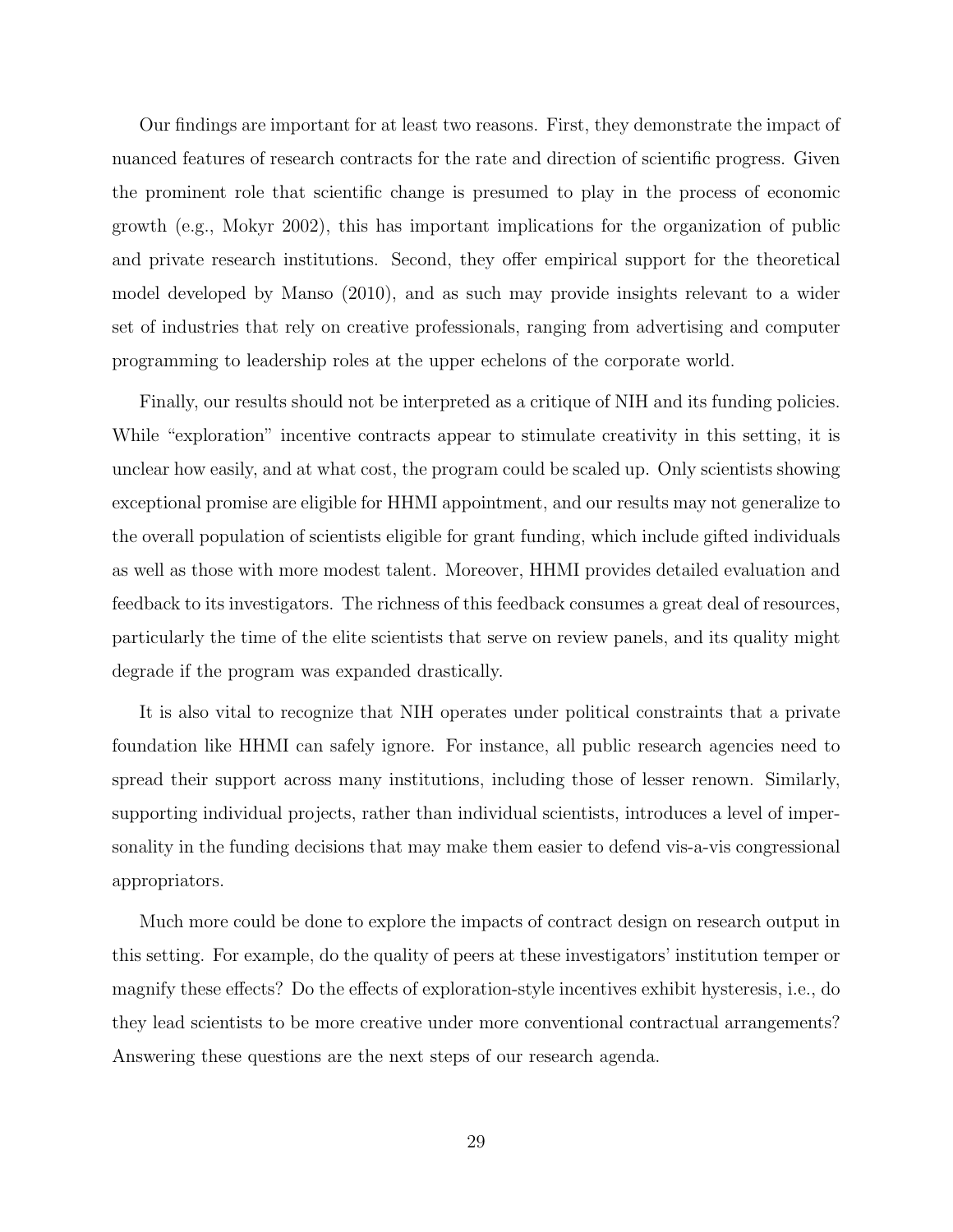## **References**

- Abadie, A. "Semiparametric Difference-in-Differences Estimators." *Review of Economic Studies,* Vol. 72,  $(2005)$ , pp. 1–19.
- Aghion, P., Dewatripont, M., and Stein, J.C. "Academic Freedom, Private Sector Focus, and the Process of Innovation." *RAND Journal of Economics,* Vol. 39 (2008), pp. 617–635.
- Amabile, T.M. *Creativity in Context*. Boulder, CO: Westview Press, 1996.
- Azoulay, P., Stellman, A., and Zivin, J.G. "PublicationHarvester: An Open-Source Software Tool for Science Policy Research." *Research Policy*, Vol. 35 (2006), pp. 970-974.
- Azoulay, P., Zivin, J.G., and Wang, J. "Superstar Extinction." *Quarterly Journal of Economics,* Vol. 125 (2010), pp. 549-589.
- Azoulay, P., Stuart, T., and Wang, Y. "Matthew: Effect or Fable?" Working Paper, MIT Sloan School of Management, 2010.
- Burt, R.S. "Structural Holes and Good Ideas." *American Journal of Sociology,* Vol. 110 (2004), pp. 349– 399.
- Busso, M., DiNardo, J., and McCrary, J. "Finite Sample Properties of Semiparametric Estimators of Average Treatment Effects." Working Paper, University of Michigan, 2008.
- Capecchi, M. R. "Response." S*cience,* Vol. 319 (2008), pp. 900-901.
- Charlton, B. G. "Why Are Modern Scientists so Dull? How Science Selects for Perseverance and Sociability at the Expense of Intelligence and Creativity." *Medical Hypotheses,* Vol. 72 (2009), pp. 237-243.
- Dehejia, R. H. and Wahba, S. "Propensity Score-Matching Methods for Nonexperimental Causal Studies." *Review of Economics and Statistics,* Vol. 84 (2002), pp. 151-61.
- Ederer, F. and Manso, G. "Is Pay-for-Performance Detrimental to Innovation?" Working Paper, MIT Sloan School of Management, 2010.
- Hirano, K. and Imbens, G.W. "Estimation of Causal Effects using Propensity Score Weighting: An Application to Data on Right Heart Catherization." *Health Services & Outcomes Research Methodology,* Vol. 2 (2001), pp. 259-278.
- Holmström, B. 1989. "Agency Costs and Innovation." *Journal of Economic Behavior and Organization,* Vol. 12 (1989), pp. 305-327.
- Jacob, B. and Lefgren, L. "The Impact of Research Grant Funding on Research Productivity." Working Paper No. 13519, NBER, 2007.
- Kaplan, D. "How to Improve Peer Review at NIH." *The Scientist,* Vol. 19 (2005), pp. 10.
- Kolata, G. "Grant System Leads Cancer Researchers to Play it Safe." *The New York Times,* June 28, 2009.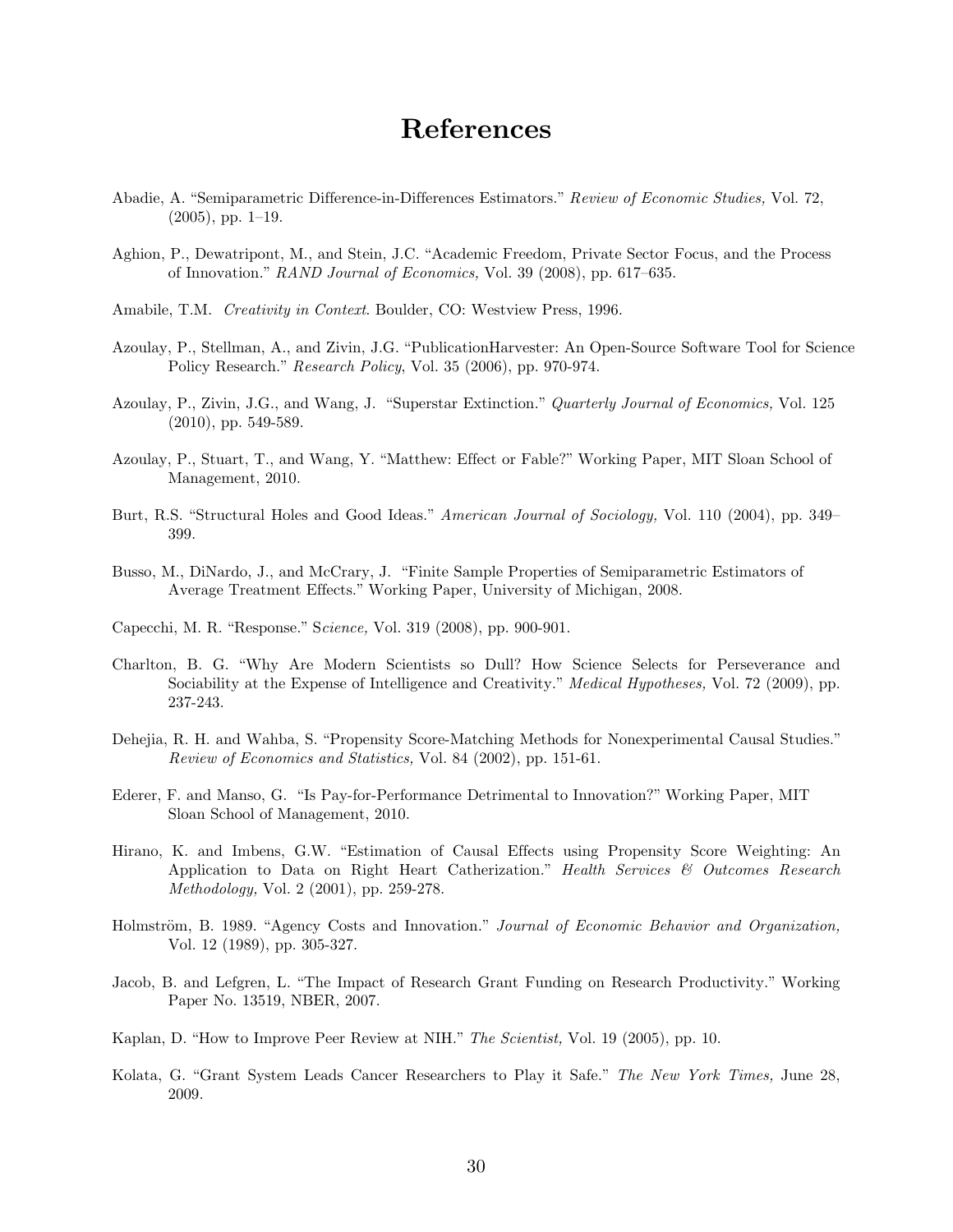- Lazear, E. "Performance Pay and Productivity." *American Economic Review,* Vol. 90 (2000), pp. 1346- 1361.
- Lerner, J. and Wulf, J. "Innovation and Incentives: Evidence from Corporate R&D." *Review of Economics and Statistics,* Vol. 89 (2007), pp. 634–644.
- Lotka, A.J. "The Frequency Distribution of Scientific Productivity." *Journal of the Washington Academy of Sciences,* Vol. 16 (1926), pp. 317-323.
- Manso, G. "Motivating Innovation." *Journal of Finance*, (2010) Forthcoming.
- March, J.G. "Exploration and Exploitation in Organizational Learning." *Organization Science,* Vol. 2 (1991), pp. 71-87.
- McKnight, S.L. "Unconventional Wisdom." *Cell,* Vol. 138 (2009), pp. 817-819.
- Merton, R.K. "The Matthew Effect in Science." *Science,* Vol. 159 (1968), pp. 56-63.
- Mokyr, J. *The Gifts of Athena*. Princeton, NJ: Princeton University Press, 2002.
- Papke, L.E. and Wooldridge, J.M. "Econometric Methods for Fractional Responses with an Application to 401(k) Plan participation Rates." *Journal of Applied Econometrics,* Vol. 11 (1996), pp. 619–632.
- Robins, J.M. and Rotnitzky, A. "Semiparametric Efficiency in Multivariate Regression Models with Missing Data." *Journal of the American Statistical Association,* Vol. 90 (1995), pp. 122- 129.
- Rosenbaum, P.R. and Rubin, D.B. "The Central Role of the Propensity Score in Observational Studies for Causal Effects." *Biometrika,* Vol. 70 (1983), pp. 41-55.
- Rubin, D.B. "Characterizing the Estimation of Parameters in Incomplete-Data Problems." *Journal of the American Statistical Association,* Vol. 69 (1974), pp. 467-474.
- Santos Silva, J.M.C. and Tenreyro, S. 2006. "The Log of Gravity." *The Review of Economics and Statistics,* Vol. 88 (2006), pp. 641-658.
- Sauermann, H. and Cohen, W.M. "What Makes Them Tick? Employee Motives and Firm Innovation." *Management Science,* Vol. 56 (2010), pp. 2134-2153.
- Simonton, D.K. *Creativity in Science: Chance, Logic, Genius, and Zeitgeist*. New York: Cambridge University Press, 2004.
- Smith, J.A. and Todd, P.E. "Does Matching Overcome LaLonde's Critique of Nonexperimental Estimators?" *Journal of Econometrics,* Vol. 125 (2005), pp. 305-353.
- Tian, X. and Wang, T.Y. "Tolerance for Failure and Corporate Innovation." Working Paper, Indiana University, 2010.
- Wooldridge, J.M. "Quasi-Likelihood Methods for Count Data." In M.H. Pesaran and P. Schmidt, eds., *Handbook of Applied Econometrics*, *Vol. 2.* Oxford: Blackwell, 1996.
- Wooldridge, J.M. "Inverse Probability Weighted M-Estimators for Sample Selection, Attrition, and Stratification." *Portuguese Economic Journal,* Vol. 1 (2002), pp. 117–139.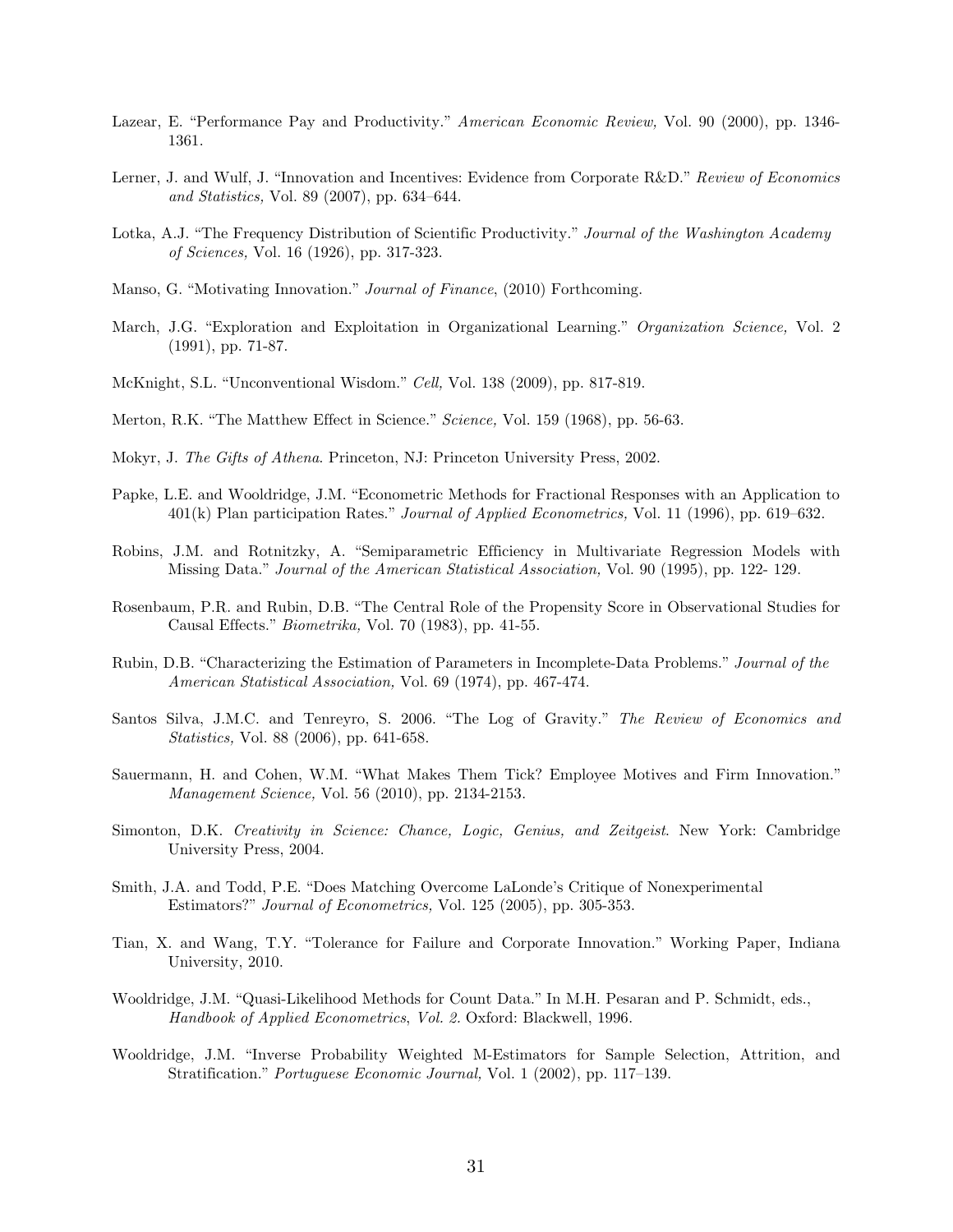**Figure 1 Measuring the Tail of the Distribution of Citations** 



Notes: Selected quantiles (0.50, 0.25, 0.05, & 0.01) for the vintage-specific empirical distribution of the number of citations at the article level. These quantiles were computed in early 2008 using the universe of all articles indexed by ISI/Web of Science that appeared in life science journals.

**Figure 2 Length of NIH R01 Grants vs. HHMI Appointments** 





Notes: NIH tabulations stem from the Compound Grant Applicant File (CGAF). The grants considered are R01 and equivalent whose first cycle began later than 1970, but earlier than 2002.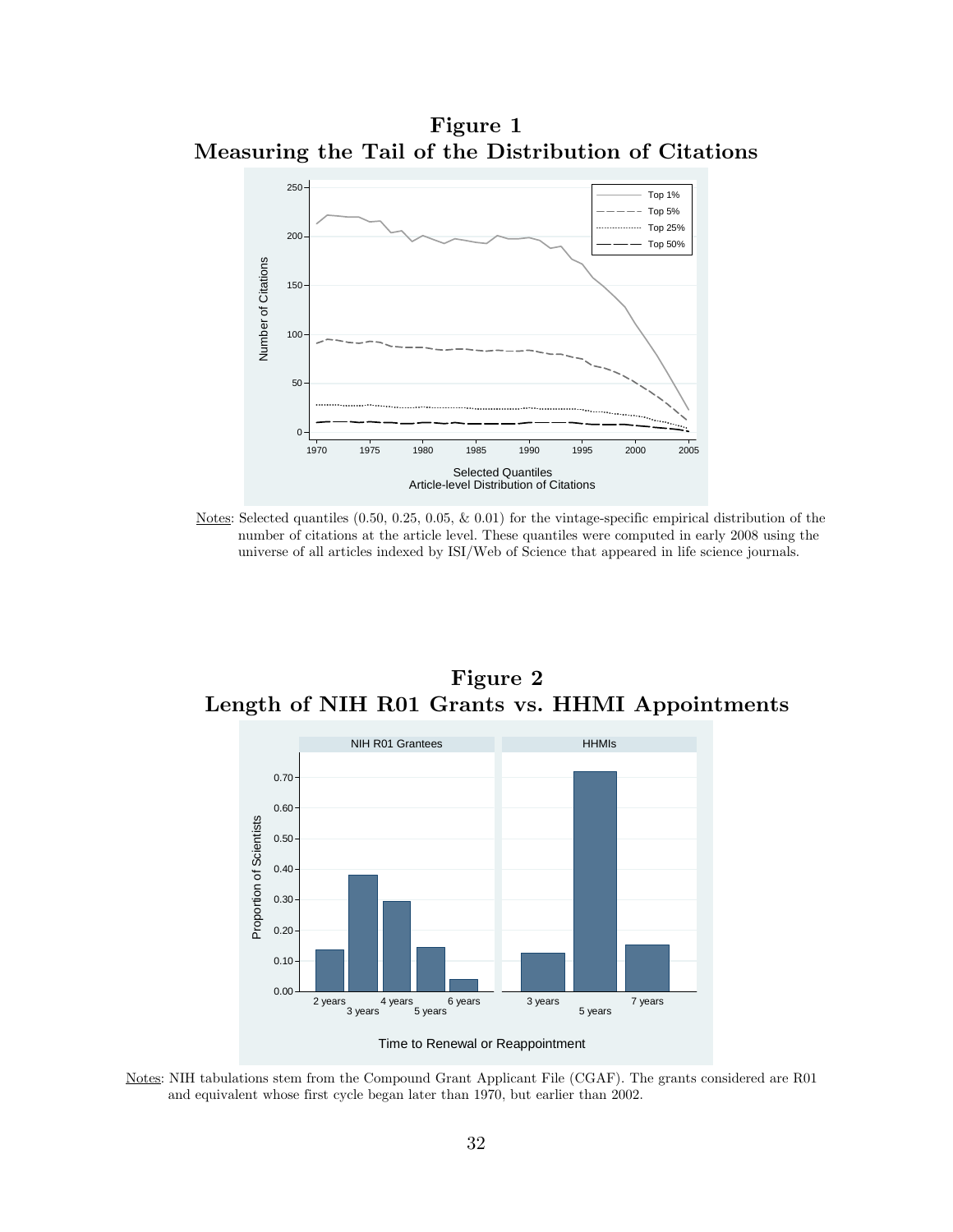**Figure 3 Baseline Comparisons between HHMI and Control Scientists** 



Notes: To compute baseline article counts, we focus on articles in which the scientist appears in last position on the authorship list, because this is the set that clearly identifies both treated and controls as principal investigators in the pre-appointment period. To compute NIH funding totals, we exclude research center grants because these grants are less likely to correspond to individual effort; in some cases, deans or department chairs serve as pro-forma PIs on such grants, making it a less useful measure for our purposes.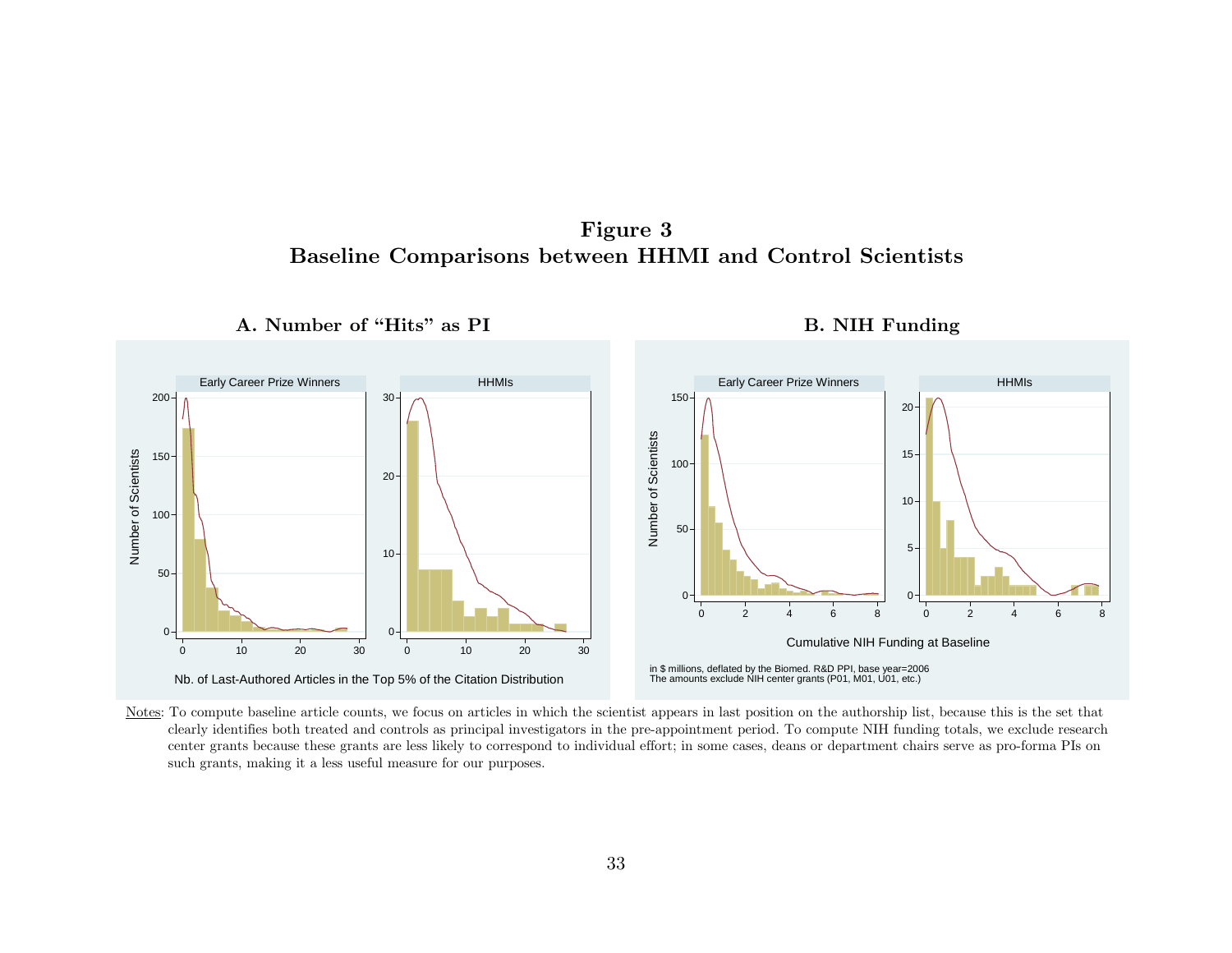**Figure 4 Dynamics of HHMI Appointment on "Hits"** 

#### 0.00  $1.00 -$ 2.003.00 4.00 5.00  $6.00 -$ -6 -5 -4 -3 -2 -1 0 1 2 3 4 5 6 7 8 9 10 11 **Average Number of Pubs.** HHMIs ----- Weighted Controls -------- Unweighted Controls  $0.00$ 0.50 1.00 1.50 2.00 2.50 3.00 3.50 -6 -5 -4 -3 -2 -1 0 1 2 3 4 5 6 7 8 9 10 11 **Average Number of Pubs. in Top 5% of the Citation Distribution** HHMIs ----- Weighted Controls -------- Unweighted Controls

Notes: The dashed and solid black lines in the above plots correspond to the average yearly number of articles for early career prize winners and HHMIs, respectively. The averages for the control scientists are weighted by each researcher's inverse probability of treatment, where the weights are computed using fitted values of the logit specification. The dashed light gray line corresponds to the unweighted average yearly number of articles for the control scientists. Panel A displays our results for total publications (regardless of impact), whereas Panel B restricts the outcome data to "hits" (publications that fall in the top five percentiles of the vintage-specific article-level distribution of citations).

#### **A. All Publications**

**B. Publications in the Top 5%**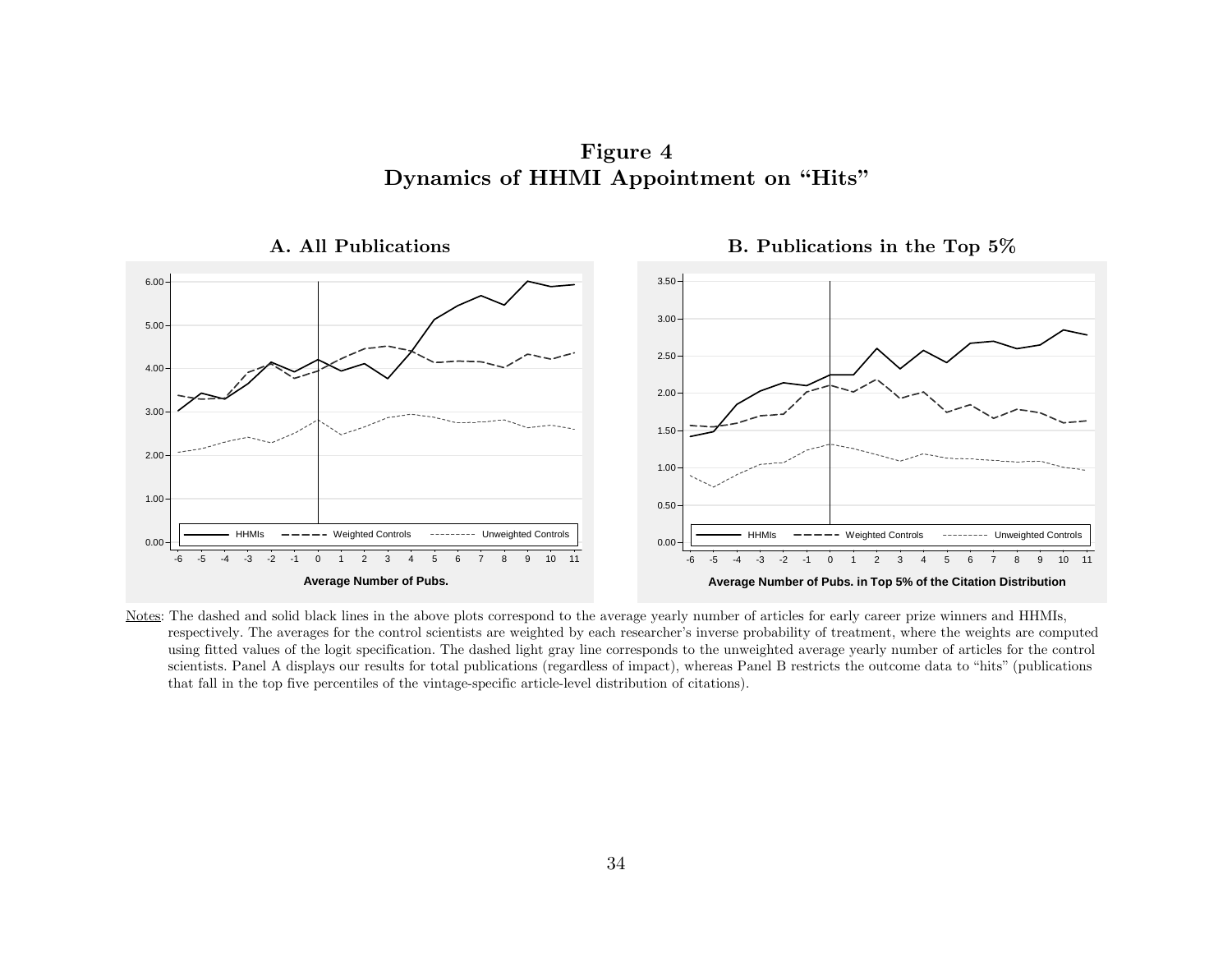## **Table 1 Comparison Between the Two Sources of Funding**

first review is similar to any other review first review is rather lax some feedback in the renewal process feedback from renowned scientists funding is for a particular project "people, not projects"

#### **NIH R01 Grants HHMI Investigator Program**

3- to 5-year funding 5-year funding 5-year funding funds dry up upon non-renewal two-year phase-down upon non-renewal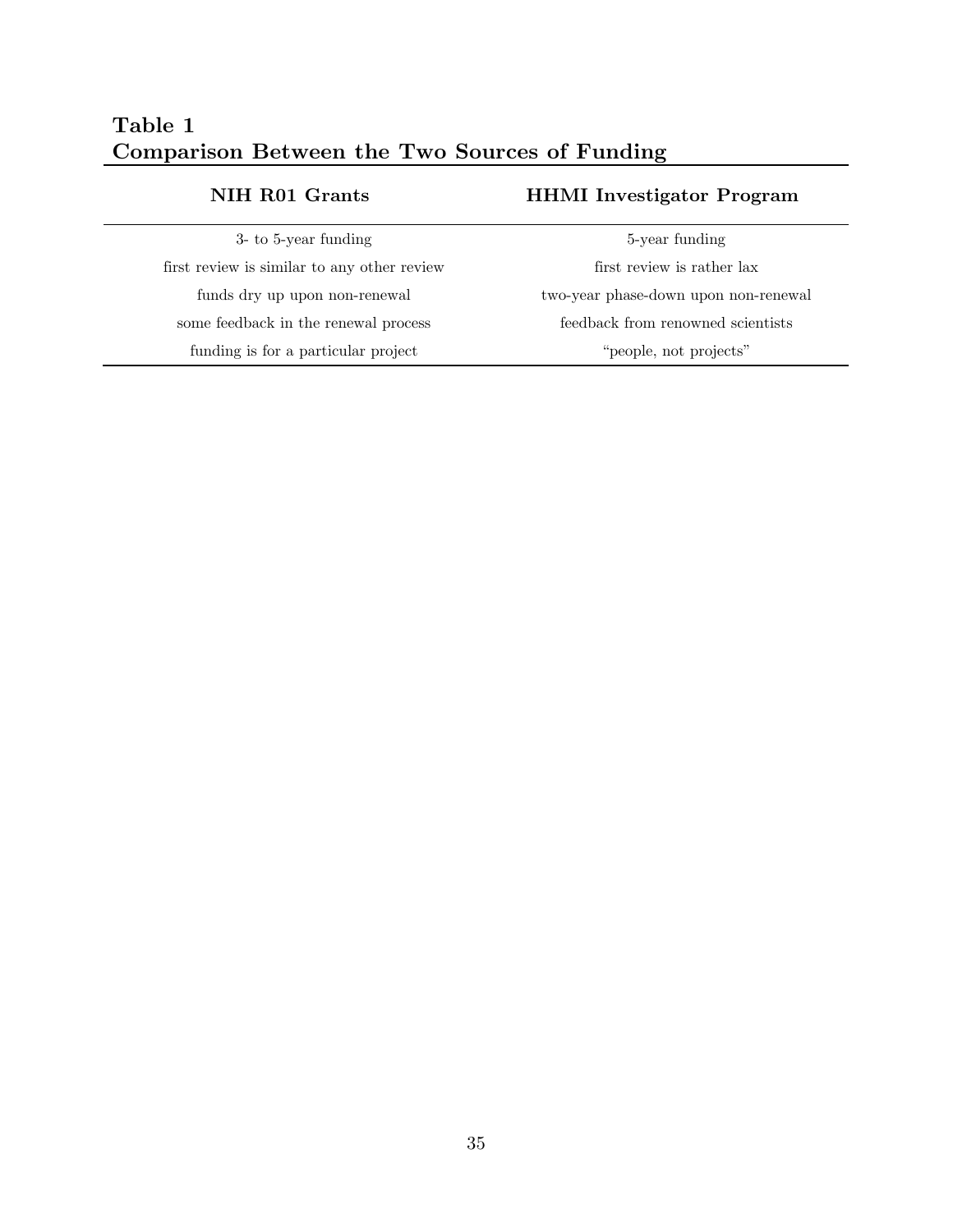| Descriptive Deathories              |             |                  |             |                   |                |
|-------------------------------------|-------------|------------------|-------------|-------------------|----------------|
|                                     | Mean        | Median           | Std. Dev    | Min.              | Max.           |
| Controls $(N=393)$                  |             |                  |             |                   |                |
| Degree Year                         | 1983.689    | 1984             | 3.738       | 1974              | 1991           |
| Female                              | 0.199       | $\boldsymbol{0}$ | 0.400       | $\boldsymbol{0}$  | $1\,$          |
| MD                                  | $0.076\,$   | $\boldsymbol{0}$ | 0.265       | $\boldsymbol{0}$  | $\mathbf{1}$   |
| PhD                                 | 0.799       | 1                | 0.401       | $\theta$          | $\mathbf{1}$   |
| MD/PhD                              | 0.125       | $\boldsymbol{0}$ | 0.331       | $\theta$          | $\mathbf{1}$   |
| Macromolecular                      | $0.232\,$   | $\theta$         | 0.422       | $\theta$          | $\mathbf{1}$   |
| Cellular                            | 0.394       | $\theta$         | 0.489       | $\theta$          | $\mathbf{1}$   |
| Organismal                          | 0.265       | $\theta$         | 0.441       | $\theta$          | $\mathbf{1}$   |
| Translational                       | 0.104       | $\theta$         | 0.305       | $\theta$          | $\mathbf{1}$   |
| Nb. of Nomination Slots             | 2.179       | $\overline{2}$   | 1.296       | $\boldsymbol{0}$  | $8\,$          |
| Cum. NIH Funding                    | \$1,106,790 | \$676,249        | \$1,375,588 | $\boldsymbol{0}$  | \$11,634,552   |
| <b>Highest Citation Quantile</b>    | 40.001      | 36               | 24.352      | $\mathbf{1}$      | 100            |
| Lowest Citation Quantile            | 99.202      | 100              | 2.748       | 62                | 100            |
| Cum. Nb. of Pubs.                   | 24.775      | $20\,$           | 20.764      | $\overline{2}$    | 200            |
| Cum. Nb. of Pubs. in the Bttm. 25%  | 0.647       | $\overline{0}$   | 1.410       | $\theta$          | 15             |
| Cum. Nb. of Pubs. in the Top 25%    | 18.718      | 15               | 14.146      | $\theta$          | 123            |
| Cum. Nb. of Pubs. in the Top 5%     | 9.647       | 8                | 7.822       | $\boldsymbol{0}$  | 51             |
| Cum. Nb. of Pubs. in the Top $1\%$  | $3.712\,$   | $\boldsymbol{3}$ | $3.875\,$   | $\boldsymbol{0}$  | $27\,$         |
| Average MeSH Age                    | 23.376      | $23\,$           | 2.808       | 18                | $35\,$         |
| Citing Journal Diversity, 1986-1994 | 0.963       | $\mathbf{1}$     | 0.020       | 0.837             | $\,0.992\,$    |
|                                     |             |                  |             |                   |                |
| HHMIs $(N=73)$                      |             |                  |             |                   |                |
| Degree Year                         | 1983.723    | 1984             | $4.002\,$   | 1974              | 1991           |
| Female                              | 0.369       | $\boldsymbol{0}$ | 0.486       | $\boldsymbol{0}$  | $\mathbf{1}$   |
| $\rm MD$                            | 0.082       | $\theta$         | 0.274       | $\theta$          | 1              |
| PhD                                 | 0.753       | 1                | 0.431       | $\theta$          | $\mathbf{1}$   |
| MD/PhD                              | $\,0.164\,$ | $\overline{0}$   | 0.370       | $\boldsymbol{0}$  | $\mathbf{1}$   |
| Macromolecular                      | 0.288       | $\boldsymbol{0}$ | 0.453       | $\boldsymbol{0}$  | $\mathbf{1}$   |
| Cellular                            | 0.329       | $\boldsymbol{0}$ | 0.470       | $\boldsymbol{0}$  | $\mathbf{1}$   |
| Organismal                          | 0.274       | $\boldsymbol{0}$ | 0.446       | $\boldsymbol{0}$  | $\mathbf{1}$   |
| Translational                       | 0.110       | $\boldsymbol{0}$ | 0.313       | $\boldsymbol{0}$  | $\mathbf{1}$   |
| Nb. of Nomination Slots             | 2.194       | $\overline{2}$   | 1.222       | $\boldsymbol{0}$  | $8\,$          |
| Cum. NIH Funding                    | \$1,502,810 | 1,005,176        | \$1,768,341 | $\boldsymbol{0}$  | \$7,852,110    |
| Highest Citation Quantile           | 33.626      | 28               | 23.197      | $\,1$             | 89             |
| Lowest Citation Quantile            | 99.762      | 100              | 0.847       | $\boldsymbol{93}$ | 100            |
| Cum. Nb. of Pubs.                   | 32.657      | $23\,$           | 27.399      | $\sqrt{3}$        | 172            |
| Cum. Nb. of Pubs. in the Bttm. 25%  | 0.627       | $\overline{0}$   | 0.902       | $\theta$          | $\overline{4}$ |
| Cum. Nb. of Pubs. in the Top 25%    | 26.866      | 19               | 23.398      | 3                 | 148            |
| Cum. Nb. of Pubs. in the Top 5%     | 16.910      | $13\,$           | 16.889      | 1                 | 119            |
| Cum. Nb. of Pubs. in the Top $1\%$  | 8.478       | $\bf 5$          | 10.224      | $\boldsymbol{0}$  | $73\,$         |
| Average MeSH Age                    | 22.824      | $23\,$           | 2.253       | 17                | $\,29$         |
| Citing Journal Diversity, 1986-1994 | $\,0.965\,$ | $\mathbf{1}$     | 0.018       | $.921\,$          | $.992\,$       |

## **Table 2 Descriptive Statistics – Baseline**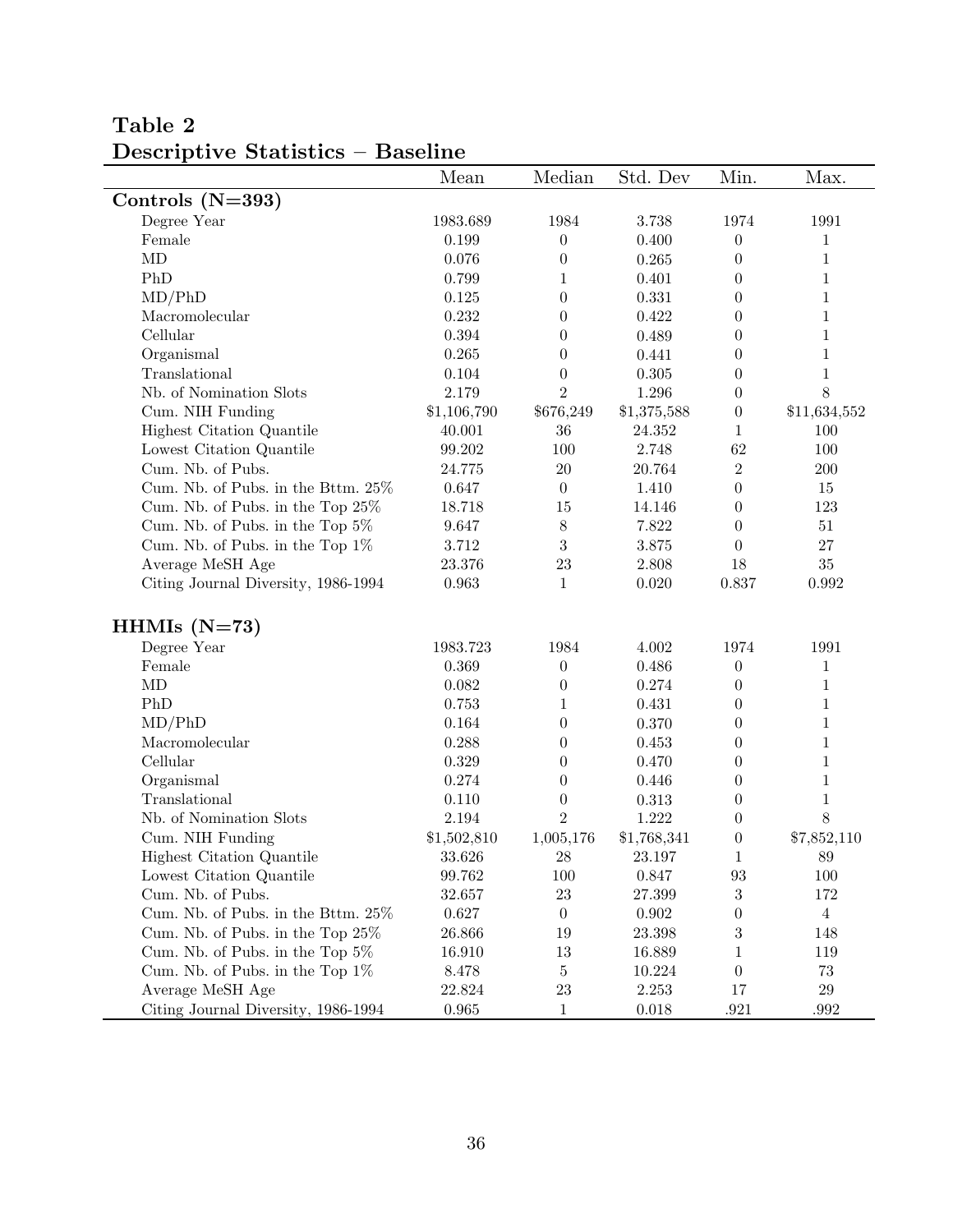| Table 3 |  |                                             |
|---------|--|---------------------------------------------|
|         |  | Descriptive Statistics – Career Achievement |

|                                          | Mean        | Median           | Std. Dev    | Min.             | Max.         |
|------------------------------------------|-------------|------------------|-------------|------------------|--------------|
| Early Career Prize Winners (N=393)       |             |                  |             |                  |              |
| Early Career Prize Winners Trained       | 0.229       | $\boldsymbol{0}$ | 0.630       | $\theta$         | $\mathbf{1}$ |
| Nobel Prize Winner                       | 0.003       | $\overline{0}$   | 0.050       | $\theta$         | $\mathbf{1}$ |
| Elected NAS Member                       | 0.041       | $\theta$         | 0.198       | $\theta$         | $\mathbf{1}$ |
| Career Nb. of Articles                   | 65.003      | 53               | 43.444      | 11               | 314          |
| Career Nb. of Citations                  | 4,489       | 3,504            | 3,489       | 242              | 21,448       |
| Career Nb. of Articles in the Top $25\%$ | 47.952      | 40               | 30.829      | 7                | 212          |
| Career Nb. of Articles in the Top 5%     | 22.214      | 18               | 15.760      | $\Omega$         | 96           |
| Career Nb. of Articles in the Top $1\%$  | 7.926       | 6                | 7.410       | $\theta$         | 38           |
| Number of Post-Appointment 'Hits'        | 4.087       | $\overline{2}$   | 6.150       | 1                | 69           |
| Number of Post-Appointment 'Flops'       | 3.448       | $\overline{2}$   | 5.287       | $\theta$         | 41           |
| Career NIH Funding                       | \$5,229,193 | \$4,805,193      | \$3,458,834 | \$160,249        | \$23,350,194 |
| Avg. Length (in years) for R01Grants     | 3.680       | 3.500            | 1.151       | $\overline{2}$   | 6            |
| Number of R01 Grant Apps., 2003-2008     | 5.119       | 4                | 3.339       | 1.000            | 23.000       |
| Avg. Priority Score, 2003-2008           | 161.842     | 158              | 36.637      | 100.000          | 283.000      |
| Citing Journal Diversity, 1995-2006      | 0.968       | $\mathbf{1}$     | $\,0.025\,$ | 0.667            | $\,0.992\,$  |
| Normalized MeSH Kwd. Overlap             | 0.104       | $\overline{0}$   | 0.062       | $\boldsymbol{0}$ | 0.462        |
| HHMIs $(N=73)$                           |             |                  |             |                  |              |
| Early Career Prize Winners Trained       | 1.137       | $\overline{0}$   | 2.388       | $\overline{0}$   | $\mathbf{1}$ |
| Nobel Prize Winner                       | 0.014       | $\theta$         | 0.117       | $\theta$         | $\mathbf{1}$ |
| Elected NAS Member                       | 0.329       | $\theta$         | 0.473       | $\overline{0}$   | $\mathbf{1}$ |
| Career Nb. of Articles                   | 95.521      | 83               | 56.126      | 17               | 321          |
| Career Nb. of Citations                  | 10,550      | 6,672            | 14,542      | 798              | 117,401      |
| Career Nb. of Articles in the Top 25%    | 78.219      | 69               | 48.843      | 10               | 284          |
| Career Nb. of Articles in the Top $5\%$  | 45.562      | 38               | 33.863      | $\overline{4}$   | 224          |
| Career Nb. of Articles in the Top $1\%$  | 21.014      | 16               | 21.270      | $\theta$         | 144          |
| Number of Post-Appointment 'Hits'        | 5.967       | $\overline{4}$   | 8.663       | 1                | 62           |
| Number of Post-Appointment 'Flops'       | 3.483       | 1                | 5.890       | $\theta$         | 32           |
| Career NIH Funding                       | \$4,331,909 | \$3,587,172      | \$3,368,619 | \$0              | \$15,917,327 |
| Avg. Length (in years) for R01Grants     | 3.013       | 2.500            | 1.414       | $\overline{2}$   | 5            |
| Number of R01 Grant Apps., 2003-2008     | 3.217       | $\overline{2}$   | 2.358       | 1.000            | 10.000       |
| Avg. Priority Score, 2003-2008           | 178.289     | 173              | 33.405      | 111.500          | 326.000      |
| Citing Journal Diversity, 1995-2006      | 0.975       | $\mathbf 1$      | 0.013       | 0.921            | 0.993        |
| Normalized MeSH Kwd. Overlap             | 0.085       | $\theta$         | 0.037       | $\overline{0}$   | 0.188        |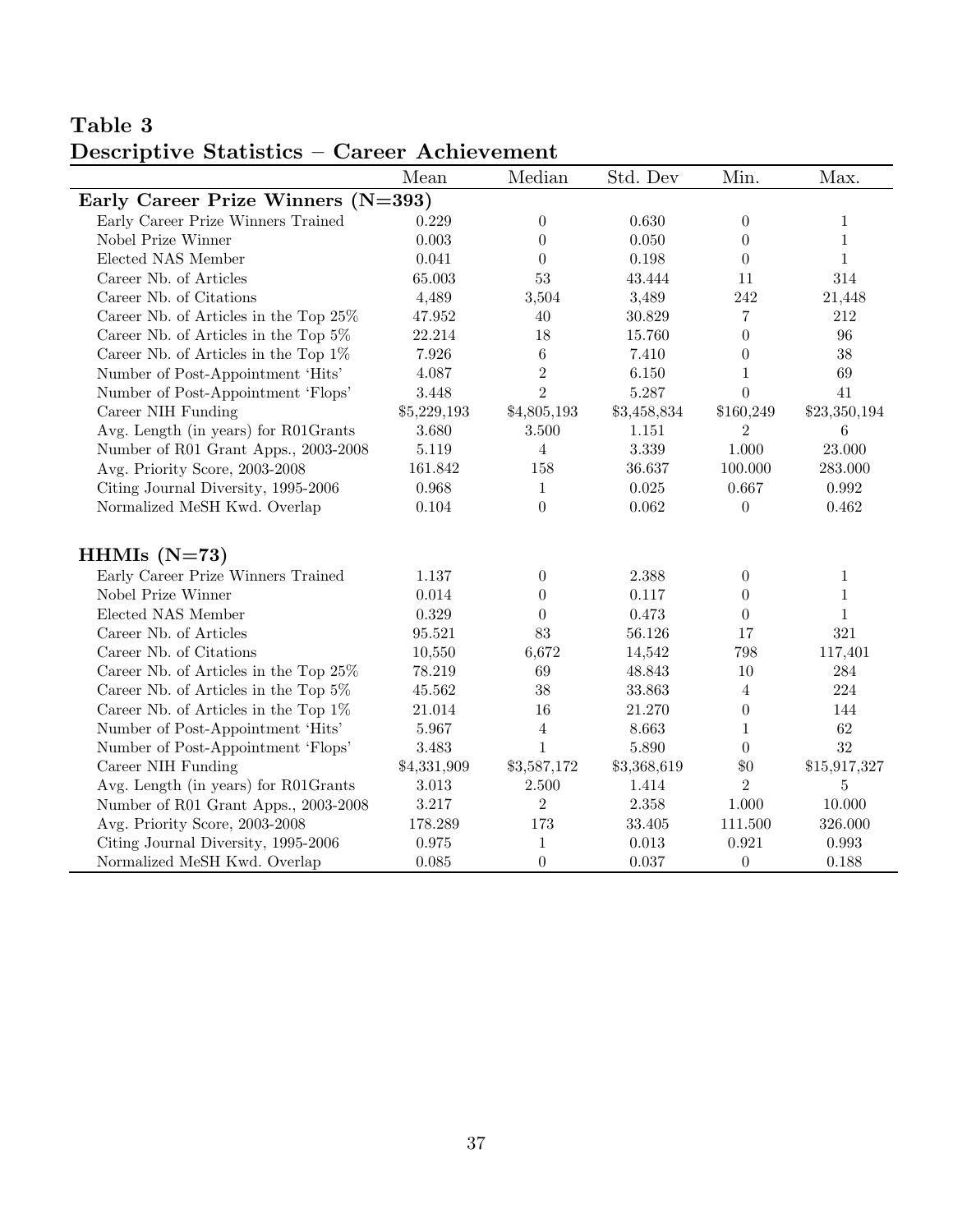#### **Table 4 Sensitivity of HHMI Reappointment to Scientific Output**

| ັ                      | . .       |           |           |            |           |           |           |           |
|------------------------|-----------|-----------|-----------|------------|-----------|-----------|-----------|-----------|
|                        | First     | Second    | First     | Second     | First     | Second    | First     | Second    |
|                        | Reappt.   | Reappt.   | Reappt.   | Reappt.    | Reappt.   | Reappt.   | Reappt.   | Reappt.   |
|                        | (1a)      | (1b)      | (2a)      | (2b)       | (3a)      | (3b)      | (4a)      | (4b)      |
| Pubs                   | $-0.001$  | 0.024     |           |            |           |           |           |           |
| in the Elapsed Period  | (0.001)   | (0.005)   |           |            |           |           |           |           |
| Pubs in the Top 25%    |           |           | $-0.002$  | $0.027$ ** |           |           |           |           |
| in the Previous Period |           |           | (0.002)   | (0.007)    |           |           |           |           |
| Pubs in the Top $5\%$  |           |           |           |            | $-0.003$  | 0.027     |           |           |
| in the Elapsed Period  |           |           |           |            | (0.003)   | (0.010)   |           |           |
| Pubs in the Top $1\%$  |           |           |           |            |           |           | $-0.003$  | 0.053     |
| in the Elapsed Period  |           |           |           |            |           |           | (0.006)   | (0.020)   |
| Female                 | 0.039     | 0.022     | 0.040     | 0.035      | 0.036     | 0.053     | 0.045     | 0.086     |
|                        | (0.100)   | (0.114)   | (0.102)   | (0.115)    | (0.105)   | (0.121)   | (0.107)   | (0.119)   |
|                        | 0.028     | 0.096     | 0.029     | 0.076      | 0.023     | 0.128     | 0.027     | 0.153     |
| Associate              | (0.100)   | (0.104)   | (0.100)   | (0.117)    | (0.097)   | (0.121)   | (0.099)   | (0.119)   |
|                        | 0.070     | 0.001     | 0.066     | $-0.026$   | 0.059     | 0.074     | 0.057     | 0.098     |
| Full                   | (0.114)   | (0.146)   | (0.112)   | (0.192)    | (0.110)   | (0.206)   | (0.110)   | (0.213)   |
| Nb. Scientists         | 71        | 60        | 71        | 60         | 71        | 60        | 71        | 60        |
| Log Quasi-Likl.        | $-27.497$ | $-19.841$ | $-27.653$ | $-21.251$  | $-27.674$ | $-24.150$ | $-27.895$ | $-24.176$ |
| $Pseudo-R2$            | 0.102     | 0.338     | 0.097     | 0.291      | 0.096     | 0.194     | 0.089     | 0.193     |

Note: The dependent variable is the probability of being reappointed, whether at the end of the first term (Models 1a, 2a, 3a, & 4a), or at the end of the second term (Models 1b, 2b, 3b, & 4b), among 71 HHMI investigators who did not terminate their appointment voluntarily. The sample relevant to specifications 1b, 2b, 3b, & 4b comprises only 60 observations since 11 investigators were either not renewed at the end of the first appointment period, or resigned their posts voluntarily. Estimates correspond to marginal effects from logit specifications, with robust standard errors in parentheses.

 $p < 0.10, p < 0.05, p < 0.01$ .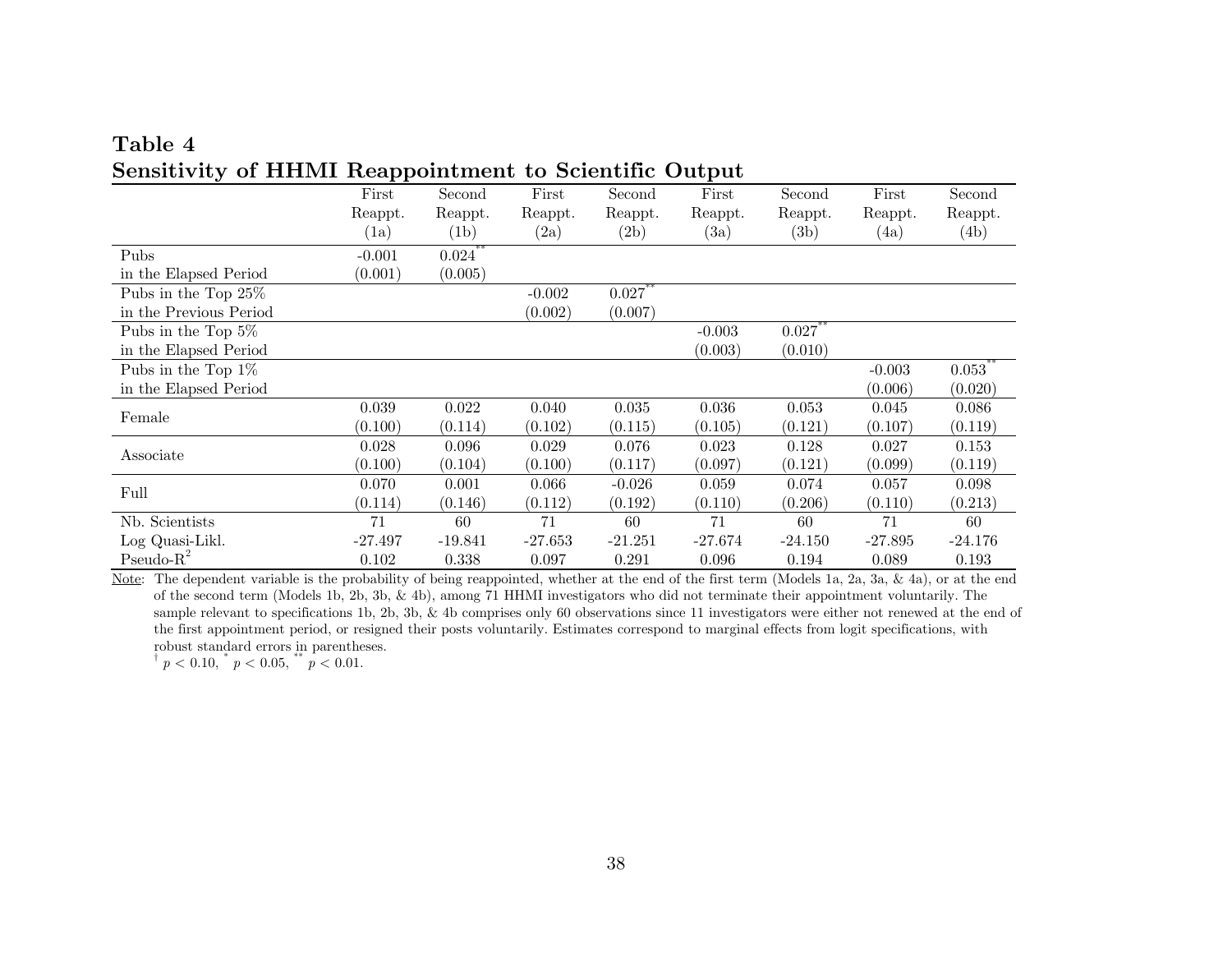| Determinants of belection mo the minimi-rogram | $\left( 1\right)$ |                   | (3)                   | (4)                  | (5)               |
|------------------------------------------------|-------------------|-------------------|-----------------------|----------------------|-------------------|
|                                                |                   | $\left( 2\right)$ |                       |                      |                   |
| Cum. Nb. of Pubs as PI                         | 0.006             |                   |                       |                      | 0.002             |
|                                                | (0.002)           |                   |                       |                      | (0.014)           |
| Cum. Nb. Pubs in Top 25% as PI                 |                   | $0.013^{**}$      |                       |                      | 0.003             |
|                                                |                   | (0.002)           |                       |                      | (0.006)           |
| Cum. Nb. Pubs in Top 5% as PI                  |                   |                   | $0.023^{^{\ast\ast}}$ |                      | $0.015^{\dagger}$ |
|                                                |                   |                   | (0.004)               |                      | (0.008)           |
| Cum. Nb. Pubs in Top 1% as PI                  |                   |                   |                       | $0.039***$           | 0.033             |
|                                                |                   |                   |                       | (0.008)              | (0.009)           |
| NIH Funding                                    | 0.004             | $-0.018$          | $-0.015$              | $-0.001$             | $-0.021$          |
|                                                | (0.024)           | (0.019)           | (0.018)               | (0.015)              | (0.022)           |
| Female                                         | 0.121             | 0.123             | 0.119                 | $0.122$ <sup>*</sup> | 0.125             |
|                                                | (0.036)           | (0.035)           | (0.034)               | (0.034)              | (0.034)           |
|                                                | $-0.082$          | $-0.078$          | $-0.058$              | $-0.032$             | $-0.049$          |
| PhD                                            | (0.087)           | (0.096)           | (0.104)               | (0.100)              | (0.110)           |
|                                                | $-0.048$          | $-0.053$          | $-0.022$              | 0.007                | $-0.017$          |
| MD/PhD                                         | (0.082)           | (0.087)           | (0.092)               | (0.089)              | (0.097)           |
|                                                | $-0.010$          | $-0.011$          | $-0.008$              | $-0.006$             | $-0.007$          |
| Nb. of Nomination Slots                        | (0.014)           | (0.013)           | (0.012)               | (0.012)              | (0.012)           |
|                                                | $-0.039$          | $-0.041$          | $-0.024$              | $-0.030$             | $-0.028$          |
| Macromolecular Lab                             | (0.043)           | (0.042)           | (0.041)               | (0.042)              | (0.042)           |
|                                                | 0.002             | 0.004             | 0.002                 | $-0.004$             | 0.001             |
| Organismal Lab                                 | (0.046)           | (0.045)           | (0.044)               | (0.044)              | (0.044)           |
|                                                | $-0.014$          | $-0.005$          | 0.008                 | 0.013                | 0.010             |
| Translational Lab                              | (0.085)           | (0.087)           | (0.090)               | (0.083)              | (0.090)           |
| Pseudo- $\overline{R^2}$                       | 0.074             | 0.111             | 0.143                 | 0.133                | 0.160             |
| Nb. of Scientists                              | 466               | 466               | 466                   | 466                  | 466               |

## **Table 5 Determinants of Selection into the HHMI Program**

Note: The dependent variable is the probability of being appointed as an HHMI investigator. Estimates correspond to marginal effects from logit specifications, with robust standard errors in parentheses. Achievement at baseline is measured as the cumulative number of publications that fall in a particular citation bin, considering only these articles in which the scientist appears in last position on the authorship list, i.e., is clearly identified as the principal investigator of a laboratory. All models also include year of highest degree indicator variables (coefficients not reported).  $\frac{1}{p} p < 0.10, \frac{1}{p} p < 0.05, \frac{1}{p} p < 0.01$ .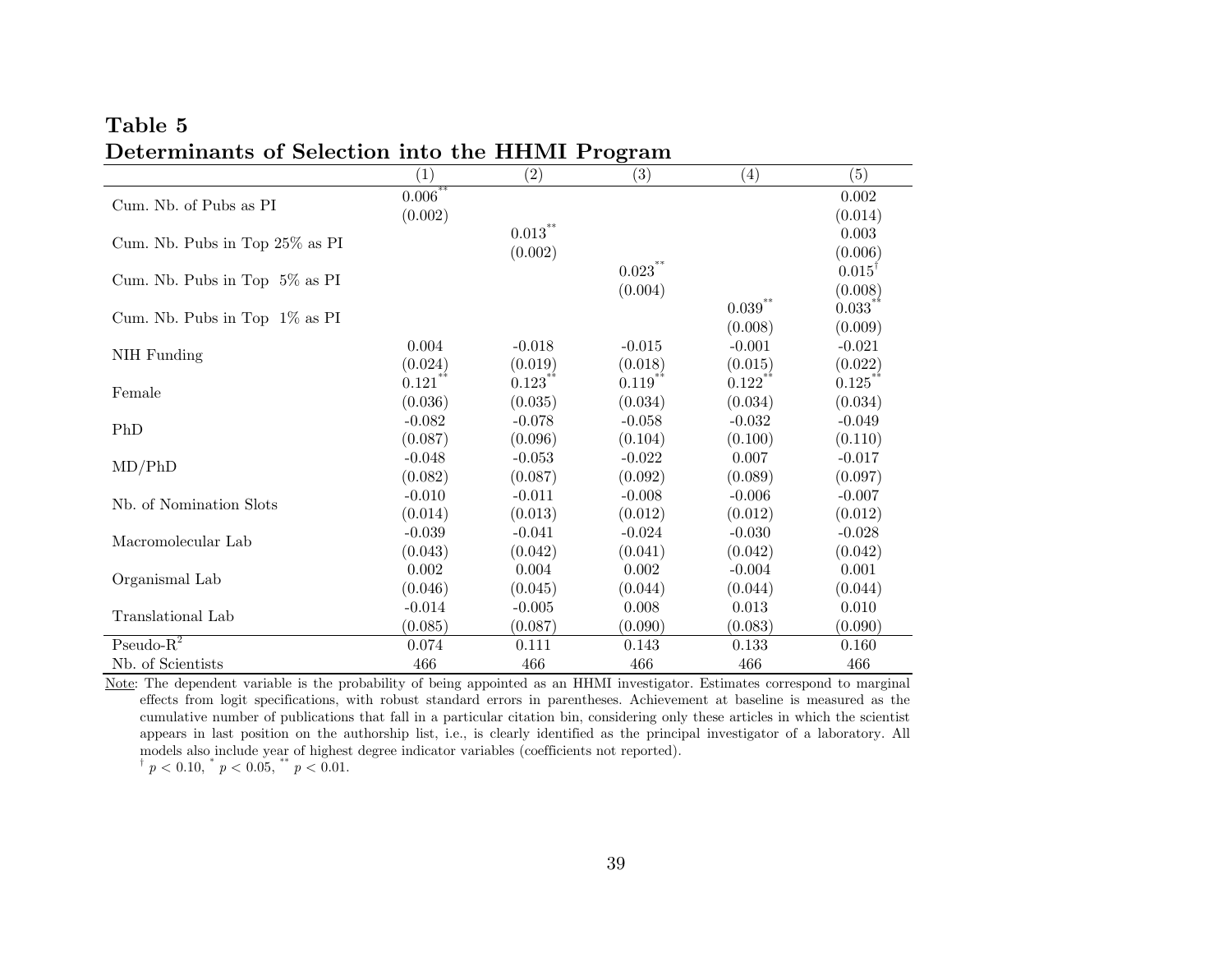| Bechmark                                            | Achievement Metric | "Naïve"<br>X-Sect.   | ATE                  | <b>ATT</b>        | DD                | <b>SDD</b>           |
|-----------------------------------------------------|--------------------|----------------------|----------------------|-------------------|-------------------|----------------------|
| Universal<br>Article-level Citation<br>Distribution | All Pubs           | $0.419$ <sup>*</sup> | 0.235                | 0.227             | 0.178             | 0.333                |
|                                                     |                    | (0.076)              | (0.078)              | (0.088)           | (0.072)           | (0.109)              |
|                                                     |                    | 0.514                | 0.297                | 0.305             | 0.212             | 0.268                |
|                                                     | Top $25\%$         | (0.079)              | (0.085)              | (0.087)           | (0.074)           | (0.114)              |
|                                                     | Top $5\%$          | $0.733^{\degree}$    | $0.482$ <sup>*</sup> | $0.510^{\degree}$ | $0.293^{\degree}$ | $0.439$ <sup>*</sup> |
|                                                     |                    | (0.093)              | (0.111)              | (0.102)           | (0.108)           | (0.161)              |
|                                                     | Top $1\%$          | 0.964                | $0.663^{\degree}$    | 0.817             | 0.363             | $0.678^{^{7}}$       |
|                                                     |                    | (0.133)              | (0.138)              | (0.133)           | (0.148)           | (0.240)              |
|                                                     | Bttm. 25%          | 0.181                | 0.094                | 0.154             | 0.187             | 0.155                |
|                                                     |                    | (0.128)              | (0.131)              | (0.135)           | (0.292)           | (0.887)              |
|                                                     |                    | 0.401                | 0.299                | 0.356             |                   |                      |
| Relative to Self                                    | Number of 'Hits'   | (0.125)              | (0.128)              | (0.128)           |                   |                      |
| Citation Impact                                     |                    | 0.341                | $0.272$ <sup>*</sup> | $0.317^{\dagger}$ |                   |                      |
| Pre-Appointment                                     | Number of 'Flops'  | (0.146)              | (0.121)              | (0.162)           |                   |                      |

## **Table 6 Effects of HHMI Appointment on Citation Impact (N=417 scientists)**

Note: The first five lines of the table pertain to the analysis of citation impact using the total number of citations for the universe of all articles in the life sciences field, as coded by ISI/Web of Science. Each coefficient corresponds to the treatment effect of HHMI appointment in a specification that regresses output on treatment status, five age indicator variables (5 to 10 years of career age, 10 to 15 years, 15 to 20 years, 20 to 25 years, and 25 years and more of career age), and year indicator variables in all models. The cross-sectional models (corresponding to the first three columns) also include three lab indicator variables, a gender indicator variable, and two degree type indicator variables (coefficients not reported). Estimates derive from QML Poisson estimation, with robust standard errors in parentheses, clustered around scientist (X-section, ATE, ATT, and DD columns); bootstrapped standard errors are reported for the semiparametric diff-in-diffs estimates. All specifications except the naïve cross-sections and the plain diffs-in-diffs include regression weights computed using fitted values for the probability of HHMI appointment estimated in Table 5. The weights differ depending on whether ATT or ATE is the effect of interest, and whether the focus is on generating a between-scientist comparison (ATE & ATT columns), or a within-scientist comparison (SDD column). See section 3 in the text for more details.

 The last two lines of the table use each scientist's own citation impact in the pre-appointment period as a benchmark. We code the highest (resp. lowest) quantile of the article-level citation distribution for any article published by each scientist prior to appointment. We then compute the number of hits (resp. flops) for each scientist by counting the number of articles whose citation quantile place them above (resp. below) this level in the post-appointment period. The corresponding specifications also include year of highest degree indicator variables, three lab type indicator variables, a gender indicator variable, two degree type indicator variables as well as the pre-appointment highest or lowest pre-appointment quantile mentioned above. Because we use the whole preappointment citation data to calculate the benchmark, there are no DD or SDD specifications when assessing citation impact relative to the scientists' own prior performance.

<sup>†</sup>  $p < 0.10$ ,  $p < 0.05$ ,  $p \le 0.01$ .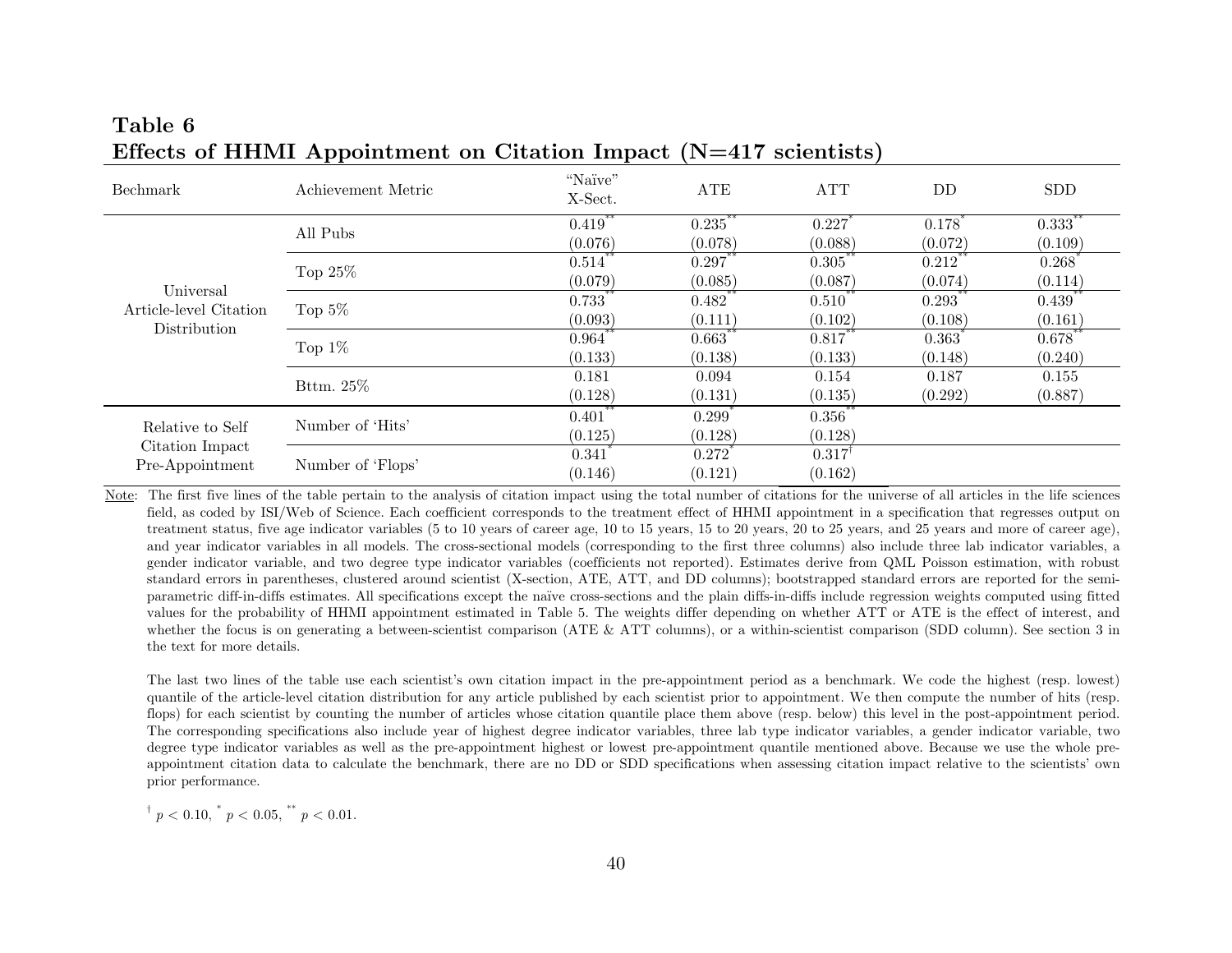| Depndt. Variable            | "Naïve"<br>X-Sect.  | <b>ATE</b>                       | <b>ATT</b>                       | DD                  | <b>SDD</b>          |
|-----------------------------|---------------------|----------------------------------|----------------------------------|---------------------|---------------------|
| NIH Funding $(\$)$          | $-0.404$<br>(0.095) | $-0.549$<br>(0.099)              | $-0.497$<br>(0.094)              | $-0.546$<br>(0.105) | $-0.426$<br>(0.115) |
| Nb. of R01 Apps.            | $-0.521$<br>(0.122) | $-0.603$ <sup>*</sup><br>(0.126) | $-0.486$ **<br>(0.122)           |                     |                     |
| Avg. Priority Score for R01 | $-0.077$<br>(0.029) | $-0.075$<br>(0.025)              | $-0.057$ <sup>T</sup><br>(0.032) |                     |                     |
| Nb. of Scientists           | 417                 | 417                              | 417                              | 417                 | 417                 |

**Table 7 Effects of HHMI Appointment on NIH Funding** 

Note: Each coefficient corresponds to the treatment effect of HHMI appointment in a specification that regresses the dependent variable on treatment status, five age indicator variables (5 to 10 years of career age, 10 to 15 years, 15 to 20 years, 20 to 25 years, and 25 years and more of career age), and year indicator variables. The cross-sectional models (corresponding to the first three columns) also include three lab indicator variables, a gender indicator variable, and two degree type indicator variables (coefficients not reported). Estimates derive from QML Poisson estimation, with robust standard errors in parentheses, clustered around scientist (X-section, ATE, ATT, and DD columns); bootstrapped standard errors are reported for the semi-parametric diff-in-diffs estimates. All specifications except the naïve cross-sections and the plain diffs-in-diffs include regression weights computed using fitted values for the probability of HHMI appointment estimated in Table 9. The weights differ depending on whether ATT or ATE is the effect of interest, and whether the focus is on generating a between-scientist comparison (ATE  $\&$  ATT columns), or a within-scientist comparison (SDD column). Since grant application data is only available for the period 2003-2008, the determinants of application rates and priority scores are estimated using a single cross-section that pools together all of the data for the corresponding period. See section 3 in the text for more details.

<sup>†</sup>  $p < 0.10$ , <sup>\*</sup>  $p < 0.05$ , <sup>\*\*</sup>  $p < 0.01$ .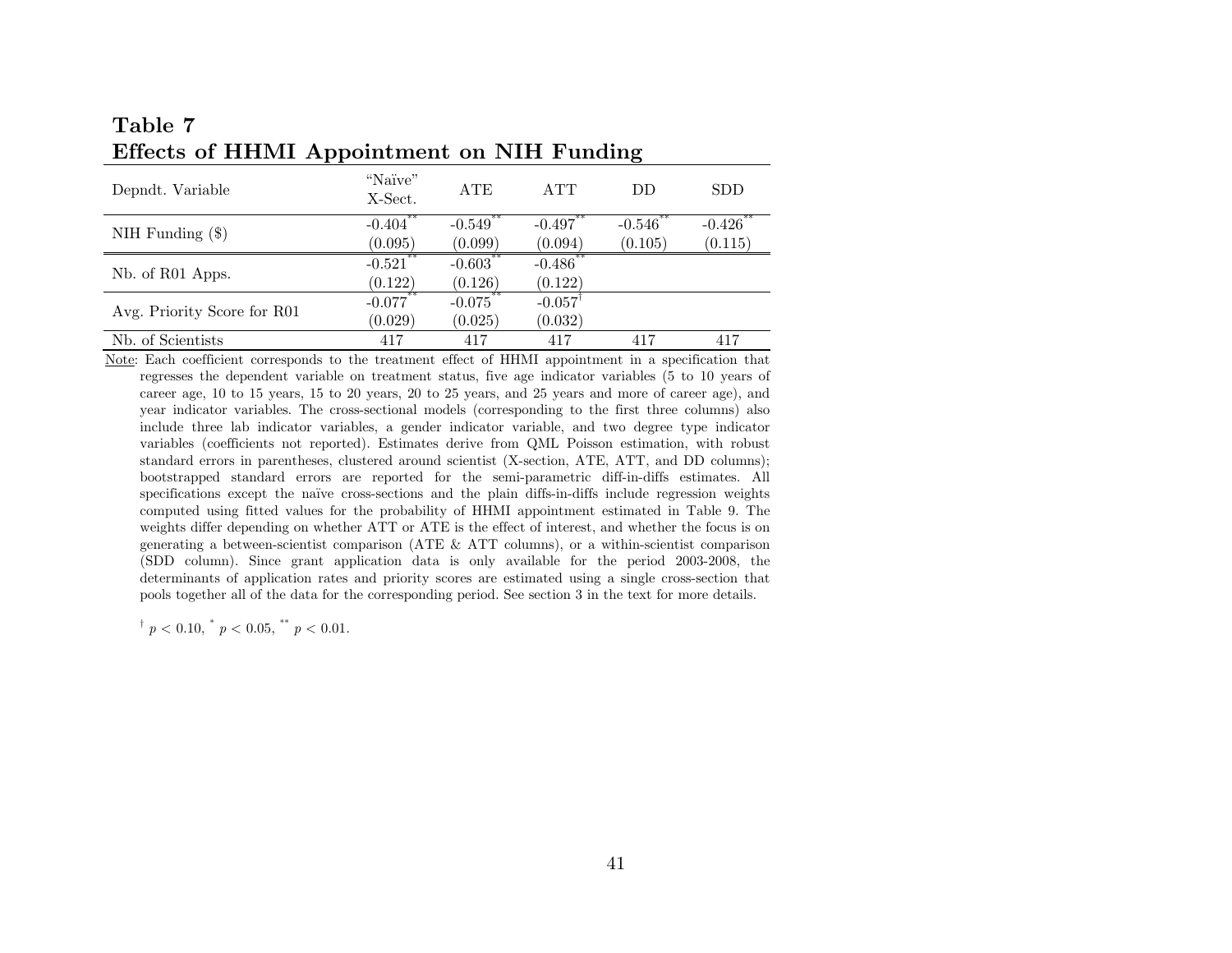| Impacy of Treatment on:      | Depndt. Variable                | X-Sect.                | <b>ATE</b>                       | <b>ATT</b>                       | DD                  | <b>SDD</b>          |  |
|------------------------------|---------------------------------|------------------------|----------------------------------|----------------------------------|---------------------|---------------------|--|
| Topic Novelty                | Avg. MeSH Keyword Age           | $-0.028$ **<br>(0.009) | $-0.014$<br>(0.009)              | $-0.016$ <sup>T</sup><br>(0.009) | $-0.020$<br>(0.013) | $-0.027$<br>(0.013) |  |
| Change in Research Direction | Normalized MeSH Keyword Overlap | $-0.258$<br>(0.060)    | $-0.206$ <sup>*</sup><br>(0.058) | $-0.259$ <sup>*</sup><br>(0.059) |                     |                     |  |
| Breadth of Impact            | Citing Journal Diversity Index  | 0.223<br>(0.071)       | 0.192<br>(0.060)                 | 0.231<br>(0.073)                 |                     |                     |  |
| Nb. of Scientists            |                                 | 417                    | 417                              | 417                              | 417                 | 417                 |  |

## **Table 8 Effects of HHMI Appointment on the Direction of Research**

Note: For the analysis of the determinants of topic novelty, each coefficient corresponds to the treatment effect of HHMI appointment in a specification that regresses measures of scientific novelty on treatment status, five age indicator variables (5 to 10 years of career age, 10 to 15 years, 15 to 20 years, 20 to 25 years, and 25 years and more of career age), and year indicator variables in all models. The cross-sectional models (corresponding to the first three columns) also include three lab indicator variables, a gender indicator variable, and two degree type indicator variables (coefficients not reported). Estimates derive from QML Poisson estimation, with robust standard errors in parentheses, clustered around scientist (X-section, ATE, ATT, and DD columns); bootstrapped standard errors are reported for the semi-parametric diff-in-diffs estimates.

 For the other two outcomes (keyword overlap and diversity of citing journals), each coefficient corresponds to the treatment effect of HHMI appointment on various measures of an investigator's scientific direction in the "after period" (1995-2006). All models include as independent variables year of highest degree indicator variables, three lab type indicator variables, a gender indicator variable, and two degree type indicator variables (coefficients not reported). Also included is an offset for the dependent variable in the "before period" (1986-1994). Because all of the dependent variable are bounded inclusively by 0 and 1, estimates stem from a QML fractional logit procedure (Papke & Wooldridge 1996), with robust standard errors in parentheses.

 All specifications except the naïve cross-sections and the plain diff-in-diffs include regression weights computed using fitted values for the probability of HHMI appointment estimated in Table 5. The weights differ depending on whether ATT or ATE is the effect of interest; and whether the focus is on generating a between-scientist comparison (ATE & ATT columns), or a within-scientist comparison (SDD column). See section 3 in the text for more details.

 $p < 0.10, p < 0.05, p < 0.01$ .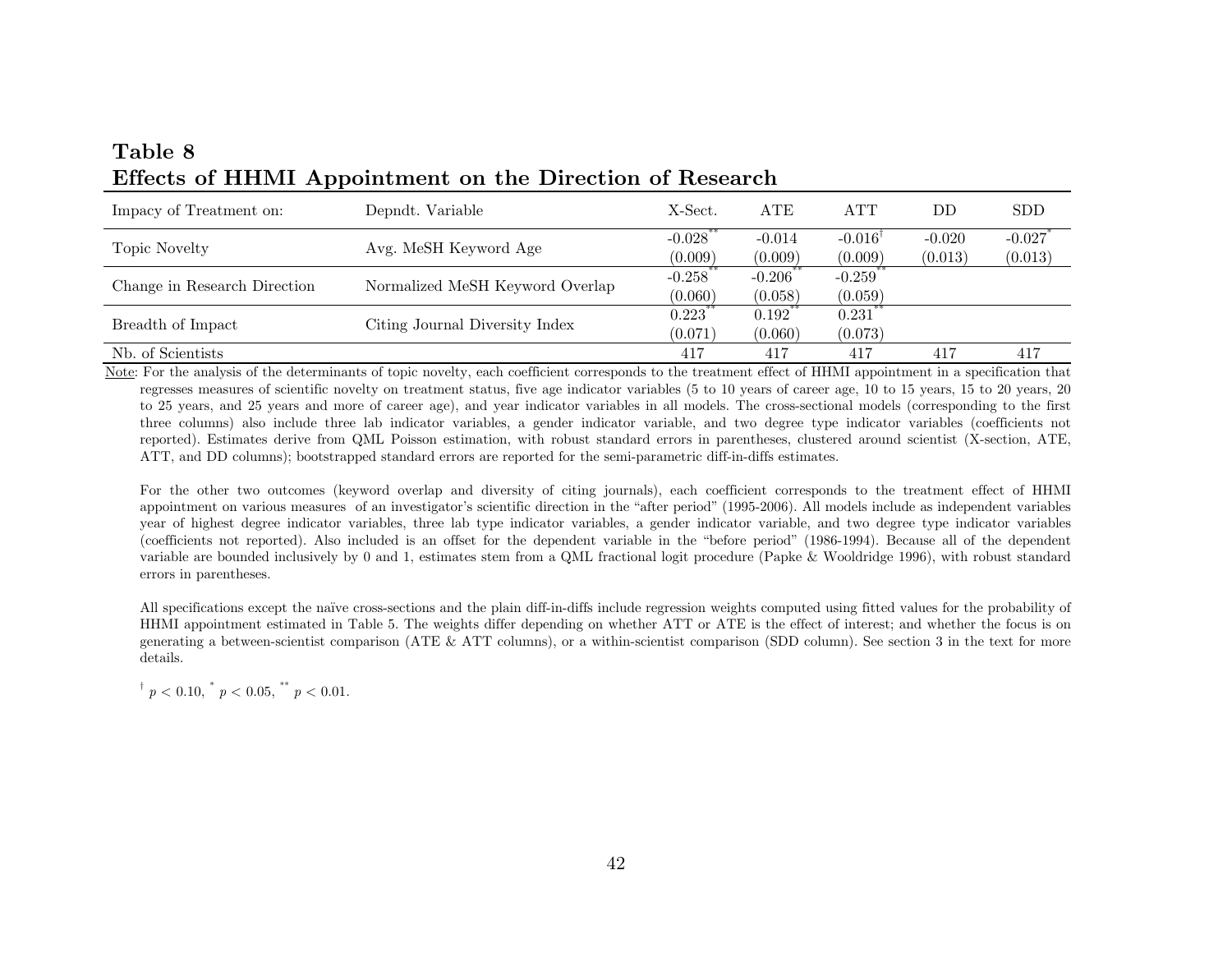## Appendix A Funding People vs. Funding Specific Projects

We develop a simple model to contrast the "specific project" and the "people, not projects" approaches to scientific funding. The researcher lives for two periods. In each period, she chooses a project  $i \in \mathcal{I}$ , producing output S ("success") with a probability  $p_i$  or output F ("failure") with probability  $1-p_i$ . The probability  $p_i$ of success when the researcher chooses project  $i$  may be unknown. To obtain information about  $p_i$ , she must engage in experimentation. We let  $E[p_i]$  denote the unconditional expectation of  $p_i$ ,  $E[p_i|S, j]$  denote the conditional expectation of  $p_i$  given a success on project j, and  $E[p_i|F, j]$  denote the conditional expectation of  $p_i$  given a failure on project j.

When the researcher chooses project  $i \in \mathcal{I}$ , she only learns about the probability  $p_i$ , so that

$$
E[p_j] = E[p_j|S, i] = E[p_j|F, i] \text{ for } j \neq i.
$$

The central concern that arises is the tension between exploration of new ideas and the exploitation of already existing ideas along conventional lines (March, 1991). To focus on the tension between exploration and exploitation, we assume that in each period the researcher chooses between two projects. Project 1, the "conventional" research project, has a known probability  $p_1$  of success, such that

$$
p_1 = E[p_1] = E[p_1|S, 1] = E[p_1|F, 1].
$$

Project 2, the innovative research project, has an unknown probability  $p_2$  of success such that

$$
E[p_2|F, 2] < E[p_2] < E[p_2|S, 2].
$$

We assume that the innovative research project is of an exploratory nature. This means that when the researcher experiments with the innovative research project, she is initially not as likely to succeed as when she treads a well-trodden path, as is the case with the conventional research project. However, if she succeeds with the innovative project, she updates her beliefs about  $p_2$ , so that choosing the innovative project becomes perceived as superior to choosing the conventional project. This is captured by:

$$
E[p_2] < p_1 < E[p_2|S, 2].\tag{1}
$$

The researcher is risk-neutral and has a discount factor normalized to one. Her objective function  $R$  assigns some weight  $\alpha$  to the outcome produced by his research as well as some weight to her private preferences between the two projects. These private preferences are represented with a cost  $c_i$  that is incurred by the researcher whenever she pursues project *i*. The researcher thus chooses an action plan  $\langle i_k^j \rangle$  to maximize her total expected payoff

$$
R(\langle i_k \rangle) = \{ E[p_i]S + (1 - E[p_i])F - c_i \} + E[p_i] \{ E[p_j|S, i]S + (1 - E[p_j|S, i])F - c_j \} + (1 - E[p_i]) \{ E[p_k|F, i]S + (1 - E[p_k|F, i])F - c_k \} \tag{2}
$$

where i is the first-period action, j is the second-period action in case of success in the first period, and  $k$ is the second-period action in case of failure in the first period. We assume that the researcher gets enough funding to perform research during the two periods. We consider two funding mechanisms: the "specific project" approach and the "people, not projects" approach.

The "Specific Project" approach. Under this approach the researcher must choose one project to submit for funding and must work on that project during the two periods. Two action plans need to be considered: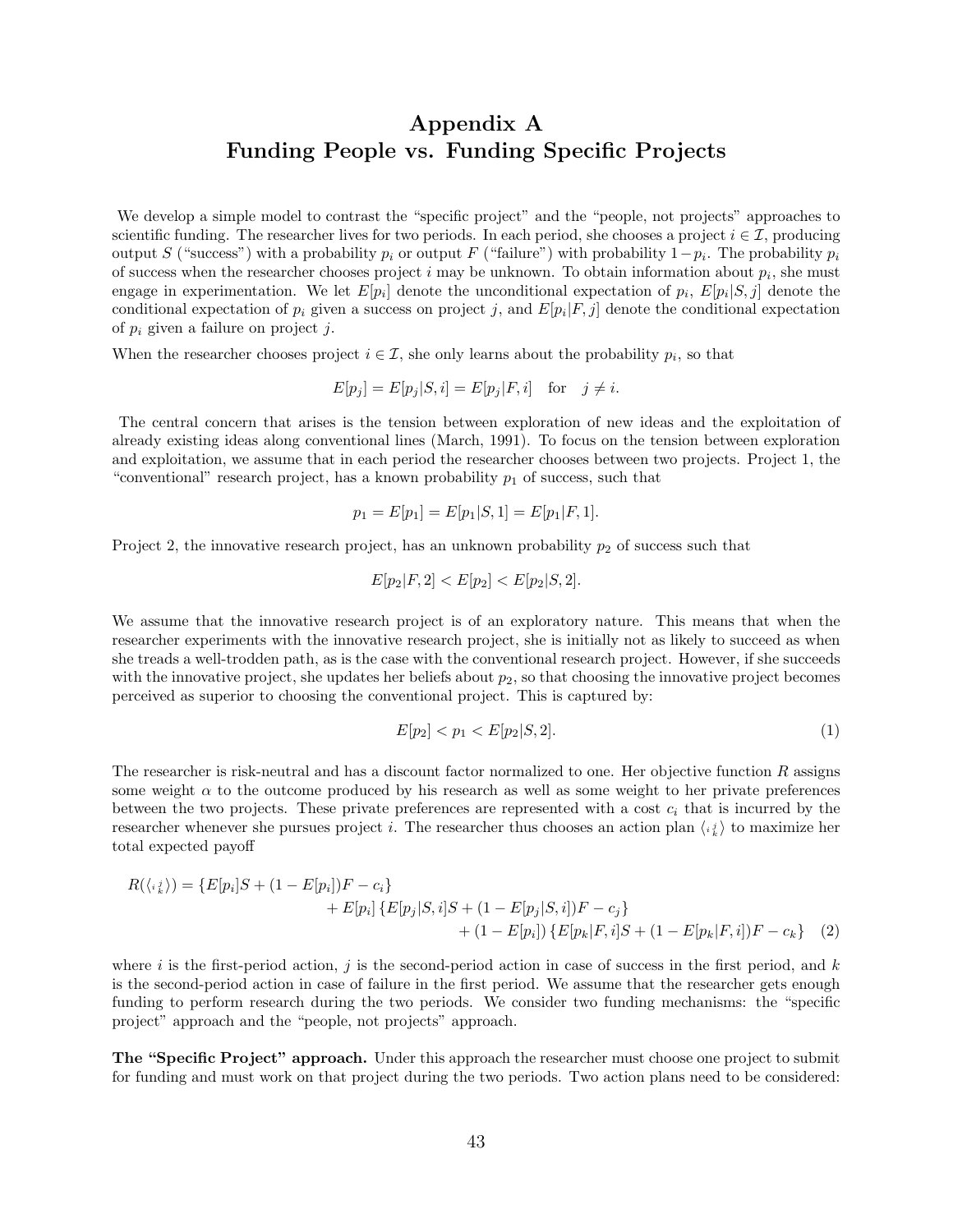$\langle 1_1^1 \rangle$  and  $\langle 2_2^2 \rangle$ . If the researcher chooses action plan  $\langle 1_1^1 \rangle$  his total expected payoff is

$$
R(\langle \mathbf{1}_1 \rangle) = \{ E[p_1]S + (1 - E[p_1])F - c_1 \}
$$
  
+ 
$$
E[p_1] \{ E[p_1]S + (1 - E[p_1])F - c_1 \}
$$
  
+ 
$$
(1 - E[p_1]) \{ E[p_1]S + (1 - E[p_1])F - c_1 \}
$$
 (3)

If the researcher chooses action plan  $\langle 2^2 \rangle$  his total expected payoff is

$$
R(\langle z_2^2 \rangle) = \{ E[p_2]S + (1 - E[p_2])F - c_2 \}
$$
  
+ 
$$
E[p_2] \{ E[p_2|S, 2]S + (1 - E[p_2|S, 2])F - c_2 \}
$$
  
+ 
$$
(1 - E[p_2]) \{ E[p_2|F, 2]S + (1 - E[p_2|F, 2])F - c_2 \}
$$
 (4)

From Bayes' rule, the payoff  $R(\langle 2^2 \rangle)$  is higher than the payoff  $R(\langle 1^1 \rangle)$  if and only if

$$
\alpha(E[p_2] - p_1)(S - F) \ge (c_2 - c_1). \tag{5}
$$

The "People, not Projects" approach. Under this approach, the researcher can choose any of the two projects in each period. Two action plans need to be considered:  $\langle 1_1^1 \rangle$ , and action plan  $\langle 2_1^2 \rangle$ . If the researcher chooses action plan  $\langle \cdot, \cdot \rangle$ , her total expected payoff is

$$
R(\langle \mathbf{1}_1 \rangle) = \{ E[p_1]S + (1 - E[p_1])F - c_1 \}
$$
  
+ 
$$
E[p_1] \{ E[p_1]S + (1 - E[p_1])F - c_1 \}
$$
  
+ 
$$
(1 - E[p_1]) \{ E[p_1]S + (1 - E[p_1])F - c_1 \}
$$
 (6)

If the researcher chooses action plan  $\langle \frac{2}{1} \rangle$ , her total expected payoff is

$$
R(\langle z_1^2 \rangle) = \{ E[p_2]S + (1 - E[p_2])F - c_2 \}
$$
  
+ 
$$
E[p_2] \{ E[p_2|S, 2]S + (1 - E[p_2|S, 2])F - c_2 \}
$$
  
+ 
$$
(1 - E[p_2]) \{ E[p_1]S + (1 - E[p_1])F - c_1 \}
$$
 (7)

The payoff  $R(\langle \frac{2}{2} \rangle)$  is higher than  $R(\langle \frac{1}{2} \rangle)$  if and only if

$$
\alpha \{ (E[p_2](E[p_2|S,2]-p_1) + (E[p_2]-p_1) \} (S-F) \ge (1+E[p_2])(c_2-c_1)
$$
\n(8)

The following proposition contrasts exploration under "specific project" funding and "people, not projects" funding.

Proposition 1 If the agent explores under "specific project" funding, he also explores under "people, not projects" funding. However, there are situations in which the agent explores under "people, not projects" funding, but exploits under "specific project" funding.

Proof The first statement follows from the fact that (5) implies (8). For the second statement, we construct the following example. If  $c_2 > c_1$ , (5) implies that the agent never explores under the "specific project" approach. However, from (8), if the payoff from exploration is sufficiently high, the agent will explore under the "people, not projects" approach.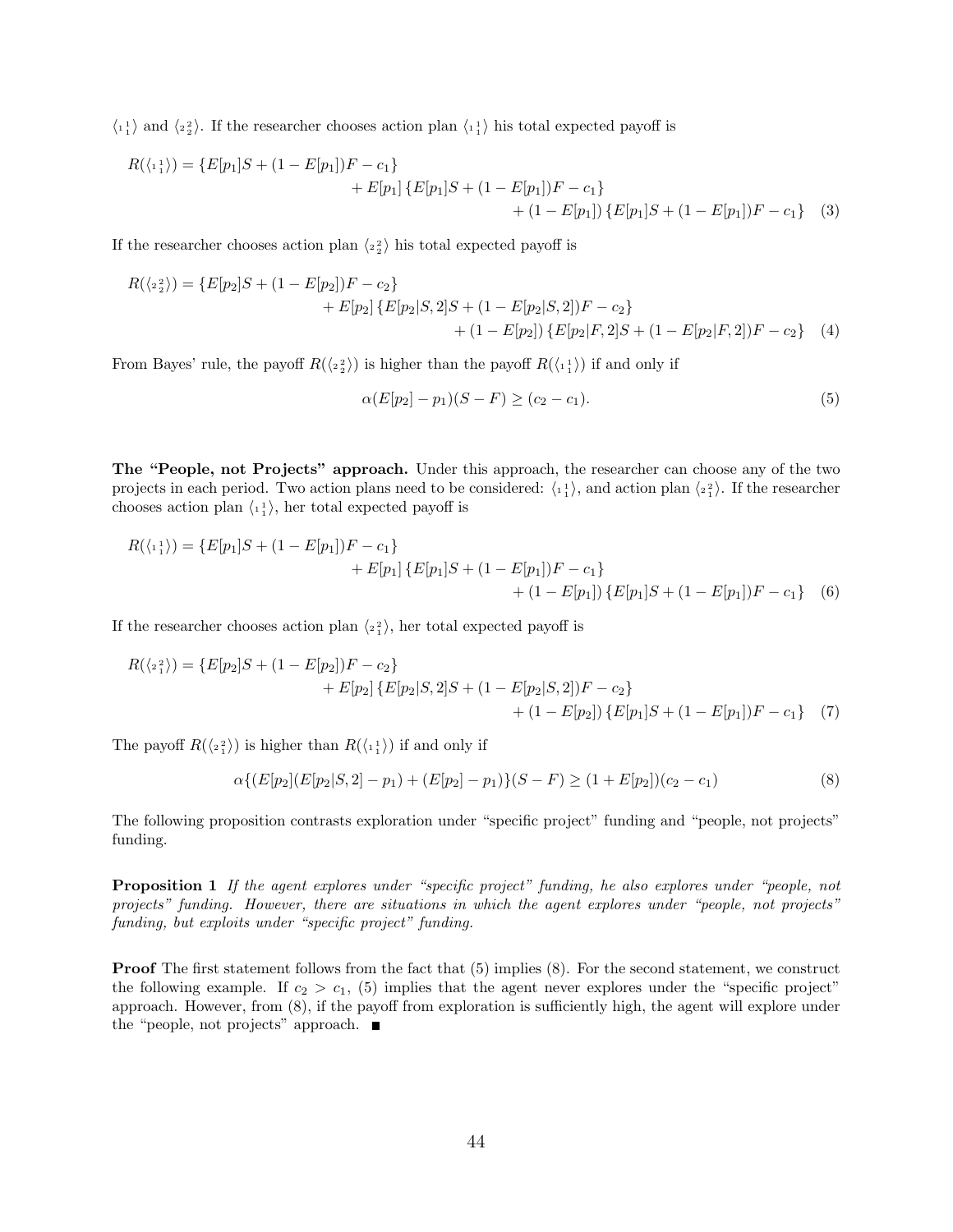#### Appendix B Career & Output Data

For every scientist in the control or treatment group, we collected career information from three sources: original CVs/NIH biosketches; Who's Who profiles, and Google searches. In practice, the combination of these approaches enabled us to find employment and demographic data for all the investigators considered in the article. Matching these individuals with NIH grant information is not challenging since both full names and institutional affiliations can be used. Getting a precise tally of publications at the individual level is more involved. We will describe this process using as an example Mario Capecchi, the Nobel Prize winner (and HHMI) mentioned in the introduction.

The matching process begins with the creation of a customized PubMED search query for each scientist. In the case of Capecchi, the query is (("capecchi mr"[au] OR "capecchi m"[au]) NOT 7816017[pmid] AND 1966:2006[dp]), and it returns 122 original publications (the query also returns 19 letters, editorials, interviews, reviews, etc., which we ignore). The process of harvesting bibliomes from PubMED using name variations and queries as inputs is facilitated by the use of PubHarvester, a software program we specifically designed for this purpose (Azoulay, Stellman, and Graff Zivin 2006).

Capecchi's PubMED query accounts for his inconsistent use of the middle initial, but is otherwise quite simple. For other scientists, queries might factor in their inconsistent use of the suffix "Jr.," or name variations coincident with changes in marital status. For yet many others with frequent names, the queries are more involved, and make use of CV information such as scientific keywords, institutional affiliation, frequent coauthors' names, etc. This degree of labor-intensive customization ensures that a scientist's bibliome excludes publications belonging to homonymous scientists.

#### Appendix C Estimation Procedure for the Semiparametric DD Estimates

The ATE, ATT, and DD effects stem from panel specifications; the sample size is equal to the total number of independent career years for each scientist( $N \times T = 8,767$  or  $N \times T = 3,832$ , depending on the control group). The procedure followed to estimate the SDD effects is slightly different. We first regress the various measures of output on calendar year and age indicator variables using the full panel, and compute the residuals  $\varepsilon_{it}$ . In a second step, we sum the residuals corresponding to the pre-appointment (1986-1994) and post-appointment (1998-2006) periods separately for each scientist. In the final step, the SDD effects are obtained by regressing  $\sum_{t=1986}^{1994} \varepsilon_{it} - \sum_{t=1998}^{2006} \varepsilon_{it}$  on treatment status, weighting these differences as described in section 3. Note that the sample size corresponds in this case to the number of scientists ( $N = 466$  or  $N = 165$ , depending on the control group), not the number of scientist-year observations.

## Appendix D Scientist-Specific Citation Benchmarks

We illustrate the computation of the number of hits and flops using the example of Iva Greenwald, an HHMI investigator from Columbia University. Prior to 1994 (the year of her appointment), her publication with the highest citation quantile is an article which appeared in the journal Cell in 1993 (341 citations as